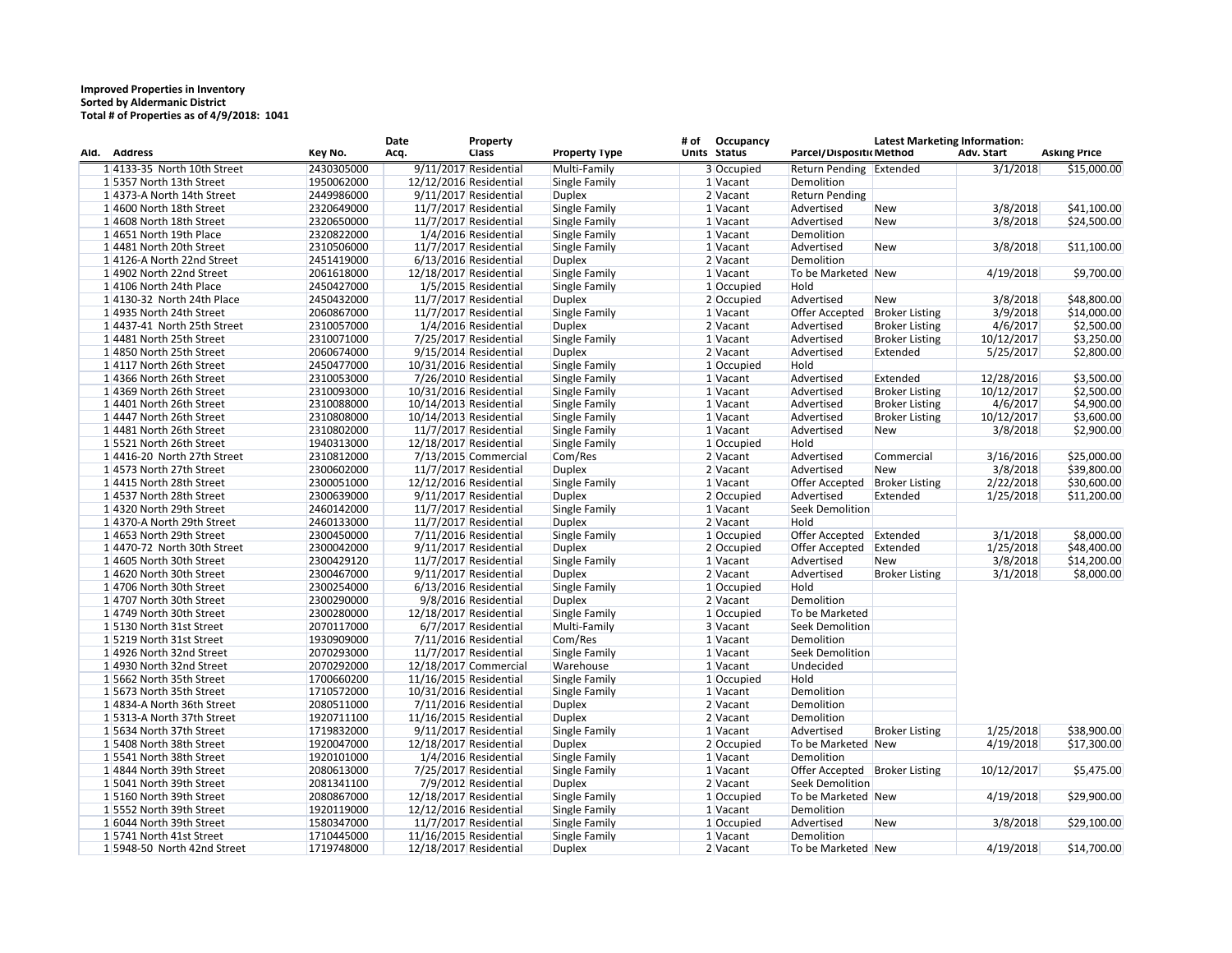| 3/9/2018  | \$9,300.00  |
|-----------|-------------|
|           |             |
| 4/19/2018 | \$14,800.00 |
|           |             |
| 4/19/2018 | \$8,300.00  |
|           |             |
| 4/19/2018 | \$39,200.00 |
|           |             |
| 4/19/2018 | \$21,200.00 |
| 7/21/2016 | \$3,500.00  |
|           |             |
| 4/19/2018 | \$9,300.00  |
|           |             |
| 3/8/2018  | \$6,600.00  |
|           |             |
| 4/6/2017  | \$7,300.00  |
| 4/19/2018 | \$10,500.00 |

| 15350 North 45th Street         | 1910628000 | 6/7/2017 Residential   | Single Family                     | 1 Vacant   | Offer Accepted   Broker Listing |                       | 3/9/2018   | \$9,300.00   |
|---------------------------------|------------|------------------------|-----------------------------------|------------|---------------------------------|-----------------------|------------|--------------|
| 15045 North 47th Street         | 2090339000 | 11/7/2017 Residential  | Single Family                     | 1 Occupied | Hold                            |                       |            |              |
| 14904 North 48th Street         | 2090309111 | 11/7/2017 Residential  | Single Family                     | 1 Vacant   | To be Marketed New              |                       | 4/19/2018  | \$14,800.00  |
| 15034 North 48th Street         | 2090341000 | 7/25/2017 Residential  | <b>Duplex</b>                     | 2 Vacant   | Demolition                      |                       |            |              |
| 15342 North 49th Street         | 1919881000 | 12/18/2017 Residential | Single Family                     | 1 Vacant   | To be Marketed New              |                       | 4/19/2018  | \$8,300.00   |
| 15361 North 49th Street         | 1919993000 | 9/11/2017 Residential  | Single Family                     | 1 Occupied | Hold                            |                       |            |              |
| 1 5229 North 51st Blvd.         | 1909999000 | 12/2/2013 Exempt       | Church & Single Family            | 1 Occupied | Undecided                       |                       |            |              |
| 15535 North 52nd Street         | 1909887000 | 12/18/2017 Residential | Single Family                     | 1 Vacant   | To be Marketed New              |                       | 4/19/2018  | \$39,200.00  |
| 14841 North 53rd Street         | 2100537000 | 8/16/2013 Residential  | Single Family                     | 1 Vacant   | Demolition                      |                       |            |              |
| 15352 North 55th Street         | 1909873000 | 9/11/2017 Residential  | Single Family                     | 1 Vacant   | Demolition                      |                       |            |              |
| 15450 North 55th Street         | 1900005000 | 12/18/2017 Residential | Single Family                     | 1 Vacant   | To be Marketed New              |                       | 4/19/2018  | \$21,200.00  |
| 1 2116-A West Atkinson Avenue   | 2451119000 | 1/4/2016 Residential   | <b>Duplex</b>                     | 2 Vacant   | Advertised                      | <b>Broker Listing</b> | 7/21/2016  | \$3,500.00   |
| 1 2729 West Atkinson Avenue     | 2300061000 | 8/16/2013 Commercial   | Restaurant                        | 0 Occupied | Hold                            |                       |            |              |
| 1 2928 West Atkinson Avenue     | 2300117000 | 1/4/2016 Commercial    | Com/Res                           | 2 Vacant   | Undecided                       |                       |            |              |
| 1 2700 West Carmen Avenue       | 1709938100 | 12/18/2017 Residential | Single Family                     | 1 Vacant   | To be Marketed New              |                       | 4/19/2018  | \$9,300.00   |
| 13604 West Custer Avenue        | 1920536000 | $6/13/2016$ Apartments | Multi-Family                      | 4 Vacant   | Demolition                      |                       |            |              |
| 13215 West Fairmount Avenue     | 2070269000 | 9/11/2017 Residential  | Single Family                     | 1 Vacant   | Offer Accepted                  |                       |            |              |
| 13226 West Fairmount Avenue     | 2070197000 | 7/11/2016 Residential  | Single Family                     | 1 Occupied | Hold                            |                       |            |              |
| 1 4331 West Fairmount Avenue    | 2090505000 | 11/7/2017 Residential  | Child Day Care Center             | 1 Vacant   | Advertised                      | <b>New</b>            | 3/8/2018   | \$6,600.00   |
| 1 2307 West Olive Street        | 2452133000 | 12/12/2016 Residential | Single Family                     | 1 Occupied | Hold                            |                       |            |              |
| 14744 North Parkway Avenue      | 2320503000 | 9/8/2016 Residential   | Single Family                     | 1 Occupied | Hold                            |                       |            |              |
| 1 2602 West Port Sunlight Way   | 2310809000 | 7/14/2014 Residential  | Single Family                     | 1 Vacant   | Advertised                      | <b>Broker Listing</b> | 4/6/2017   | \$7,300.00   |
| 1 4829 North Sherman Blvd.      | 2090763000 | 12/18/2017 Residential | Single Family                     | 1 Vacant   | To be Marketed New              |                       | 4/19/2018  | \$10,500.00  |
| 1 2718 West Stark Street        | 2070720000 | 9/8/2016 Residential   | <b>Duplex</b>                     | 2 Vacant   | Demolition                      |                       |            |              |
| 1 4232 North Teutonia Avenue    | 2452156100 | 7/28/2008 Commercial   | Com/Res                           | 1 Vacant   | Demolition                      |                       |            |              |
|                                 | 2452164000 |                        |                                   | 0 Vacant   | Demolition                      |                       |            |              |
| 1 4278 North Teutonia Avenue    |            | 12/17/2012 Commercial  | <b>Office Building</b>            |            |                                 |                       |            |              |
| 15769 North Teutonia Avenue     | 1700409000 | 11/7/2017 Residential  | Single Family                     | 1 Vacant   | <b>Return Pending</b>           |                       |            |              |
| 1 6600 North Teutonia Avenue    | 1360022100 | $6/29/2011$ Commercial | Social Services                   | 0 Vacant   | Transfer                        |                       |            |              |
| 1 6618 North Teutonia Avenue    | 1360021000 | 6/29/2011 Commercial   | <b>Commercial Mixed-Use</b>       | 0 Vacant   | Transfer                        |                       |            |              |
| 13608 West Villard Avenue       | 1920312000 | 6/8/2015 Commercial    | Church                            | 0 Vacant   | Advertised                      | Commercial            | 2/22/2017  | \$20,000.00  |
| 13621-25 West Villard Avenue    | 2080014100 | $6/2/2014$ Special     | Com/Res                           | 3 Vacant   | Demolition                      | Commercial            |            |              |
| 13721 West Villard Avenue       | 2080017000 | 10/8/2012 Residential  | Com/Res                           | 1 Vacant   | Advertised                      | Commercial            | 5/7/2015   | \$10,000.00  |
| 1 4400 West Villard Avenue      | 1910028000 | 9/11/2017 Residential  | Single Family                     | 1 Vacant   | Demolition                      |                       |            |              |
| 1 5200 West Villard Avenue      | 1909945000 | 7/25/2017 Commercial   | Com/Res                           | 2 Vacant   | Advertised                      | Commercial            | 2/27/2018  | \$30,000.00  |
| 24141 North 60th Street         | 2509986000 | 6/7/2017 Residential   | Single Family                     | 1 Vacant   | Advertised                      | <b>Broker Listing</b> | 2/22/2018  | \$48,300.00  |
| 2 5321 North 62nd Street        | 1890178000 | 7/26/2010 Residential  | Single Family                     | 1 Vacant   | Demolition                      |                       |            |              |
| 2 5268 North 63rd Street        | 1890169110 | 6/7/2017 Residential   | Single Family                     | 1 Vacant   | Advertised                      | <b>Broker Listing</b> | 9/14/2017  | \$31,000.00  |
| 2 4314 North 65th Street        | 2261109000 | 11/7/2017 Residential  | Single Family                     | 1 Vacant   | Demolition                      |                       |            |              |
| $2 4054-56$ North 68th Street   | 2500432000 | 11/7/2017 Residential  | Duplex                            | 2 Occupied | <b>Return Pending</b>           |                       |            |              |
| 2 5049 North 69th Street        | 2120232000 | 1/4/2016 Residential   | Single Family                     | 1 Occupied | Hold                            |                       |            |              |
| 2 5915 North 69th Street        | 1750643000 | 10/31/2016 Residential | Single Family                     | $1$ Vacant | Advertised                      | <b>Broker Listing</b> | 5/25/2017  | \$38,000.00  |
| 2 4047 North 70th Street        | 2510353000 | 7/25/2017 Residential  | Single Family                     | 1 Occupied | Advertised                      | Extended              | 1/25/2018  | \$67,200.00  |
| 24502 North 73rd Street         | 2250089000 | 7/25/2017 Residential  | Single Family                     | $1$ Vacant | Advertised                      | <b>Broker Listing</b> | 10/4/2017  | \$44,600.00  |
| 2 5242 North 82nd Court         | 1870122000 | 11/7/2017 Residential  | Single Family                     | 1 Occupied | Advertised                      | <b>New</b>            | 3/8/2018   | \$66,400.00  |
| $2 5731-33$ North 90th Street   | 1770026000 | 6/2/2014 Residential   | <b>Duplex</b>                     | 2 Occupied | Hold                            | <b>New</b>            | 10/9/2014  | \$63,000.00  |
| 29551 West Beckett Avenue       | 1850265000 | 9/11/2017 Residential  | Single Family                     | $1$ Vacant | Offer Accepted                  | <b>Broker Listing</b> | 12/13/2017 | \$60,200.00  |
| 2 7222 West Fond du Lac Avenue  | 2120286110 | $4/13/1983$ Commercial | <b>Former Sanitation Facility</b> | 0 Occupied | Advertised                      | <b>RFP</b>            | 12/17/2008 | \$250,000.00 |
| 2 7318 West Fond du Lac Avenue  | 2120292111 | 9/26/1986 Commercial   | <b>Former Sanitation Facility</b> | $0$ Vacant | Advertised                      | <b>RFP</b>            | 12/17/2008 | \$250,000.00 |
| 2 6954 West Hampton Avenue      | 2120686100 | 12/18/2017 Residential | Single Family                     | 1 Occupied | To be Marketed                  |                       |            |              |
| 2 6604 West Silver Spring Drive | 1740818110 | 12/18/2017 Residential | Single Family                     | 1 Occupied | <b>Return Pending</b>           |                       |            |              |
| 4 1129 North 13th Street        | 3900544000 | 7/25/2017 Residential  | Single Family                     | 1 Vacant   | Demolition                      |                       |            |              |
| 4 1236-38 North 14th Street     | 3630502000 | 7/20/2009 Residential  | <b>Duplex</b>                     | 2 Vacant   | Advertised                      | <b>Broker Listing</b> | 8/3/2015   | \$2,500.00   |
| 4924-26 North 16th Street       | 3900257000 | $11/7/2017$ Apartments | Multi-Family                      | 6 Occupied | <b>Return Pending</b>           |                       |            |              |
| 4 1319-21 North 23rd Street     | 3641377000 | 10/14/2013 Residential | <b>Duplex</b>                     | 2 Vacant   | Advertised                      | <b>Broker Listing</b> | 10/21/2016 | \$7,000.00   |
| 4 1330-32 North 23rd Street     | 3641339100 | 7/13/2015 Residential  | <b>Duplex</b>                     | 2 Vacant   | Advertised                      | <b>Broker Listing</b> | 12/3/2015  | \$2,500.00   |
| 4 1124 North 24th Place         | 3890783000 | 1/5/2015 Residential   | <b>Duplex</b>                     | 2 Vacant   | Demolition                      |                       |            |              |
| 4 1123-25 North 24th Street     | 3890784000 | $6/13/2016$ Apartments | Multi-Family                      | 4 Vacant   | Advertised                      | <b>Broker Listing</b> | 10/13/2016 | \$9,800.00   |
| 4 1221-23 North 24th Street     | 3641472000 | 8/16/2013 Residential  | <b>Duplex</b>                     | 2 Vacant   | Demolition                      |                       |            |              |
| 4 1254 North 24th Street        | 3641530000 | 10/13/2016 Residential | Multi-Family                      | 3 Vacant   | Offer Accepted   Broker Listing |                       | 11/15/2017 | \$14,400.00  |
|                                 |            |                        |                                   |            |                                 |                       |            |              |

| 2/22/2017 | \$20,000.00 |
|-----------|-------------|
|           |             |
| 5/7/2015  | \$10,000.00 |
| 2/27/2018 | \$30,000.00 |
| 2/22/2018 | \$48,300.00 |
|           |             |
| 9/14/2017 | \$31,000.00 |

| 5/25/2017  | \$38,000.00  |
|------------|--------------|
| 1/25/2018  | \$67,200.00  |
| 10/4/2017  | \$44,600.00  |
| 3/8/2018   | \$66,400.00  |
| 10/9/2014  | \$63,000.00  |
| 12/13/2017 | \$60,200.00  |
| 12/17/2008 | \$250,000.00 |
| 12/17/2008 | \$250,000.00 |
|            |              |

| 8/3/2015   | \$2,500.00  |
|------------|-------------|
| 10/21/2016 | \$7,000.00  |
| 12/3/2015  | \$2,500.00  |
| 10/13/2016 | \$9,800.00  |
| 11/15/2017 | \$14,400.00 |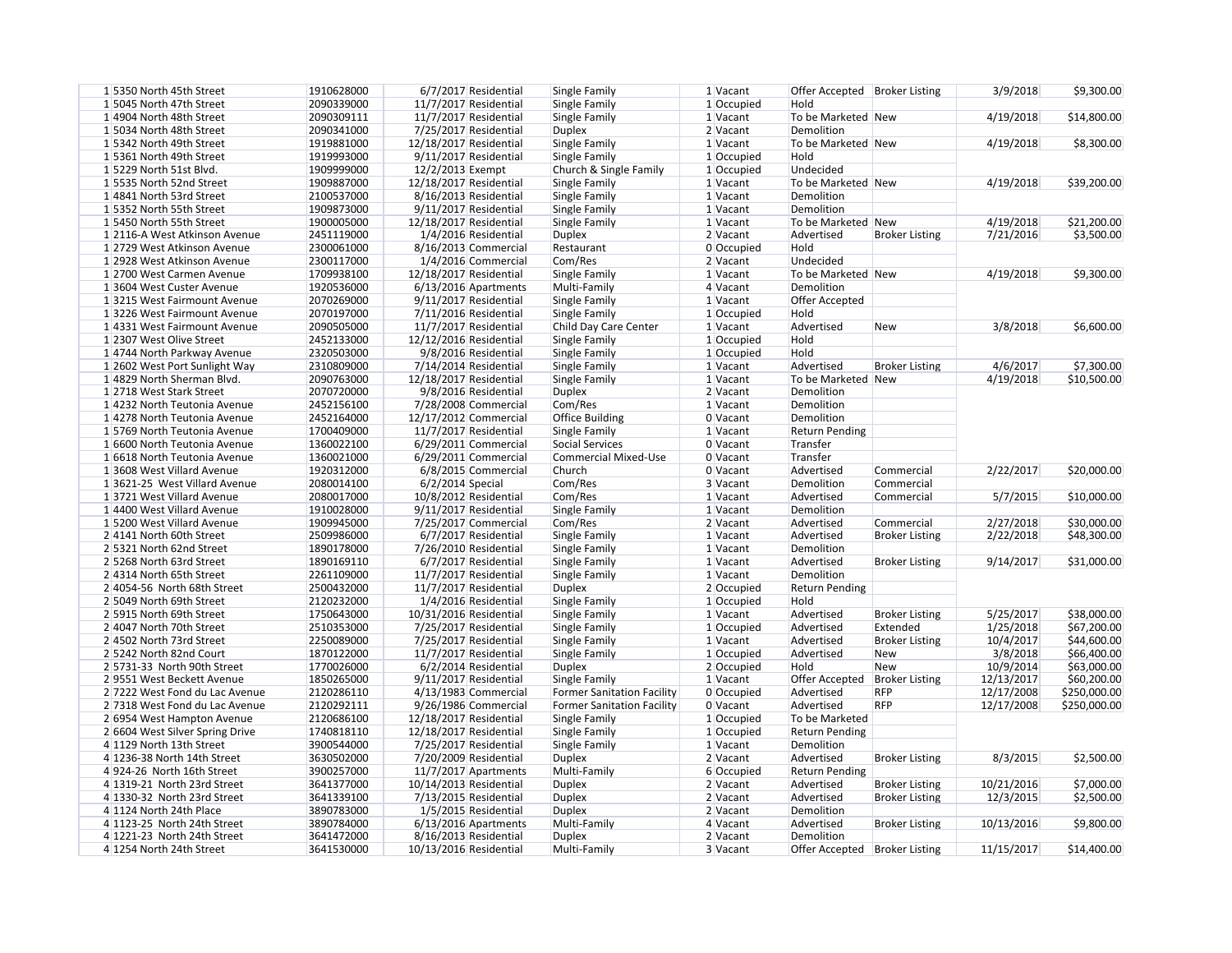| 4 1104-10 North 26th Street   | 3890842000 | $11/7/2017$ Apartments  | Multi-Family                | 10 Vacant  | To be Marketed                  |                       |            |              |
|-------------------------------|------------|-------------------------|-----------------------------|------------|---------------------------------|-----------------------|------------|--------------|
| 4 1118-20 North 26th Street   | 3890841000 | 7/25/2017 Residential   | <b>Duplex</b>               | $2$ Vacant | Demolition                      |                       |            |              |
| 4 540-42 North 28th Street    | 4010997000 | 10/31/2016 Residential  | Duplex & Single Family      | 3 Occupied | Hold                            |                       |            |              |
| 4 500-02 North 29th Street    | 4010960000 | 7/25/2017 Commercial    | Com/Res                     | 3 Vacant   | To be Marketed                  |                       |            |              |
| 4 749 North 31st Street       | 3880216000 | 7/20/2009 Residential   | Single Family               | 1 Vacant   | Offer Accepted   Broker Listing |                       | 12/8/2016  | \$9,000.00   |
| 4 1231-33 North 32nd Street   | 3651445000 | $12/17/2012$ Apartments | Multi-Family                | 4 Vacant   | Advertised                      | <b>Broker Listing</b> | 4/27/2015  | \$5,200.00   |
| 4 1348 North 32nd Street      | 3650055000 | $6/13/2016$ Residential | <b>Duplex</b>               | 2 Vacant   | Advertised                      | <b>Broker Listing</b> | 10/13/2016 | \$8,100.00   |
| 4964-66 North 35th Street     | 3880650000 | 12/2/2013 Commercial    | Com/Res                     | 1 Vacant   | Advertised                      | Commercial            | 12/7/2015  | \$10,000.00  |
| 43123 West Clybourn Street    | 4010132000 | 1/4/2016 Residential    | Single Family               | 1 Vacant   | Offer Accepted                  | <b>Broker Listing</b> | 6/9/2016   | \$3,000.00   |
| 4 3424-26 West Highland Blvd  | 3881011000 | 11/16/2015 Residential  | Multi-Family                | 5 Vacant   | Offer Accepted   New            |                       | 1/29/2016  | \$10,000.00  |
| 4 2915 West Highland Blvd.    | 3881702000 | 12/18/2017 Residential  | Single Family               | 1 Vacant   | To be Marketed New              |                       | 4/19/2018  | \$10,000.00  |
| 4 1201-07 West Juneau Avenue  | 3910248100 | 6/8/2015 Residential    | Duplex & Single Family      | 3 Vacant   | Demolition                      |                       |            |              |
| 4 2336 West Juneau Avenue     | 3641536000 | 1/4/2016 Apartments     | Multi-Family                | 4 Vacant   | Demolition                      |                       |            |              |
| 4 3024-26 West Juneau Avenue  | 3651479000 | $1/5/2015$ Apartments   | Multi-Family                | 4 Vacant   | Advertised                      | <b>Broker Listing</b> | 1/8/2016   | \$5,000.00   |
| 4 131 East Kilbourn Avenue    | 3922402000 | 7/25/2005 Commercial    | Common Area                 | 0 N/A      | Hold                            |                       |            |              |
| 4 2813 West Kilbourn Avenue   | 3880811000 | 10/31/2016 Residential  | Single Family               | 1 Vacant   | To be Marketed New              |                       | 4/19/2018  | \$15,200.00  |
|                               | 3880921000 |                         |                             |            |                                 |                       |            |              |
| 4 2844 West Kilbourn Avenue   |            | 9/15/2014 Residential   | Single Family               | 1 Vacant   | Advertised                      | <b>Broker Listing</b> | 7/21/2016  | \$40,000.00  |
| 4 2939 West Kilbourn Avenue   | 3880034100 | 1/4/2016 Commercial     | Child Day Care Center       | 2 Occupied | Undecided                       |                       |            |              |
| 4 3005 West Kilbourn Avenue   | 3880033000 | 9/14/2015 Residential   | Single Family               | 1 Vacant   | Offer Accepted                  | <b>Broker Listing</b> | 5/11/2017  | \$28,500.00  |
| 4 1234 West McKinley Avenue   | 3630337110 | $1/30/2012$ Residential | Single Family               | 1 Vacant   | Demolition                      | Extended              | 2/11/2013  | \$2,500.00   |
| 4 1315 West McKinley Avenue   | 3630372100 | 7/9/2012 Residential    | Single Family               | 1 Vacant   | Demolition                      | Extended              | 2/11/2013  | \$2,500.00   |
| 4 2330 West McKinley Avenue   | 3641370100 | 11/16/2015 Residential  | Single Family               | 1 Vacant   | Offer Accepted                  | <b>Broker Listing</b> | 4/6/2017   | \$40,000.00  |
| 4 3330-32 West McKinley Blvd  | 3651380000 | 6/8/2015 Residential    | <b>Duplex</b>               | 2 Vacant   | Offer Accepted                  | <b>Broker Listing</b> | 1/5/2018   | \$21,200.00  |
| 4 3307-09 West McKinley Blvd. | 3651392000 | 1/4/2016 Residential    | <b>Duplex</b>               | 2 Vacant   | Advertised                      | <b>Broker Listing</b> | 7/24/2017  | \$5,000.00   |
| 43125 West Michigan Street    | 4012051000 | 7/11/2016 Residential   | Single Family               | 1 Vacant   | Advertised                      | <b>Broker Listing</b> | 2/22/2018  | \$11,500.00  |
| 43215 West Michigan Street    | 4010601000 | 7/11/2016 Residential   | Multi-Family                | 3 Vacant   | Demolition                      |                       |            |              |
| 43224 West Mt Vernon Avenue   | 4010012100 | 1/4/2016 Residential    | Single Family               | 1 Vacant   | Advertised                      | <b>Broker Listing</b> | 7/21/2016  | \$4,000.00   |
| 4 2807-09 West State Street   | 3881804000 | 7/9/2012 Residential    | <b>Duplex</b>               | 2 Vacant   | Advertised                      | <b>Broker Listing</b> | 12/1/2017  | \$10,000.00  |
| 4 2833 West State Street      | 3881808000 | 12/12/2016 Residential  | Multi-Family                | 1 Vacant   | Hold                            |                       |            |              |
| 4 2001 West Vliet Street      | 3641201111 | 7/11/2016 Commercial    | Day Care Center             | 0 Vacant   | Hold                            |                       |            |              |
| 4 2713-17 West Vliet Street   | 3650003100 | 1/5/2015 Commercial     | Com/Res                     | 2 Vacant   | Advertised                      | Commercial            | 3/28/2018  | \$10,000.00  |
| 4 122 East Wells Street       | 3922343200 | 7/25/2005 Commercial    | Common Area                 | 0 N/A      | Hold                            |                       |            |              |
| 4 2719 West Wisconsin Avenue  | 4010504100 | 11/16/2015 Commercial   | <b>Commercial Mixed-Use</b> | 2 Vacant   | Assemble                        |                       |            |              |
| 5 3953 North 76th Street      | 2630416110 | 11/14/2011 Commercial   | <b>Office Building</b>      | 0 Vacant   | Advertised                      | Commercial            | 1/17/2018  | \$100,000.00 |
| 5 4473-A North 76th Street    | 2240699000 | 9/8/2016 Special        | Child Day Care Center       | 0 Vacant   | Advertised                      | Commercial            | 2/15/2018  | \$200,000.00 |
| 5 3029 North 84th Street      | 3020321000 | 9/11/2017 Residential   | Single Family               | 1 Vacant   | Advertised                      | <b>Broker Listing</b> | 12/13/2017 | \$74,300.00  |
| 5 4901 North 103rd Street     | 2169997113 | 12/18/2017 Residential  | Single Family               | 1 Occupied | <b>Return Pending</b>           |                       |            |              |
| 6 2936-38 North 1st Street    | 3130548000 | 1/4/2016 Residential    | Duplex                      | 2 Vacant   | Hold                            |                       |            |              |
|                               |            |                         |                             |            |                                 |                       |            |              |
| 6 3051-53 North 1st Street    | 3131642000 | 10/8/2012 Residential   | <b>Duplex</b>               | 2 Vacant   | Advertised                      | Extended              | 3/22/2018  | \$2,500.00   |
| 63128 North 1st Street        | 2820510000 | 9/8/2016 Residential    | Single Family               | 1 Vacant   | Demolition                      |                       |            |              |
| 6 3321 North 1st Street       | 2820345000 | 12/12/2016 Residential  | <b>Duplex</b>               | 2 Vacant   | Advertised                      | <b>Broker Listing</b> | 2/22/2018  | \$8,100.00   |
| 6 1851 North 2nd Street       | 3530828000 | 1/4/2016 Residential    | <b>Duplex</b>               | 2 Vacant   | Offer Accepted Extended         |                       | 8/8/2017   | \$96,100.00  |
| 6 2430 North 2nd Street       | 3220810000 | 7/11/2016 Residential   | Single Family               | 1 Vacant   | Seek                            |                       |            |              |
| 6 2762-64 North 2nd Street    | 3131226000 | 11/7/2017 Residential   | <b>Duplex</b>               | 2 Vacant   | Demolition                      |                       |            |              |
| 6 2831 North 2nd Street       | 3131373000 | 12/18/2017 Residential  | Single Family               | 1 Vacant   | To be Marketed New              |                       | 4/19/2018  | \$4,000.00   |
| 6 2973-75 North 2nd Street    | 3130504100 | 7/14/2014 Residential   | <b>Duplex</b>               | 2 Vacant   | Hold                            | <b>New</b>            | 1/6/2015   | \$8,000.00   |
| 63117 North 2nd Street        | 2821505000 | 9/8/2016 Residential    | Duplex & Single Family      | 3 Vacant   | Demolition                      |                       |            |              |
| 63243 North 2nd Street        | 2821541000 | 1/5/2015 Residential    | Single Family               | 1 Vacant   | Demolition                      |                       |            |              |
| 63297-99 North 2nd Street     | 2821564100 | $12/2/2013$ Apartments  | Multi-Family                | 3 Vacant   | Seek Demolition Broker Listing  |                       | 11/4/2014  | \$6,000.00   |
| 6 3406A North 2nd Street      | 2820005100 | 7/14/2014 Residential   | Single Family               | 3 Occupied | Demolition                      |                       |            |              |
| 6 3432 North 2nd Street       | 2822122000 | 9/8/2016 Residential    | <b>Duplex</b>               | 2 Vacant   | Advertised                      | Extended              | 3/24/2017  | \$2,500.00   |
| 6 3621 North 2nd Street       | 2730313000 | 10/14/2013 Residential  | <b>Duplex</b>               | 2 Vacant   | Offer Accepted                  | <b>Broker Listing</b> | 1/9/2017   | \$3,500.00   |
| 63222 North 3rd Street        | 2821534000 | 7/11/2016 Residential   | Single Family               | 1 Occupied | Hold                            | <b>New</b>            | 2/20/2017  | \$6,000.00   |
| 6 3354 North 3rd Street       | 2821305000 | 12/18/2017 Residential  | <b>Duplex</b>               | 2 Vacant   | To be Marketed New              |                       | 4/19/2018  | \$4,600.00   |
| 6 3358-60 North 3rd Street    | 2821306100 | 10/14/2013 Residential  | <b>Duplex</b>               | 2 Vacant   | Seek Demolition Broker Listing  |                       | 8/21/2014  | \$3,650.00   |
| 6 3460 North 3rd Street       | 2822313000 | 12/17/2012 Residential  | <b>Duplex</b>               | 2 Vacant   | Advertised                      | Extended              | 3/22/2018  | \$2,500.00   |
| 6 3538 North 3rd Street       | 2730640000 | 1/5/2015 Residential    | <b>Duplex</b>               | 2 Vacant   | Advertised                      | Extended              | 4/3/2018   | \$4,300.00   |
| 6 3620 North 3rd Street       | 2730633100 | 9/11/2017 Residential   | Single Family               | 1 Occupied | <b>Return Pending</b>           |                       |            |              |
| 6 3628-30 North 3rd Street    | 2730631100 | 7/25/2017 Residential   | <b>Duplex</b>               | 2 Vacant   | Offer Accepted   Broker Listing |                       | 11/8/2017  | \$5,900.00   |
|                               |            |                         |                             |            |                                 |                       |            |              |

| 12/8/2016  | \$9,000.00   |
|------------|--------------|
| 4/27/2015  | \$5,200.00   |
| 10/13/2016 | \$8,100.00   |
| 12/7/2015  | \$10,000.00  |
| 6/9/2016   | \$3,000.00   |
| 1/29/2016  | \$10,000.00  |
| 4/19/2018  | \$10,000.00  |
|            |              |
|            |              |
| 1/8/2016   | \$5,000.00   |
|            |              |
|            |              |
| 4/19/2018  | \$15,200.00  |
| 7/21/2016  | \$40,000.00  |
|            |              |
| 5/11/2017  | \$28,500.00  |
| 2/11/2013  | \$2,500.00   |
| 2/11/2013  | \$2,500.00   |
| 4/6/2017   | \$40,000.00  |
| 1/5/2018   | \$21,200.00  |
| 7/24/2017  | \$5,000.00   |
| 2/22/2018  | \$11,500.00  |
|            |              |
| 7/21/2016  | \$4,000.00   |
| 12/1/2017  | \$10,000.00  |
|            |              |
|            |              |
| 3/28/2018  | \$10,000.00  |
|            |              |
|            |              |
| 1/17/2018  | \$100,000.00 |
| 2/15/2018  | \$200,000.00 |
| 12/13/2017 | \$74,300.00  |
|            |              |
|            |              |
|            | \$2,500.00   |
| 3/22/2018  |              |
|            |              |
| 2/22/2018  | \$8,100.00   |
| 8/8/2017   | \$96,100.00  |
|            |              |
|            |              |
| 4/19/2018  | \$4,000.00   |
| 1/6/2015   | \$8,000.00   |
|            |              |
|            |              |
| 11/4/2014  | \$6,000.00   |
|            |              |
| 3/24/2017  | \$2,500.00   |
| 1/9/2017   | \$3,500.00   |
| 2/20/2017  | \$6,000.00   |
| 4/19/2018  | \$4,600.00   |
| 8/21/2014  | \$3,650.00   |
| 3/22/2018  | \$2,500.00   |
| 4/3/2018   | \$4,300.00   |
|            |              |
|            |              |
| 11/8/2017  | \$5,900.00   |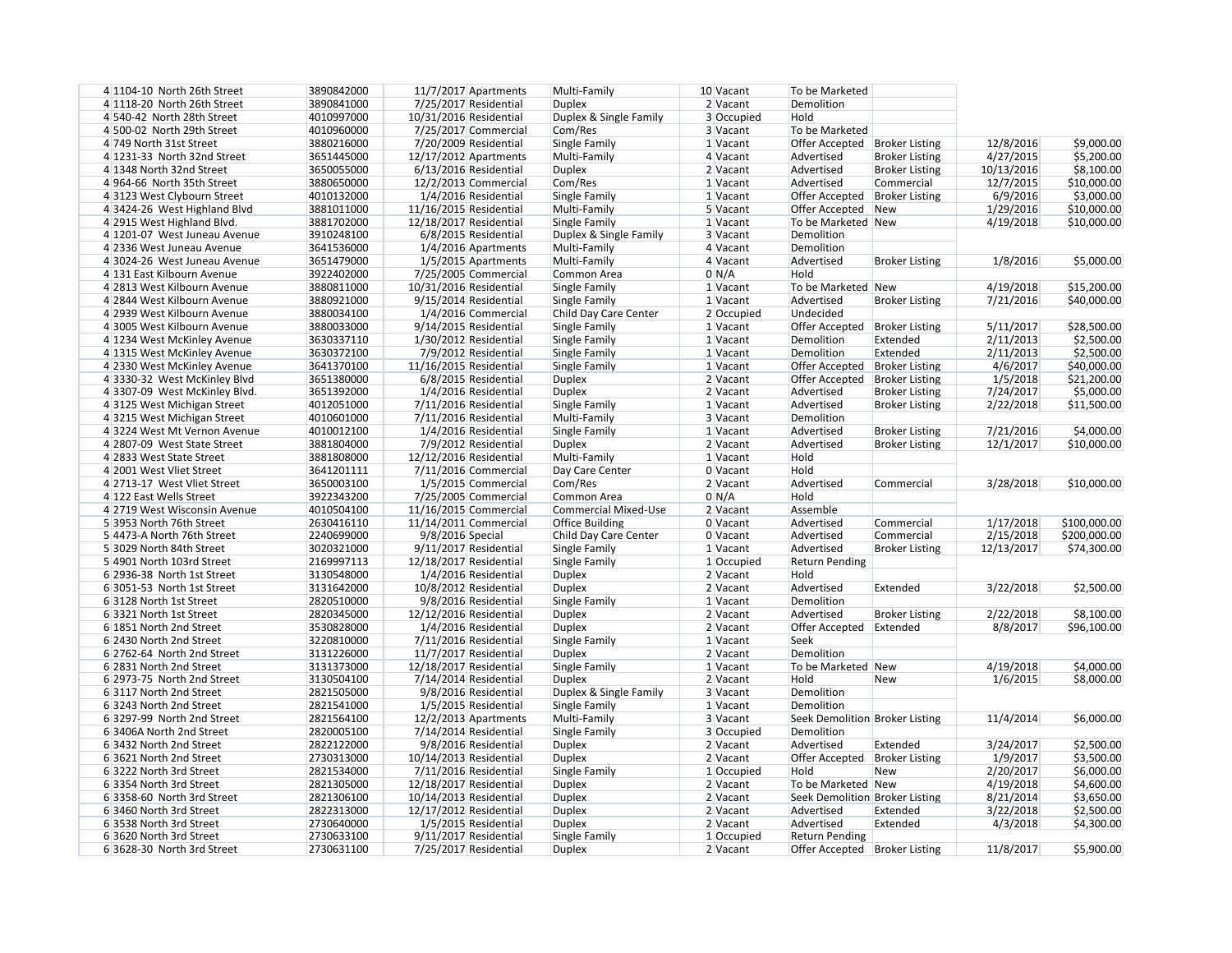| 6 2345-47 North 4th Street   | 3221193000 | 6/13/2016 Residential   | <b>Duplex</b>          | 2 Vacant   | Hold                            |                       |            |             |
|------------------------------|------------|-------------------------|------------------------|------------|---------------------------------|-----------------------|------------|-------------|
| $6$ 2361-63 North 4th Street | 3221190100 | 7/11/2016 Residential   | <b>Duplex</b>          | 2 Vacant   | Seek                            |                       |            |             |
| 6 2420 North 4th Street      | 3221107100 | 10/31/2016 Residential  | Single Family          | $1$ Vacant | Offer Accepted   Broker Listing |                       | 3/1/2018   | \$9,700.00  |
| 6 2619 North 4th Street      | 3220950000 | 10/31/2016 Residential  | Duplex & Single Family | 3 Vacant   | Demolition                      |                       |            |             |
| 6 2646 North 4th Street      | 3220929111 | 7/11/2016 Residential   | Single Family          | $1$ Vacant | Hold                            |                       |            |             |
| 6 2729 North 4th Street      | 3130051100 | $7/11/2016$ Residential | Single Family          | 1 Vacant   | Hold                            |                       |            |             |
| 6 2950-52 North 4th Street   | 3132003000 | 1/4/2016 Residential    | <b>Duplex</b>          | $2$ Vacant | Hold                            |                       |            |             |
| 6 3348-50 North 4th Street   | 2821316000 | 9/11/2017 Residential   | <b>Duplex</b>          | $2$ Vacant | Demolition                      |                       |            |             |
| 63427 North 4th Street       | 2822217000 | 6/13/2016 Residential   | Single Family          | $1$ Vacant | Demolition                      |                       |            |             |
| 6 3521 North 4th Street      | 2731328000 | 10/31/2016 Residential  | <b>Duplex</b>          | 2 Vacant   | Demolition                      |                       |            |             |
| 63879 North 4th Street       | 2731574000 | 12/12/2016 Residential  | Single Family          | $1$ Vacant | Hold                            | <b>New</b>            | 4/20/2017  | \$8,100.00  |
| 6 2322 North 5th Street      | 3221203000 | 9/8/2016 Residential    | Duplex & Single Family | 3 Vacant   | Hold                            |                       |            |             |
| 6 2360-62 North 5th Street   | 3221212100 | 9/8/2016 Residential    | <b>Duplex</b>          | 2 Vacant   | Hold                            |                       |            |             |
| 6 2449 North 5th Street      | 3221160000 | 1/4/2016 Residential    | Duplex & Single Family | 3 Vacant   | Demolition                      |                       |            |             |
| 6 2464-66 North 5th Street   | 3221148000 | 9/8/2016 Residential    | Multi-Family & Single  | 5 Vacant   | <b>Seek Demolition</b>          |                       |            |             |
| 6 2534-36 North 5th Street   | 3221041110 | $7/13/2015$ Residential | <b>Duplex</b>          | 2 Occupied | Hold                            |                       |            |             |
| 6 2565-67 North 5th Street   | 3220997110 | 11/16/2015 Residential  | Duplex & Single Family | 3 Vacant   | Demolition                      |                       |            |             |
| 6 2633 North 5th Street      | 3220982000 | 9/8/2016 Residential    | Single Family          | $1$ Vacant | Demolition                      |                       |            |             |
| 6 2867 North 5th Street      | 3130131000 | 9/8/2016 Residential    | Single Family - 2      | 2 Vacant   | Demolition                      |                       |            |             |
| 6 2351 North 6th Street      | 3230668111 | 1/4/2016 Residential    | Single Family          | 1 Vacant   | Hold                            |                       |            |             |
| 6 2365-67 North 6th Street   | 3230671000 |                         |                        | 2 Vacant   | Hold                            |                       |            |             |
|                              |            | 11/16/2015 Residential  | <b>Duplex</b>          |            |                                 | <b>New</b>            | 1/29/2016  | \$3,000.00  |
| 6 2421A North 6th Street     | 3230587100 | $6/13/2016$ Residential | <b>Duplex</b>          | 2 Vacant   | Hold                            |                       |            |             |
| 6 2759-61 North 6th Street   | 3123001000 | 6/2/2014 Residential    | <b>Duplex</b>          | 2 Vacant   | Hold                            | Extended              | 5/25/2016  | \$5,000.00  |
| 6 2763 North 6th Street      | 3120925000 | 8/16/2013 Residential   | Single Family          | 1 Vacant   | Hold                            | Extended              | 3/3/2016   | \$7,700.00  |
| 6 2839 North 6th Street      | 3120913000 | $9/21/2015$ Residential | Single Family          | 1 Vacant   | Hold                            |                       |            |             |
| 6 2912-14 North 6th Street   | 3121717000 | 10/14/2013 Residential  | <b>Duplex</b>          | 2 Vacant   | Hold                            | <b>Broker Listing</b> | 6/11/2015  | \$4,000.00  |
| 6 2921-23 North 6th Street   | 3121673000 | 7/25/2017 Residential   | <b>Duplex</b>          | 2 Vacant   | Demolition                      |                       |            |             |
| 6 2938 North 6th Street      | 3121710100 | 9/8/2016 Residential    | Duplex & Single Family | 3 Vacant   | Demolition                      |                       |            |             |
| 6 2946 North 6th Street      | 3121708000 | $7/13/2015$ Residential | Single Family          | $1$ Vacant | Hold                            | <b>Broker Listing</b> | 12/3/2015  | \$3,300.00  |
| 6 2950 North 6th Street      | 3121707000 | 10/14/2013 Residential  | Single Family          | 1 Vacant   | Demolition                      | Extended              | 7/17/2014  | \$4,000.00  |
| 6 3041-43 North 6th Street   | 3121532000 | $6/29/2011$ Residential | <b>Duplex</b>          | 2 Vacant   | Demolition                      |                       |            |             |
| 63212-14 North 6th Street    | 2831132000 | 12/18/2017 Residential  | <b>Duplex</b>          | 2 Vacant   | To be Marketed New              |                       | 4/19/2018  | \$8,000.00  |
| 6 4042 North 6th Street      | 2430722000 | 12/18/2017 Residential  | Single Family          | 1 Occupied | <b>Return Pending</b>           |                       |            |             |
| 6 2208-10 North 7th Street   | 3520602000 | 9/8/2016 Residential    | <b>Duplex</b>          | 2 Vacant   | Hold                            |                       |            |             |
| 6 2338-40 North 7th Street   | 3230647000 | 9/8/2016 Residential    | <b>Duplex</b>          | 2 Vacant   | Hold                            |                       |            |             |
| 6 2660-62 North 7th Street   | 3230441000 | 11/16/2015 Residential  | <b>Duplex</b>          | $2$ Vacant | Hold                            |                       |            |             |
| 6 2948 North 7th Street      | 3121692000 | 6/7/2017 Residential    | Single Family          | 1 Vacant   | Demolition                      |                       |            |             |
| 6 3046 North 7th Street      | 3121554000 | 7/25/2017 Residential   | Single Family          | 1 Vacant   | Demolition                      |                       |            |             |
| 63730 North 7th Street       | 2720324000 | 1/22/2018 Residential   | <b>Duplex</b>          | 2 Occupied | <b>Return Pending</b>           |                       |            |             |
| 63733 North 7th Street       | 2720335000 | 12/18/2017 Commercial   | Com/Res                | 4 Vacant   | Undecided                       |                       |            |             |
| 6 4086 North 7th Street      | 2430120000 | 11/7/2017 Residential   | Single Family          | 1 Occupied | Advertised                      | <b>New</b>            | 3/8/2018   | \$26,700.00 |
| 6 3035 North 8th Street      | 3121575000 | 11/7/2017 Residential   | <b>Duplex</b>          | 1 Vacant   | Advertised                      | <b>New</b>            | 3/8/2018   | \$2,800.00  |
| 63343 North 8th Street       | 2831272000 | 1/4/2016 Residential    | Single Family          | $1$ Vacant | Demolition                      |                       |            |             |
| 6 3633 North 8th Street      | 2722204000 | 7/25/2017 Residential   | <b>Duplex</b>          | $2$ Vacant | Advertised                      | <b>Broker Listing</b> | 11/8/2017  | \$3,000.00  |
| 6 3020-22 North 9th Street   | 3121313000 | 8/16/2013 Residential   | Multi-Family           | $2$ Vacant | Advertised                      | <b>Broker Listing</b> | 6/11/2015  | \$5,500.00  |
| 63218-20 North 9th Street    | 2830020000 | 12/18/2017 Residential  | <b>Duplex</b>          | 2 Vacant   | To be Marketed                  |                       |            |             |
| 63242-44 North 9th Street    | 2830025000 | $9/11/2017$ Residential | <b>Duplex</b>          | 2 Occupied | Return Pending Extended         |                       | 3/1/2018   | \$2,500.00  |
| 6 3028 North 10th Lane       | 3120126000 | 11/16/2015 Residential  | Single Family          | 1 Vacant   | Advertised                      | Extended              | 9/1/2016   | \$3,000.00  |
| 6 3058 North 10th Lane       | 3120131110 | 6/2/2014 Residential    | Single Family          | $1$ Vacant | Advertised                      | <b>Broker Listing</b> | 9/3/2015   | \$2,500.00  |
| 6 3031 North 10th Street     | 3120332000 | $7/14/2014$ Residential | <b>Duplex</b>          | $2$ Vacant | Demolition                      | <b>Broker Listing</b> | 9/3/2015   | \$2,500.00  |
| 6 3041 North 10th Street     | 3120330000 | 9/8/2016 Residential    | Single Family          | $1$ Vacant | Advertised                      | Extended              | 3/24/2017  | \$2,500.00  |
| 6 3043 North 10th Street     | 3120329000 | 1/5/2015 Residential    | Single Family          | $1$ Vacant | Seek Demolition                 |                       |            |             |
| 6 3047 North 10th Street     | 3120328000 | $6/13/2016$ Residential | <b>Duplex</b>          | $2$ Vacant | Demolition                      |                       |            |             |
| 6 3054 North 10th Street     | 3120305100 | $6/13/2016$ Residential | Single Family          | $1$ Vacant | Demolition                      |                       |            |             |
| 6 3061 North 10th Street     | 3120325000 | 10/31/2016 Residential  | Single Family          | $1$ Vacant | Demolition                      |                       |            |             |
| 63121 North 10th Street      | 2830640000 | 9/8/2016 Residential    | Single Family          | $1$ Vacant | Seek Demolition                 |                       |            |             |
| 6 3122-24 North 10th Street  | 2830698110 | 9/11/2017 Residential   | <b>Duplex</b>          | $2$ Vacant | Advertised                      | <b>Broker Listing</b> | 1/25/2018  | \$2,700.00  |
| 63127 North 10th Street      | 2830639000 | 6/8/2015 Residential    | <b>Duplex</b>          | $2$ Vacant | Advertised                      | <b>Broker Listing</b> | 10/22/2015 | \$3,000.00  |
| 6 3143-45 North 10th Street  | 2830635000 | 7/25/2017 Residential   | <b>Duplex</b>          | $2$ Vacant | Demolition                      |                       |            |             |
|                              |            |                         |                        |            |                                 |                       |            |             |

$$
4/20/2017
$$
 \$8,100.00

| 1/29/2016             | \$3,000.00               |
|-----------------------|--------------------------|
| 5/25/2016<br>3/3/2016 | \$5,000.00<br>\$7,700.00 |
| 6/11/2015             | \$4,000.00               |
| 12/3/2015             | \$3,300.00               |
| 7/17/2014             | \$4,000.00               |
| 4/19/2018             | \$8,000.00               |

| 3/8/2018  | \$26,700.00 |
|-----------|-------------|
| 3/8/2018  | \$2,800.00  |
|           |             |
| 11/8/2017 | \$3,000.00  |
| 6/11/2015 | \$5,500.00  |
|           |             |
| 3/1/2018  | \$2,500.00  |
| 9/1/2016  | \$3,000.00  |
| 9/3/2015  | \$2,500.00  |
| 9/3/2015  | \$2,500.00  |
| 3/24/2017 | \$2,500.00  |
|           |             |

| 1/25/2018  | \$2,700.00 |
|------------|------------|
| 10/22/2015 | \$3,000.00 |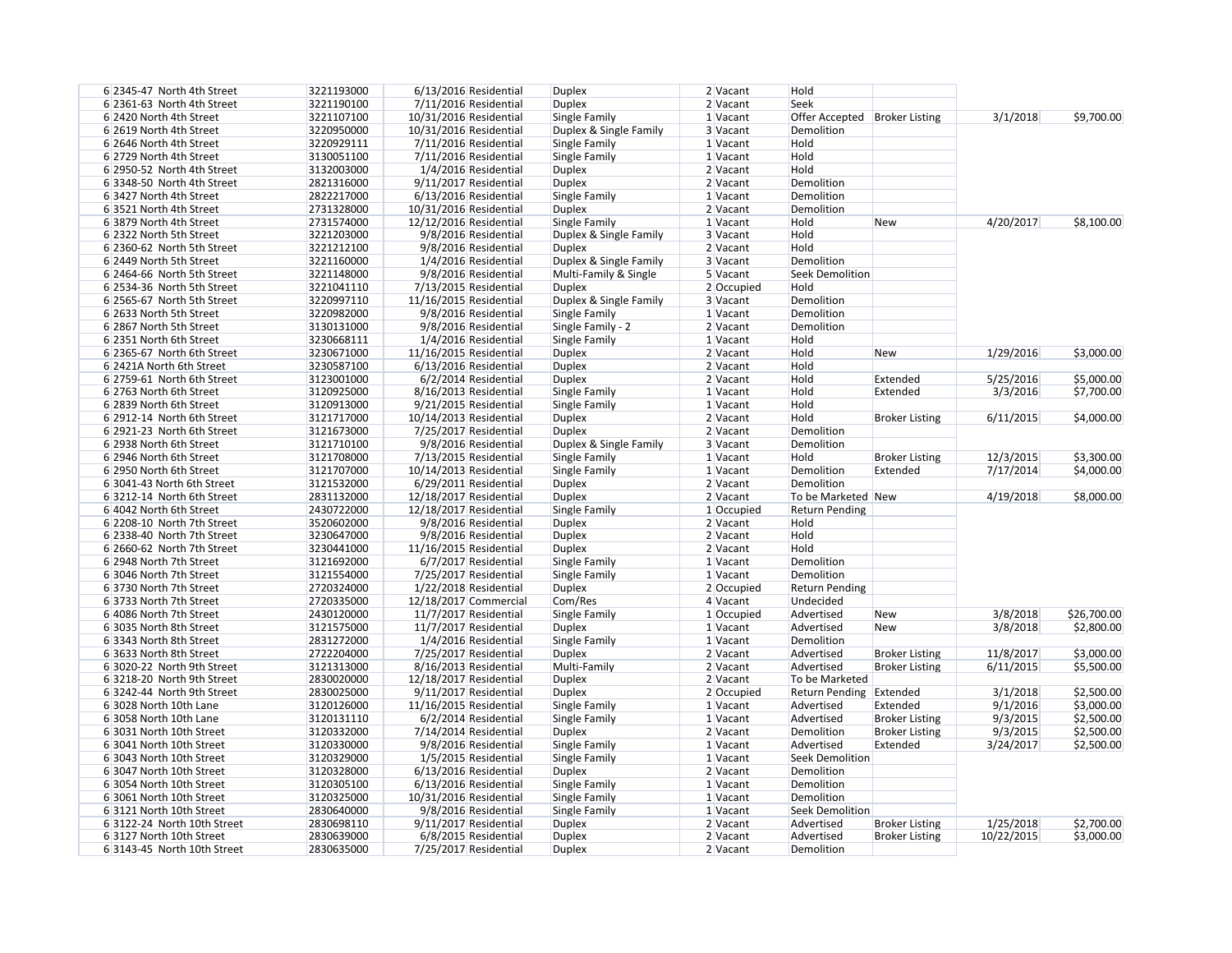| 63286 North 10th Street     | 2830406000 | 12/2/2013 Residential                            | Single Family          | 1 Vacant   | Demolition               |                       |            |             |
|-----------------------------|------------|--------------------------------------------------|------------------------|------------|--------------------------|-----------------------|------------|-------------|
| 63328 North 10th Street     | 2830350000 | 1/4/2016 Residential                             | Single Family          | 1 Vacant   | Demolition               |                       |            |             |
| 6 3332 North 10th Street    | 2830349000 | 7/13/2015 Exempt                                 | <b>Duplex</b>          | 2 Vacant   | Demolition               |                       |            |             |
| 6 3566 North 10th Street    | 2720807000 | $7/14/2014$ Residential                          | Single Family          | $1$ Vacant | Advertised               | <b>Broker Listing</b> | 10/13/2016 | \$2,500.00  |
| 6 3751 North 10th Street    | 2720503000 | $9/14/2015$ Residential                          | <b>Duplex</b>          | 2 Vacant   | Demolition               |                       |            |             |
| 6 2961 North 11th Lane      | 3120180100 | 9/11/2017 Residential                            | Single Family          | 1 Vacant   | Advertised               | <b>Broker Listing</b> | 1/25/2018  | \$3,000.00  |
| 6 3056 North 11th Lane      | 3120417000 | 11/7/2017 Residential                            | <b>Duplex</b>          | 2 Occupied | Advertised               | New                   | 3/8/2018   | \$10,500.00 |
| 6 2920-22 North 11th Street | 3120146000 | 9/14/2015 Residential                            | <b>Duplex</b>          | 2 Vacant   | Advertised               | <b>Broker Listing</b> | 2/22/2018  | \$10,200.00 |
| 6 3040 North 11th Street    | 3122320100 | 11/7/2017 Residential                            | Single Family          | $1$ Vacant | Advertised               | Extended              | 3/1/2018   | \$2,500.00  |
| 6 3115 North 11th Street    | 2830580000 | 10/31/2016 Residential                           | Single Family          | $1$ Vacant | Demolition               |                       |            |             |
| 63151-53 North 11th Street  | 2830571000 | 9/8/2016 Residential                             | <b>Duplex</b>          | $2$ Vacant | Advertised               | <b>Broker Listing</b> | 1/30/2018  | \$3,500.00  |
| 6 3252 North 11th Street    | 2830424000 | 9/8/2016 Residential                             | Single Family          | $1$ Vacant | Advertised               | <b>Broker Listing</b> | 3/24/2017  | \$2,500.00  |
| 6 3260 North 11th Street    | 2830426000 | $7/11/2016$ Residential                          | <b>Duplex</b>          | $1$ Vacant | Demolition               |                       |            |             |
| 63299 North 11th Street     | 2830437000 | 12/17/2012 Commercial                            | Com/Res                | 1 Vacant   | To be Marketed           |                       |            |             |
| 63332 North 11th Street     | 2830287000 | 12/18/2017 Residential                           | Single Family          | 1 Occupied | Demolition               |                       |            |             |
| 6 3438 North 11th Street    | 2830271000 | 6/8/2015 Residential                             | <b>Duplex</b>          | 2 Vacant   | Demolition               |                       |            |             |
| 6 3552 North 11th Street    | 2722820000 | 12/18/2017 Residential                           | Single Family          | $1$ Vacant | To be Marketed           |                       |            |             |
| 6 2948-50 North 12th Street | 3122520000 | $7/13/2015$ Residential                          | <b>Duplex</b>          | $2$ Vacant | Demolition               |                       |            |             |
| 6 2963-65 North 12th Street | 3122501000 | 12/18/2017 Residential                           | <b>Duplex</b>          | $2$ Vacant | Hold                     |                       |            |             |
| 6 2975-79 North 12th Street | 3129954000 | 7/20/2009 Commercial                             | Com/Res                | 2 Vacant   | To be Marketed           |                       |            |             |
| 6 3018 North 12th Street    | 3123325100 | 12/18/2017 Residential                           | <b>Duplex</b>          | 2 Vacant   | Demolition               |                       |            |             |
| 6 3036-38 North 12th Street | 3123329100 | 9/8/2016 Residential                             | <b>Duplex</b>          | 2 Vacant   | Demolition               |                       |            |             |
| 6 3270 North 12th Street    | 2830456000 | 10/14/2013 Residential                           | <b>Duplex</b>          | 2 Vacant   | Demolition               | <b>Broker Listing</b> | 6/11/2015  | \$7,070.00  |
| 6 3312 North 12th Street    | 2830229000 | 12/2/2013 Residential                            | Single Family          | 1 Vacant   | Seek Demolition Extended |                       | 5/25/2016  | \$4,200.00  |
| 6 3321-23 North 12th Street | 2830177200 | 12/18/2017 Residential                           | Duplex & Single Family | 3 Vacant   | Demolition               |                       |            |             |
| 6 3329-31 North 12th Street | 2830179000 | $7/11/2016$ Residential                          | Duplex - 2             | 4 Vacant   | Demolition               |                       |            |             |
| 6 3342 North 12th Street    | 2830222000 | 12/17/2012 Residential                           | Single Family          | 1 Vacant   | Hold                     | <b>Broker Listing</b> | 9/3/2015   | \$2,500.00  |
| 6 3359 North 12th Street    | 2830186000 | 6/2/2014 Residential                             | Duplex & Single Family | 3 Vacant   | Advertised               | Extended              | 9/2/2016   | \$4,500.00  |
| 6 3409 North 12th Street    | 2830189100 | 9/8/2016 Residential                             | Single Family          | 1 Vacant   | Advertised               | <b>Broker Listing</b> | 2/22/2018  | \$3,500.00  |
| 6 3418 North 12th Street    | 2830214000 | 9/14/2015 Residential                            | Child Day Care         | 0 Vacant   | Demolition               |                       |            |             |
| 6 3445 North 12th Street    | 2830197000 | 12/17/2012 Residential                           | Single Family          | 1 Vacant   | Demolition               | <b>Broker Listing</b> | 2/6/2015   | \$2,500.00  |
| 6 3608 North 12th Street    | 2722722000 | 9/8/2016 Residential                             | Single Family          | 1 Vacant   | Offer Accepted Extended  |                       | 1/30/2018  | \$10,500.00 |
| 6 3626 North 12th Street    | 2722726000 | 12/18/2017 Residential                           | Single Family          | 1 Vacant   | To be Marketed           |                       |            |             |
| 6 3649 North 12th Street    | 2722739000 | $6/13/2016$ Residential                          | Single Family          | 1 Vacant   | Demolition               |                       |            |             |
| 6 3787 North 12th Street    | 2722409000 | 12/18/2017 Residential                           | Single Family          | 1 Occupied | To be Marketed           |                       |            |             |
| 6 3927 North 12th Street    | 2720219000 | 11/7/2017 Residential                            | Single Family          | 1 Occupied | <b>Return Pending</b>    |                       |            |             |
| 63163 North 13th Street     | 2840505000 | 12/2/2013 Residential                            | Single Family          | 1 Vacant   | Demolition               | <b>Broker Listing</b> | 2/6/2015   | \$4,000.00  |
| 6 3205 North 13th Street    | 2841111000 | 9/11/2017 Residential                            | <b>Duplex</b>          | $2$ Vacant | Advertised               | <b>Broker Listing</b> | 3/1/2018   | \$6,000.00  |
| 63211 North 13th Street     | 2841110000 | 10/31/2016 Residential                           | <b>Duplex</b>          | $2$ Vacant | Advertised               | Extended              | 8/15/2017  | \$3,000.00  |
| 63270 North 13th Street     | 2830483100 | 12/12/2016 Residential                           | Single Family          | $1$ Vacant | Advertised               | <b>Broker Listing</b> | 5/25/2017  |             |
| 6 3321-23 North 13th Street | 2840101000 |                                                  | <b>Duplex</b>          |            | Demolition               |                       |            | \$5,900.00  |
|                             | 2842136111 | 10/31/2016 Residential<br>12/18/2017 Residential |                        | 2 Vacant   |                          |                       |            |             |
| 6 3415 North 13th Street    |            |                                                  | Single Family          | 1 Vacant   | Demolition               |                       |            |             |
| 6 3437 North 13th Street    | 2842131000 | 11/7/2017 Residential                            | Single Family          | 1 Occupied | Advertised               | <b>New</b>            | 3/8/2018   | \$5,000.00  |
| 6 3538 North 13th Street    | 2722779000 | 12/12/2016 Residential                           | Single Family          | 1 Vacant   | Offer Accepted           | <b>Broker Listing</b> | 2/22/2018  | \$6,000.00  |
| 6 3721-23 North 13th Street | 2710718000 | 6/8/2015 Residential                             | <b>Duplex</b>          | 2 Vacant   | Demolition               | <b>Broker Listing</b> | 10/22/2015 | \$3,700.00  |
| 6 2949 North 14th Street    | 3111015000 | 9/15/2014 Residential                            | <b>Duplex</b>          | $2$ Vacant | Demolition               | <b>Broker Listing</b> | 3/5/2015   | \$3,800.00  |
| 6 2971-73 North 14th Street | 3110104000 | 8/16/2013 Residential                            | <b>Duplex</b>          | 2 Vacant   | Demolition               | <b>Broker Listing</b> | 2/18/2014  | \$2,500.00  |
| 6 2974 North 14th Street    | 3112334000 | 1/5/2015 Residential                             | <b>Duplex</b>          | 2 Occupied | Advertised               | New                   | 3/8/2018   | \$2,800.00  |
| 6 3037 North 14th Street    | 3113036000 | 11/7/2017 Residential                            | <b>Duplex</b>          | 2 Occupied | Advertised               | New                   | 3/8/2018   | \$6,500.00  |
| 6 3075-77 North 14th Street | 3110301000 | 12/17/2012 Commercial                            | Com/Res                | 2 Occupied | To be Marketed           |                       |            |             |
| 6 3171 North 14th Street    | 2841029000 | 7/25/2017 Residential                            | <b>Duplex</b>          | 2 Vacant   | Demolition               |                       |            |             |
| 6 3229 North 14th Street    | 2841018000 | 1/4/2016 Residential                             | <b>Duplex</b>          | 2 Vacant   | Advertised               | <b>Broker Listing</b> | 7/21/2016  | \$2,500.00  |
| 6 3267-69 North 14th Street | 2842207000 | 9/8/2016 Residential                             | <b>Duplex</b>          | 2 Vacant   | Offer Accepted           | <b>Broker Listing</b> | 8/15/2017  | \$5,500.00  |
| 6 3446-48 North 14th Street | 2842164000 | 11/7/2017 Residential                            | <b>Duplex</b>          | 2 Occupied | <b>Return Pending</b>    |                       |            |             |
| 6 3455-57 North 14th Street | 2842087000 | 6/8/2015 Residential                             | <b>Duplex</b>          | 2 Vacant   | Advertised               | <b>Broker Listing</b> | 10/15/2015 | \$3,500.00  |
| 6 3619 North 14th Street    | 2710796000 | 9/11/2017 Residential                            | Single Family          | 1 Vacant   | Demolition               |                       |            |             |
| 63127 North 15th Street     | 2840315000 | 6/8/2015 Residential                             | <b>Duplex</b>          | $2$ Vacant | Advertised               | <b>Broker Listing</b> | 10/22/2015 | \$2,500.00  |
| 6 3139 North 15th Street    | 2840312100 | 9/11/2017 Residential                            | <b>Duplex</b>          | 2 Vacant   | Demolition               |                       |            |             |
| 6 3183 North 15th Street    | 2840301000 | $7/11/2016$ Residential                          | <b>Duplex</b>          | $2$ Vacant | Demolition               |                       |            |             |

| 1/25/2018 | \$3,000.00  |
|-----------|-------------|
| 3/8/2018  | \$10,500.00 |
| 2/22/2018 | \$10,200.00 |
| 3/1/2018  | \$2,500.00  |
|           |             |
| 1/30/2018 | \$3,500.00  |
| 3/24/2017 | \$2,500.00  |

| 6/11/2015  | \$7,070.00  |
|------------|-------------|
| 5/25/2016  | \$4,200.00  |
|            |             |
|            |             |
| 9/3/2015   | \$2,500.00  |
| 9/2/2016   | \$4,500.00  |
| 2/22/2018  | \$3,500.00  |
|            |             |
| 2/6/2015   | \$2,500.00  |
| 1/30/2018  | \$10,500.00 |
|            |             |
|            |             |
|            |             |
| 2/6/2015   | \$4,000.00  |
| 3/1/2018   | \$6,000.00  |
| 8/15/2017  | \$3,000.00  |
| 5/25/2017  | \$5,900.00  |
|            |             |
|            |             |
| 3/8/2018   | \$5,000.00  |
| 2/22/2018  | \$6,000.00  |
| 10/22/2015 | \$3,700.00  |
| 3/5/2015   | \$3,800.00  |
| 2/18/2014  | \$2,500.00  |
| 3/8/2018   | \$2,800.00  |
| 3/8/2018   | \$6,500.00  |
|            |             |
|            |             |
| 7/21/2016  | \$2,500.00  |
| 8/15/2017  | \$5,500.00  |
|            |             |
| 10/15/2015 | \$3,500.00  |
|            |             |
| 10/22/2015 | \$2,500.00  |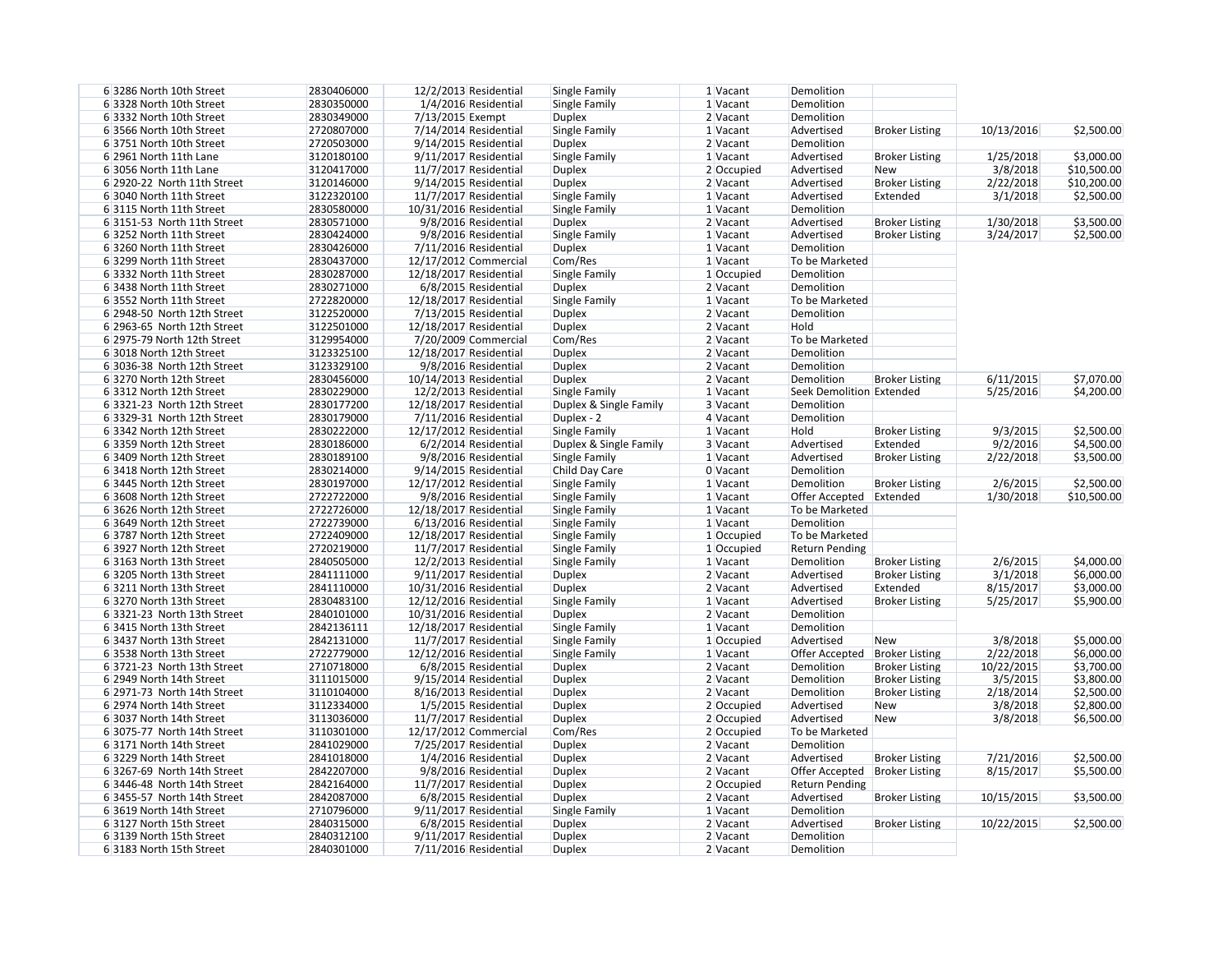| 63186 North 15th Street        | 2840759000 | 6/7/2017 Residential    | <b>Duplex</b>        | 2 Vacant   | Advertised                      | Extended              | 10/12/2017 | \$2,700.00  |
|--------------------------------|------------|-------------------------|----------------------|------------|---------------------------------|-----------------------|------------|-------------|
| 63254-56 North 15th Street     | 2842214000 | 9/11/2017 Residential   | <b>Duplex</b>        | 2 Vacant   | Advertised                      | Extended              | 3/9/2018   | \$2,500.00  |
| 6 3411 North 15th Street       | 2842057000 | 10/31/2016 Residential  | Single Family        | 1 Vacant   | Advertised                      | <b>Broker Listing</b> | 3/29/2018  | \$4,500.00  |
| 63452 North 15th Street        | 2842121000 | 10/8/2012 Residential   | Single Family        | 1 Vacant   | Demolition                      | <b>Broker Listing</b> | 2/18/2014  | \$2,500.00  |
| 6 3523 North 15th Street       | 2710890000 | 12/18/2017 Residential  | Single Family        | 1 Occupied | Hold                            |                       |            |             |
| 6 3529 North 15th Street       | 2710889000 | 12/18/2017 Residential  | Single Family        | 1 Occupied | To be Marketed                  |                       |            |             |
| 63713 North 15th Street        | 2710845000 | $7/13/2015$ Residential | Single Family        | 1 Vacant   | Demolition                      |                       |            |             |
| 63736 North 15th Street        | 2710833000 | 7/25/2017 Residential   | Single Family        | $1$ Vacant | Seek Demolition Broker Listing  |                       | 12/5/2017  | \$4,600.00  |
| 6 2914 North 17th Street       | 3111387000 | $7/11/2016$ Residential | <b>Duplex</b>        | $1$ Vacant | Advertised                      | Extended              | 1/6/2017   | \$2,500.00  |
| 63273 North 17th Street        | 2840019000 | 9/14/2015 Apartments    | Multi-Family         | 6 Vacant   | Advertised                      | Multi-Family          | 12/7/2015  | \$18,000.00 |
| 63317 North 17th Street        | 2840007000 | 7/26/2010 Residential   | <b>Duplex</b>        | $2$ Vacant | Advertised                      | <b>Broker Listing</b> | 11/10/2014 | \$3,200.00  |
| 6 3327-29 North 17th Street    | 2840005000 | 12/18/2017 Residential  | <b>Duplex</b>        | $2$ Vacant | To be Marketed                  |                       |            |             |
| 6 3336 North 17th Street       | 2842037000 | 9/14/2015 Residential   | Single Family        | 1 Vacant   | Hold                            |                       |            |             |
| 6 3407 North 17th Street       | 2841703000 | 7/25/2017 Residential   | Single Family        | $1$ Vacant | Advertised                      | <b>Broker Listing</b> | 12/28/2017 | \$2,500.00  |
| 63424 North 17th Street        | 2841310000 | 9/8/2016 Residential    | <b>Duplex</b>        | 2 Vacant   | Advertised                      | Extended              | 8/8/2017   | \$2,500.00  |
| 6 2933 North 18th Street       | 3111322000 | 12/18/2017 Residential  | Multi-Family         | 3 Occupied | To be Marketed New              |                       | 4/19/2018  | \$10,000.00 |
| 6 2958 North 18th Street       | 3111338000 | 6/8/2015 Residential    | <b>Duplex</b>        | 2 Vacant   | Advertised                      | <b>Broker Listing</b> | 12/3/2015  | \$4,900.00  |
| 6 3420-22 North 18th Street    | 2841209000 | 12/18/2017 Residential  |                      | 2 Occupied |                                 |                       |            |             |
|                                |            |                         | <b>Duplex</b>        |            | <b>Return Pending</b>           |                       |            |             |
| 6 3880 North 18th Street       | 2710432000 | 7/9/2012 Apartments     | Multi-Family         | 8 Vacant   | Advertised                      | Multi-Family          | 1/17/2018  | \$24,000.00 |
| 6 2926 North 19th Street       | 3111307000 | 1/4/2016 Residential    | <b>Duplex</b>        | 3 Vacant   | Demolition                      |                       |            |             |
| 6 2949 North 19th Street       | 3111277000 | 6/7/2017 Residential    | <b>Single Family</b> | $1$ Vacant | Offer Accepted Extended         |                       | 10/4/2017  | \$11,300.00 |
| 6 2954 North 19th Street       | 3111300000 | 9/15/2014 Residential   | <b>Duplex</b>        | $2$ Vacant | Demolition                      | <b>Broker Listing</b> | 3/5/2015   | \$3,000.00  |
| 6 3536 North 19th Street       | 2711415000 | 9/11/2017 Residential   | <b>Duplex</b>        | $2$ Vacant | Advertised                      | <b>Broker Listing</b> | 3/9/2018   | \$2,500.00  |
| 6 3574 North 19th Street       | 2711518000 | 1/4/2016 Residential    | <b>Duplex</b>        | $1$ Vacant | Demolition                      |                       |            |             |
| 6 3607-09 North 19th Street    | 2710530000 | 7/14/2014 Residential   | <b>Duplex</b>        | $2$ Vacant | Advertised                      | <b>Broker Listing</b> | 12/23/2014 | \$2,500.00  |
| 6 3613 North 19th Street       | 2710529000 | 12/2/2013 Residential   | Single Family        | $1$ Vacant | Demolition                      | <b>Broker Listing</b> | 8/21/2014  | \$2,500.00  |
| 6 3860 North 19th Street       | 2711905000 | 6/7/2017 Residential    | Single Family        | $1$ Vacant | Offer Accepted Extended         |                       | 10/4/2017  | \$10,000.00 |
| 6 3877 North 19th Street       | 2712592000 | 9/15/2014 Residential   | Com/Res              | $1$ Vacant | Demolition                      | <b>Broker Listing</b> | 3/5/2015   | \$3,000.00  |
| 6 3205-07 North 20th Street    | 2850129000 | 12/18/2017 Residential  | <b>Duplex</b>        | 2 Vacant   | To be Marketed                  |                       |            |             |
| 6 3277-79 North 20th Street    | 2850112000 | 9/11/2017 Residential   | <b>Duplex</b>        | 2 Vacant   | Advertised                      | Extended              | 3/1/2018   | \$8,000.00  |
| 6 3389 North 20th Street       | 2852126100 | 10/31/2016 Residential  | <b>Duplex</b>        | $1$ Vacant | Demolition                      |                       |            |             |
| 63200 North 21st Street        | 2850131000 | 12/17/2012 Residential  | <b>Duplex</b>        | $2$ Vacant | Advertised                      | <b>Broker Listing</b> | 5/19/2016  | \$2,500.00  |
| 63252 North 21st Street        | 2850143000 | 12/2/2013 Residential   | <b>Duplex</b>        | $2$ Vacant | Hold                            | <b>Broker Listing</b> | 11/6/2014  | \$3,500.00  |
| 63327 North 21st Street        | 2852168000 | 10/8/2012 Residential   | Single Family        | 1 Vacant   | Demolition                      |                       |            |             |
| 6 3303-05 North 22nd Street    | 2850470000 | 12/18/2017 Residential  | <b>Duplex</b>        | 2 Occupied | To be Marketed New              |                       | 4/19/2018  | \$18,000.00 |
| 63341 North 22nd Street        | 2850461000 | 11/7/2017 Residential   | Single Family        | 1 Vacant   | Offer Accepted   Broker Listing |                       | 3/9/2018   | \$9,100.00  |
| 6 3379 North 22nd Street       | 2850452100 | $9/11/2017$ Residential | Single Family        | $1$ Vacant | Offer Accepted   Extended       |                       | 3/1/2018   | \$9,500.00  |
| 6 3434 North 22nd Street       | 2850496000 | 7/11/2016 Residential   | Duplex               | 2 Vacant   | Demolition                      |                       |            |             |
| 6 3843 North 22nd Street       | 2701864000 | 1/4/2016 Residential    | Single Family        | 1 Vacant   | Demolition                      |                       |            |             |
| 6 3948 North 22nd Street       | 2701820000 | $9/11/2017$ Residential | Single Family        | $1$ Vacant | Demolition                      |                       |            |             |
| 6 3314-16 North 23rd Street    | 2850010000 | $9/11/2017$ Residential | <b>Duplex</b>        | $2$ Vacant | To be Marketed                  |                       |            |             |
| 6 3517-19 North 23rd Street    | 2702020000 | 12/18/2017 Residential  | <b>Duplex</b>        | 2 Occupied | To be Marketed                  |                       |            |             |
| 63758 North 23rd Street        | 2701533000 | 10/14/2013 Residential  | <b>Duplex</b>        | $2$ Vacant | Demolition                      |                       |            |             |
| 6 3838 North 23rd Street       | 2701885000 | 12/18/2017 Residential  | Single Family        | $1$ Vacant | To be Marketed                  |                       |            |             |
| 6 3609 North 24th Place        | 2701128000 | 6/8/2015 Residential    | Single Family        | $1$ Vacant | Seek Demolition                 |                       |            |             |
| 6 3342 North 24th Street       | 2851361000 | 12/17/2012 Residential  | Single Family        | $1$ Vacant | Advertised                      | <b>Broker Listing</b> | 9/3/2015   | \$2,500.00  |
| 6 3362 North 24th Street       | 2851357100 | 9/8/2016 Residential    | <b>Duplex</b>        | $2$ Vacant | Demolition                      |                       |            |             |
| 63747 North 24th Street        | 2701505000 | 1/4/2016 Residential    | <b>Duplex</b>        | $2$ Vacant | Demolition                      |                       |            |             |
| 63761 North 24th Street        | 2701501000 |                         |                      |            |                                 |                       |            |             |
|                                |            | 9/11/2017 Residential   | <b>Duplex</b>        | $2$ Vacant | Demolition                      |                       |            |             |
| 6 3553 North 25th Street       | 2701178000 | 7/14/2014 Residential   | <b>Duplex</b>        | $2$ Vacant | Demolition                      |                       |            |             |
| 6 3602 North 25th Street       | 2701156100 | 8/16/2013 Residential   | <b>Duplex</b>        | $2$ Vacant | Demolition                      |                       |            |             |
| 6 3639 North 25th Street       | 2701168000 | 6/8/2015 Residential    | <b>Duplex</b>        | $2$ Vacant | Advertised                      | Extended              | 12/11/2015 | \$2,500.00  |
| 63264 North Achilles Street    | 2820724000 | $6/2/2014$ Residential  | <b>Duplex</b>        | $2$ Vacant | Advertised                      | <b>Broker Listing</b> | 3/21/2018  | \$6,000.00  |
| 6 636 West Atkinson Avenue     | 2729994100 | 9/8/2016 Residential    | <b>Duplex</b>        | $2$ Vacant | Demolition                      |                       |            |             |
| 6 1228-32 West Atkinson Avenue | 2722419000 | 8/16/2013 Commercial    | Com/Res              | 3 Vacant   | Demolition                      |                       |            |             |
| 6 1246 West Atkinson Avenue    | 2722421000 | 9/15/2014 Commercial    | Com/Res              | $1$ Vacant | To be Marketed                  |                       |            |             |
| 6 1412 West Atkinson Avenue    | 2712439000 | 7/28/2008 Commercial    | Com/Res              | 0 Vacant   | Seek Demolition                 |                       |            |             |
| 6 1422-24 West Atkinson Avenue | 2712441000 | 12/2/2013 Commercial    | Tavern               | 0 Occupied | To be Marketed                  |                       |            |             |
| 6 1840-46 West Atkinson Avenue | 2711205000 | 1/4/2016 Commercial     | Com/Res              | 10 Vacant  | Demolition                      |                       |            |             |

| 10/12/2017 | \$2,700.00  |
|------------|-------------|
| 3/9/2018   | \$2,500.00  |
| 3/29/2018  | \$4,500.00  |
| 2/18/2014  | \$2,500.00  |
|            |             |
| 12/5/2017  | \$4,600.00  |
| 1/6/2017   | \$2,500.00  |
| 12/7/2015  | \$18,000.00 |
| 11/10/2014 | \$3,200.00  |
|            |             |
| 12/28/2017 | \$2,500.00  |
| 8/8/2017   | \$2,500.00  |
| 4/19/2018  | \$10,000.00 |
| 12/3/2015  | \$4,900.00  |
|            |             |
| 1/17/2018  | \$24,000.00 |
| 10/4/2017  | \$11,300.00 |
| 3/5/2015   | \$3,000.00  |
| 3/9/2018   | \$2,500.00  |
|            |             |
| 12/23/2014 | \$2,500.00  |
| 8/21/2014  | \$2,500.00  |
| 10/4/2017  | \$10,000.00 |
| 3/5/2015   | \$3,000.00  |
| 3/1/2018   | \$8,000.00  |
|            |             |
| 5/19/2016  | \$2,500.00  |
| 11/6/2014  | \$3,500.00  |
| 4/19/2018  | \$18,000.00 |
| 3/9/2018   | \$9,100.00  |
| 3/1/2018   | \$9.500.00  |

| 12/11/2015 | \$2,500.00 |
|------------|------------|
| 3/21/2018  | \$6,000.00 |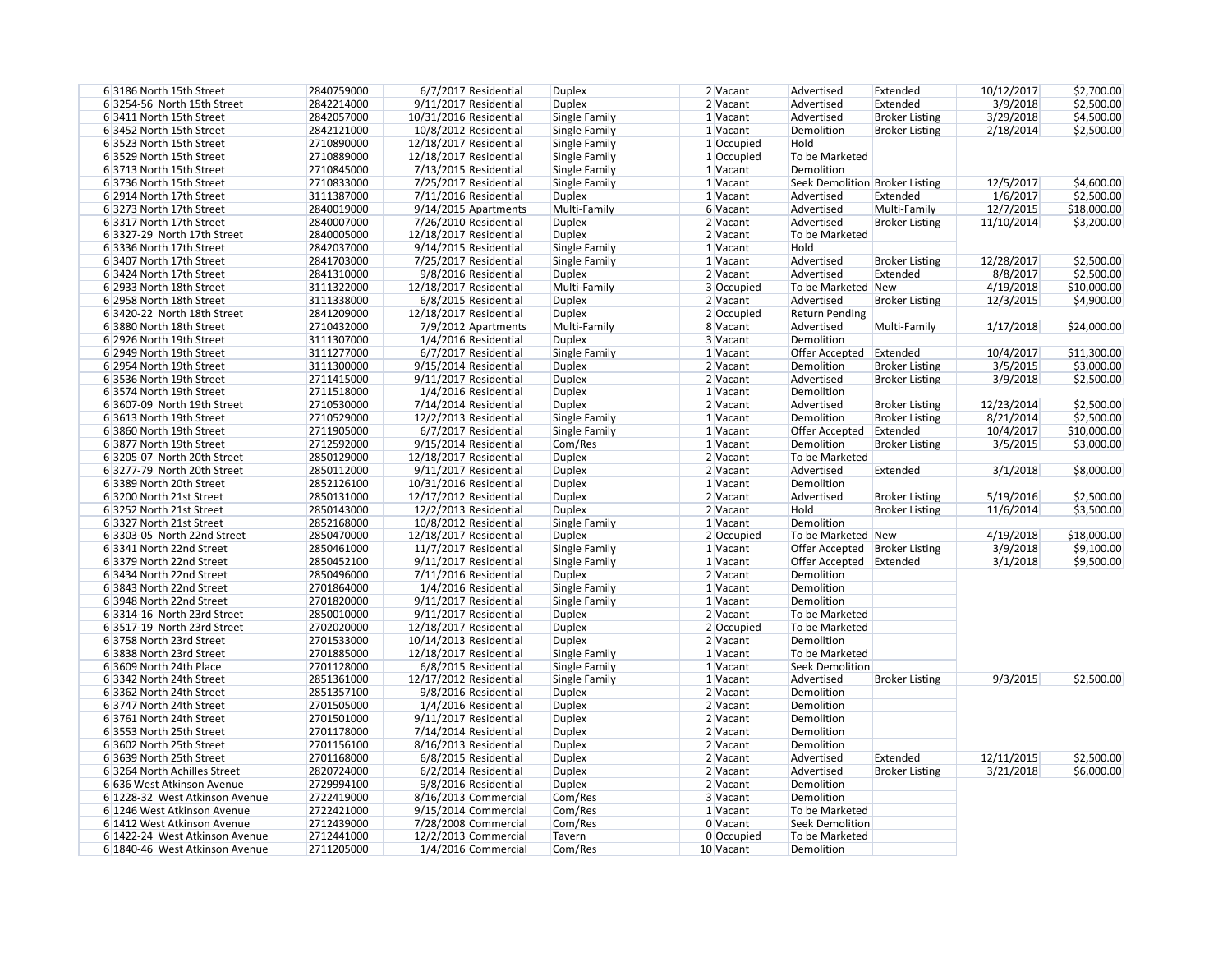| 6 403-05 East Auer Avenue      | 2812311000 | 12/17/2012 Residential  | <b>Duplex</b>          | 2 Vacant     | Advertised              | <b>Broker Listing</b> | 3/21/2018  | \$5,000.00  |
|--------------------------------|------------|-------------------------|------------------------|--------------|-------------------------|-----------------------|------------|-------------|
| 6 224 West Auer Avenue         | 2821522100 | 9/15/2014 Residential   | Single Family          | 1 Vacant     | Demolition              |                       |            |             |
| 6 2408 North Buffum Street     | 3211351111 | 11/7/2017 Residential   | Single Family          | 1 Occupied   | Advertised              | <b>New</b>            | 3/8/2018   | \$15,800.00 |
| 6 2749 North Buffum Street     | 3140769100 | 9/14/2015 Residential   | <b>Duplex</b>          | $2$ Occupied | Hold                    |                       |            |             |
| 6 2772 North Buffum Street     | 3140761000 | 10/14/2013 Residential  | <b>Duplex</b>          | $2$ Vacant   | Demolition              |                       |            |             |
| 6 2951 North Buffum Street     | 3141049000 | 12/18/2017 Residential  | <b>Duplex</b>          | 2 Occupied   | Hold                    |                       |            |             |
| 6 3014A North Buffum Street    | 3140646000 | 9/8/2016 Residential    | <b>Duplex</b>          | 2 Vacant     | Advertised              | <b>Broker Listing</b> | 3/1/2018   | \$4,300.00  |
| 6 3041-43 North Buffum Street  | 3141181000 | 12/12/2016 Residential  | <b>Duplex</b>          | 2 Vacant     | Advertised              | Extended              | 2/14/2018  | \$2,500.00  |
| 6 3067 North Buffum Street     | 3141174200 | $7/11/2016$ Residential | Single Family          | 1 Vacant     | Demolition              |                       |            |             |
| 63201-03 North Buffum Street   | 2812512000 | 10/31/2016 Apartments   | Multi-Family           | 4 Vacant     | Offer Accepted Extended |                       | 2/14/2018  | \$2,500.00  |
| 63224 North Buffum Street      | 2811412000 | 12/2/2013 Residential   | Single Family          | 1 Vacant     | Demolition              |                       |            |             |
| 63254 North Buffum Street      | 2819971000 | 7/13/2015 Residential   | <b>Duplex</b>          | 2 Vacant     | Demolition              |                       |            |             |
| 6 128 East Burleigh Street     | 2820611000 | 12/17/2012 Commercial   | Com/Res                | 1 Vacant     | Advertised              |                       |            |             |
| 6 213-15 East Burleigh Street  | 3131610000 | 9/11/2017 Residential   | <b>Duplex</b>          | 2 Vacant     | Advertised              | <b>Broker Listing</b> | 3/1/2018   | \$6,000.00  |
| 6 223-25 East Burleigh Street  | 3131608000 | 12/18/2017 Residential  | <b>Duplex</b>          | 2 Occupied   | Hold                    |                       |            |             |
| 6 115 West Burleigh Street     | 3130209000 | 7/9/2012 Residential    | Single Family          | 1 Vacant     | Advertised              | Extended              | 3/22/2018  | \$2,500.00  |
| 6 225-31 West Burleigh Street  | 3130218000 | 10/31/2016 Commercial   | Church                 | 2 Vacant     | To be Marketed          |                       |            |             |
| 6 434-36 West Burleigh Street  | 2821710000 | 10/14/2013 Residential  | <b>Duplex</b>          | 2 Vacant     | Hold                    | <b>Broker Listing</b> | 8/21/2014  | \$2,500.00  |
| 6 500-02 West Burleigh Street  | 2821698000 | 7/25/2017 Residential   | <b>Duplex</b>          | 2 Vacant     | Advertised              | <b>Broker Listing</b> | 11/8/2017  | \$2,500.00  |
| 6 504-06 West Burleigh Street  | 2821699000 | 11/14/2011 Residential  | <b>Duplex</b>          | 2 Vacant     | Demolition              |                       |            |             |
|                                | 2831088000 | 11/14/2011 Residential  |                        | 2 Vacant     | Advertised              | Extended              |            |             |
| 6 616-18 West Burleigh Street  |            |                         | <b>Duplex</b>          |              |                         |                       | 10/27/2016 | \$2,900.00  |
| 6812 West Burleigh Street      | 2831213000 | 7/25/2017 Residential   | <b>Duplex</b>          | 2 Vacant     | Advertised              | Extended              | 3/6/2018   | \$7,600.00  |
| 6 1406-08 West Burleigh Street | 2841045000 | 9/11/2017 Residential   | <b>Duplex</b>          | 2 Vacant     | Advertised              | <b>Broker Listing</b> | 3/9/2018   | \$9,800.00  |
| 6 1410 West Burleigh Street    | 2841046100 | 1/5/2015 Residential    | <b>Duplex</b>          | 2 Vacant     | Advertised              | <b>Broker Listing</b> | 9/3/2015   | \$2,500.00  |
| 6 1424-26 West Burleigh Street | 2841049000 | 8/16/2013 Residential   | <b>Duplex</b>          | 2 Vacant     | Advertised              | <b>Broker Listing</b> | 7/17/2014  | \$2,500.00  |
| 6 1971-77 West Capitol Drive   | 2712503000 | 6/7/2017 Commercial     | <b>Medical Office</b>  | 1 Occupied   | To be Marketed          |                       |            |             |
| 6 2239 West Capitol Drive      | 2700311000 | 6/2/2014 Commercial     | Com/Res                | 1 Vacant     | <b>Seek Demolition</b>  |                       |            |             |
| 6319-21 East Center Street     | 3211701000 | 7/28/2008 Commercial    | Com/Res                | 1 Vacant     | To be Marketed          |                       |            |             |
| 6 209 East Chambers Street     | 3130577000 | 12/18/2017 Residential  | Single Family          | 1 Vacant     | To be Marketed          |                       |            |             |
| 6 433 West Chambers Street     | 3132117000 | $7/13/2015$ Residential | <b>Duplex</b>          | 2 Vacant     | Hold                    | <b>Broker Listing</b> | 1/8/2016   | \$3,000.00  |
| 6920-22 West Chambers Street   | 3120320000 | 1/4/2016 Residential    | <b>Duplex</b>          | 2 Vacant     | Advertised              | <b>Broker Listing</b> | 2/22/2018  | \$5,000.00  |
| 6 1102-04 West Chambers Street | 3120104000 | 6/8/2015 Residential    | <b>Duplex</b>          | 2 Vacant     | Demolition              |                       |            |             |
| 6 1120 West Chambers Street    | 3120101100 | 6/7/2017 Residential    | <b>Duplex</b>          | 2 Occupied   | Offer Accepted Extended |                       | 10/4/2017  | \$7,000.00  |
| 6 1125 West Chambers Street    | 3120178000 | 12/12/2016 Residential  | Single Family          | $1$ Vacant   | Advertised              | <b>Broker Listing</b> | 2/22/2018  | \$3,500.00  |
| 6 1410-12 West Chambers Street | 3112314000 | 9/11/2017 Residential   | <b>Duplex</b>          | 2 Occupied   | Offer Accepted          | Extended              | 3/1/2018   | \$7,500.00  |
| 6 1442 West Chambers Street    | 3112305000 | 3/1/2010 Residential    | Single Family          | 1 Vacant     | Advertised              | <b>Broker Listing</b> | 8/22/2016  | \$3,000.00  |
| 6 501 West Clarke Street       | 3220995000 | 12/17/2012 Residential  | Church                 | $1$ Vacant   | Demolition              |                       |            |             |
| 6 629-31 West Clarke Street    | 3230526000 | 1/4/2016 Residential    | <b>Duplex</b>          | $2$ Vacant   | Hold                    |                       |            |             |
| 6 1314 West Columbia Street    | 3113009000 | 11/7/2017 Residential   | <b>Duplex</b>          | 1 Occupied   | <b>Return Pending</b>   |                       |            |             |
| 6 1513-A West Columbia Street  | 3113028000 | 9/8/2016 Residential    | <b>Duplex</b>          | 2 Vacant     | Demolition              |                       |            |             |
| 6 520-22 West Concordia Avenue | 2830939100 | 9/8/2016 Residential    | Multi-Family           | 2 Vacant     | Demolition              |                       |            |             |
| 6 625 West Concordia Avenue    | 2830976000 | 12/18/2017 Residential  | <b>Duplex</b>          | 2 Occupied   | To be Marketed          |                       |            |             |
| 6 1337 West Cottage Place      | 3112415000 | 6/2/2014 Residential    | <b>Duplex</b>          | 2 Vacant     | Advertised              | Extended              | 2/15/2016  | \$2,500.00  |
| 6 1121 West Finn Place         | 2722814000 | 7/25/2017 Residential   | <b>Duplex</b>          | 2 Vacant     | Advertised              | Extended              | 11/8/2017  | \$2,800.00  |
| 6 1335 West Groeling Avenue    | 3111047100 | 11/7/2017 Residential   | Single Family          | 1 Vacant     | Advertised              | Extended              | 3/9/2018   | \$3,200.00  |
| 6 2341-45 North Holton Street  | 3211231100 | 9/11/2017 Residential   | Duplex & Single Family | 3 Vacant     | Offer Accepted          | <b>Broker Listing</b> | 12/13/2017 | \$43,300.00 |
| 6 2521-25 North Holton Street  | 3211535000 | 7/25/2017 Commercial    | Com/Res                | 3 Vacant     | Demolition              |                       |            |             |
| 6 2917-23 North Holton Street  | 3140999100 | 9/8/2016 Special        | Church                 | 0 Vacant     | <b>Offer Received</b>   |                       |            |             |
| 6 1560 West Hopkins Street     | 3112213100 | 9/8/2016 Residential    | <b>Duplex</b>          | 2 Vacant     | Demolition              |                       |            |             |
| 6 1572 West Hopkins Street     | 3112201100 | 7/25/2017 Residential   | Single Family          | 1 Vacant     | Demolition              |                       |            |             |
| 6 2340 West Hopkins Street     | 2851363100 | 7/25/2017 Commercial    | Com/Res                | 4 Vacant     | To be Marketed          |                       |            |             |
| 6 2344-46 West Hopkins Street  | 2851362000 | 12/18/2017 Apartments   | Multi-Family           | 5 Vacant     | To be Marketed          |                       |            |             |
| 6 2414-16 West Hopkins Street  | 2851826000 | 1/4/2016 Commercial     | Com/Res                | 5 Vacant     | Demolition              |                       |            |             |
| 6 2428-30 West Hopkins Street  | 2851829100 | 7/13/2015 Exempt        | Church                 | 1 Vacant     | Demolition              |                       |            |             |
| 6 2432-34 West Hopkins Street  | 2851830000 | 6/8/2015 Commercial     | Com/Res                | 1 Vacant     | Demolition              |                       |            |             |
| 6 2460-62 West Hopkins Street  | 2851220000 | 10/14/2013 Commercial   | Com/Res                | 2 Vacant     | Demolition              |                       |            |             |
| 6 2377 North Hubbard Street    | 3220229100 | 7/25/2017 Exempt        | Church                 | 1 Vacant     | Undecided               |                       |            |             |
| 6 2630-32 North Hubbard Street | 3220445000 | 1/4/2016 Residential    | <b>Duplex</b>          | 2 Vacant     | Demolition              |                       |            |             |
| 6 2633-35 North Hubbard Street | 3220409000 | 12/18/2017 Residential  | <b>Duplex</b>          | 2 Vacant     | To be Marketed New      |                       | 4/19/2018  | \$10,300.00 |
|                                |            |                         |                        |              |                         |                       |            |             |

| 3/21/2018 | \$5,000.00  |
|-----------|-------------|
| 3/8/2018  | \$15,800.00 |

| 3/1/2018  | \$4,300.00 |
|-----------|------------|
| 2/14/2018 | \$2,500.00 |
| 2/14/2018 | \$2,500.00 |

| 3/1/2018   | \$6,000.00 |
|------------|------------|
|            |            |
|            |            |
| 3/22/2018  | \$2,500.00 |
|            |            |
| 8/21/2014  | \$2,500.00 |
| 11/8/2017  | \$2,500.00 |
|            |            |
| 10/27/2016 | \$2,900.00 |
| 3/6/2018   | \$7,600.00 |
| 3/9/2018   | \$9,800.00 |
| 9/3/2015   | \$2,500.00 |
|            | ** =** **  |

| 1/8/2016  | \$3,000.00 |
|-----------|------------|
| 2/22/2018 | \$5,000.00 |
|           |            |
| 10/4/2017 | \$7,000.00 |
| 2/22/2018 | \$3,500.00 |
| 3/1/2018  | \$7,500.00 |
| 8/22/2016 | \$3,000.00 |
|           |            |

| 2/15/2016  | \$2,500.00  |
|------------|-------------|
| 11/8/2017  | \$2,800.00  |
| 3/9/2018   | \$3,200.00  |
| 12/13/2017 | \$43,300.00 |

4/19/2018 \$10,300.00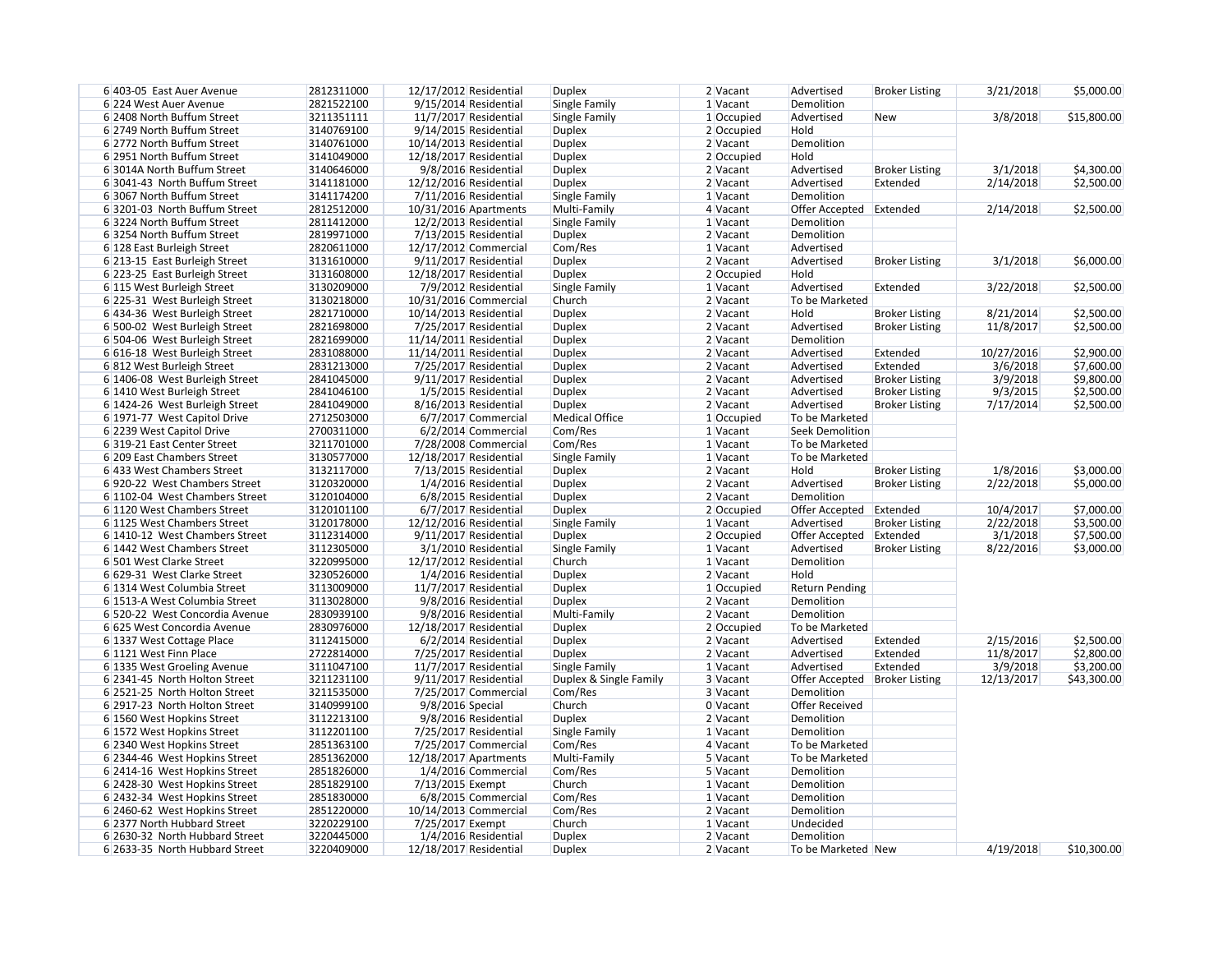| 6 2249 North Humboldt Avenue          | 3540501100 | 6/8/2015 Commercial     | Com/Res                  | $1$ Vacant | Advertised              | Commercial            | 3/12/2018  | \$58,500.00 |
|---------------------------------------|------------|-------------------------|--------------------------|------------|-------------------------|-----------------------|------------|-------------|
| 63146 North Julia Street              | 2822422100 | 12/18/2017 Residential  | <b>Duplex</b>            | 2 Occupied | To be Marketed          |                       |            |             |
| 63215 North Julia Street              | 2821705000 | 8/16/2013 Residential   | <b>Duplex</b>            | 2 Vacant   | Hold                    | <b>Broker Listing</b> | 6/11/2015  | \$4,300.00  |
| 63227 North Julia Street              | 2821707000 | 12/17/2012 Residential  | <b>Duplex</b>            | 2 Vacant   | Demolition              |                       |            |             |
| 6 237 West Keefe Avenue               | 2822315100 | 1/5/2015 Residential    | Single Family            | 1 Vacant   | Demolition              |                       |            |             |
| 6 301 West Keefe Avenue               | 2820426000 | 7/28/2008 Commercial    | Com/Res                  | 0 Occupied | To be Marketed          |                       |            |             |
| 6 1108-10 West Keefe Avenue           | 2830123000 | 11/7/2017 Residential   | <b>Duplex</b>            | 2 Vacant   | Advertised              | Extended              | 3/1/2018   | \$2,500.00  |
| 6 1109 West Keefe Avenue              | 2830200000 | 7/25/2017 Residential   | Single Family            | 1 Vacant   | Demolition              |                       |            |             |
| 6 1116 West Keefe Avenue              | 2830125000 | 11/16/2015 Residential  | Single Family            | 1 Vacant   | Hold                    |                       |            |             |
|                                       | 2840215000 |                         |                          |            |                         |                       |            |             |
| 6 1801 West Keefe Avenue              |            | 12/17/2012 Commercial   | Com/Res                  | 1 Vacant   | To be Marketed          |                       |            |             |
| 6 1802 West Keefe Avenue              | 2840222000 | 12/18/2017 Residential  | <b>Duplex</b>            | 1 Vacant   | To be Marketed New      |                       | 4/19/2018  | \$5,500.00  |
| 6 2132 West Keefe Avenue              | 2701336000 | 1/4/2016 Residential    | Single Family            | 1 Vacant   | Demolition              |                       |            |             |
| 6 2430 West Keefe Avenue              | 2851658000 | 1/4/2016 Residential    | Single Family            | 1 Vacant   | Demolition              | <b>Broker Listing</b> | 7/21/2016  | \$2,500.00  |
| 6 2451 West Keefe Avenue              | 2851226000 | 9/8/2016 Residential    | Single Family            | 1 Vacant   | Advertised              | Extended              | 8/15/2017  | \$2,500.00  |
| 6 2454-56 West Keefe Avenue           | 2701140000 | $6/2/2014$ Residential  | Multi-Family             | 3 Vacant   | Demolition              |                       |            |             |
| 6 2455 West Keefe Avenue              | 2851227000 | 8/16/2013 Residential   | <b>Single Family</b>     | 1 Vacant   | Demolition              | <b>Broker Listing</b> | 2/18/2014  | \$5,000.00  |
| 6 400 East Locust Street              | 3140992000 | 6/8/2015 Commercial     | Com/Res                  | 1 Vacant   | To be Marketed          |                       |            |             |
| 6 2368-70 North M. L. King, Jr. Drive | 3220759000 | 1/30/2012 Commercial    | Com/Res                  | 1 Vacant   | Demolition              | Commercial            | 4/26/2016  | \$15,000.00 |
| 6 2453-57 North M. L. King, Jr. Drive | 3221371000 | $1/30/2012$ Commercial  | Church                   | 0 Vacant   | Demolition              |                       |            |             |
| 6 2543-47 North M. L. King, Jr. Drive | 3221059000 | $9/11/2017$ Commercial  | Com/Res                  | $4$ Vacant | Hold                    |                       |            |             |
|                                       | 3220901000 | 7/26/2010 Commercial    |                          | 3 Vacant   | Hold                    |                       |            |             |
| 6 2673-79 North M. L. King, Jr. Drive |            |                         | Com/Res                  |            |                         |                       |            |             |
| 6 2977-79 North M. L. King, Jr. Drive | 3132101000 | 11/16/2015 Commercial   | Com/Res                  | 2 Occupied | Hold                    |                       |            |             |
| 6 3116 North M. L. King, Jr. Drive    | 2821504110 | 7/9/2012 Exempt         | <b>Funeral Services</b>  | 0 Vacant   | Advertised              | Commercial            | 6/1/2016   | \$30,000.00 |
| 6 3550 North M. L. King, Jr. Drive    | 2722006000 | 9/8/2016 Residential    | <b>Duplex</b>            | 2 Vacant   | Demolition              |                       |            |             |
| 6322-40 West Meinecke Avenue          | 3221103100 | 6/8/2015 Apartments     | Multi-Family             | 8 Vacant   | Hold                    |                       |            |             |
| 6 2912-14 North Mother Simpson Way    | 3129972100 | 10/8/2012 Residential   | <b>Duplex</b>            | 2 Vacant   | Demolition              |                       |            |             |
| 6 2941 North Mother Simpson Way       | 3120705000 | 7/11/2016 Residential   | Single Family            | 1 Vacant   | Advertised              | <b>Broker Listing</b> | 12/4/2017  | \$6,500.00  |
| 6818-20 West Nash Street              | 2720565100 | 11/7/2017 Residential   | <b>Duplex</b>            | 2 Occupied | Hold                    | <b>New</b>            | 3/8/2018   | \$5,800.00  |
| 6822-24 West Nash Street              | 2720566000 | 9/11/2017 Residential   | <b>Duplex</b>            | 2 Occupied | <b>Offer Accepted</b>   |                       |            |             |
| 6 1927 West Nash Street               | 2711324000 | 12/2/2013 Residential   | Single Family            | 1 Vacant   | Advertised              | Extended              | 10/2/2014  | \$2,500.00  |
| 6 3043 North Palmer Street            | 3130809000 | 7/9/2012 Residential    | Single Family            | $1$ Vacant | Offer Accepted          | Extended              | 3/22/2018  | \$2,500.00  |
| 6 3051 North Palmer Street            | 3131635100 | 7/11/2016 Residential   | Single Family            | 1 Vacant   | Advertised              | <b>Broker Listing</b> | 1/6/2017   | \$2,500.00  |
| 63160 North Palmer Street             | 2822732000 | 12/2/2013 Residential   |                          |            | Demolition              |                       |            |             |
|                                       |            |                         | <b>Duplex</b>            | 2 Vacant   |                         |                       |            |             |
| 6 3260-62 North Palmer Street         | 2822511000 | 1/4/2016 Residential    | <b>Duplex</b>            | 2 Vacant   | Demolition              |                       |            |             |
| 63428 North Palmer Street             | 2822618000 | 9/8/2016 Residential    | Single Family            | 1 Vacant   | Hold                    |                       |            |             |
| 63514 North Port Washington Avenue    | 2731312000 | 1/4/2016 Special        | <b>Employment Agency</b> | 1 Vacant   | Hold                    |                       |            |             |
| 63724 North Port Washington Avenue    | 2730126000 | 6/8/2015 Commercial     | Com/Res                  | 4 Vacant   | Demolition              |                       |            |             |
| 63737 North Port Washington Avenue    | 2720303000 | 11/16/2015 Residential  | Duplex                   | 2 Vacant   | Demolition              |                       |            |             |
| 63765-69 North Port Washington        | 2720401000 | $6/13/2016$ Commercial  | Com/Res                  | 5 Vacant   | To be Marketed          |                       |            |             |
| 6 3885 North Port Washington Avenue   | 2722585000 | $9/14/2015$ Commercial  | Com/Res                  | 2 Vacant   | Demolition              |                       |            |             |
| 6 2526 North Richards Street          | 3211579000 | 9/15/2014 Residential   | Single Family            | 1 Vacant   | Demolition              |                       |            |             |
| 6 2556-58 North Richards Street       | 3211584000 | 9/8/2016 Residential    | <b>Duplex</b>            | 4 Vacant   | Demolition              |                       |            |             |
| 63167-69 North Richards Street        | 2822704000 | 6/7/2017 Residential    | <b>Duplex</b>            | 2 Vacant   | To be Marketed New      |                       | 4/19/2018  | \$6,700.00  |
| 63351 North Richards Street           | 2820910000 | $1/30/2012$ Residential | Single Family            | 1 Vacant   | Demolition              |                       |            |             |
| 6 119 East Ring Street                | 2821833000 | 12/17/2012 Residential  |                          | 1 Vacant   | Demolition              | <b>Broker Listing</b> | 11/4/2014  | \$3,500.00  |
|                                       |            |                         | Single Family            |            |                         |                       |            |             |
| 6 1532 West Ring Street               | 2841407000 | 8/16/2013 Residential   | <b>Duplex</b>            | 2 Vacant   | Advertised              | Extended              | 10/27/2016 | \$7,700.00  |
| 6 1533-35 West Ring Street            | 2841801000 | 9/8/2016 Residential    | <b>Duplex</b>            | 2 Vacant   | Demolition              |                       |            |             |
| 6 2943-45 North Teutonia Avenue       | 3110112000 | $6/13/2016$ Commercial  | Com/Res                  | 4 Vacant   | Demolition              |                       |            |             |
| 63554-56 North Teutonia Avenue        | 2711617000 | $6/29/2011$ Residential | Multi-Family             | 3 Vacant   | To be Marketed          |                       |            |             |
| 63700-02 North Teutonia Avenue        | 2711327000 | 1/4/2016 Commercial     | Com/Res                  | 4 Vacant   | To be Marketed          |                       |            |             |
| 6 3825 North Teutonia Avenue          | 2701722000 | 8/16/2013 Commercial    | <b>Retail Office</b>     | 0 Vacant   | Demolition              |                       |            |             |
| 6 3879-81 North Teutonia Avenue       | 2701743100 | 11/11/2014 Commercial   | Com/Res                  | 1 Vacant   | Demolition              |                       |            |             |
| 6 1920 West Vienna Avenue             | 2712611000 | 9/11/2017 Residential   | <b>Duplex</b>            | 2 Vacant   | Advertised              | Extended              | 1/31/2018  | \$5,000.00  |
| 73101-03 North 20th Street            | 2850214000 | 12/18/2017 Residential  | <b>Duplex</b>            | 2 Vacant   | To be Marketed New      |                       | 4/19/2018  | \$2,500.00  |
| 73105 North 20th Street               | 2850212000 | 7/26/2010 Residential   | Single Family - 2        | 2 Vacant   | Demolition              |                       |            |             |
| 7 2900-02 North 21st Street           | 3101411000 | 7/13/2015 Residential   | <b>Duplex</b>            | 3 Occupied | To be Marketed          |                       |            |             |
|                                       |            |                         |                          |            |                         |                       |            |             |
| 7 2958-60 North 21st Street           | 3100350000 | 9/11/2017 Residential   | <b>Duplex</b>            | 2 Vacant   | Offer Accepted Extended |                       | 12/13/2017 | \$6,000.00  |
| 73018 North 21st Street               | 3100115000 | 1/4/2016 Residential    | Single Family            | 1 Vacant   | Demolition              |                       |            |             |
| 73047 North 21st Street               | 3100831000 | 9/11/2017 Residential   | Duplex - 2               | 4 Vacant   | Demolition              |                       |            |             |

| 3/12/2018 | \$58,500.00 |
|-----------|-------------|
|           |             |
| 6/11/2015 | \$4,300.00  |

| 4/19/2018              | \$5,500.00               |
|------------------------|--------------------------|
| 7/21/2016<br>8/15/2017 | \$2,500.00<br>\$2,500.00 |
| 2/18/2014              | \$5,000.00               |
| 4/26/2016              | \$15,000.00              |

| \$6,500.00 |
|------------|
| \$5,800.00 |
|            |
| \$2,500.00 |
| \$2,500.00 |
| \$2,500.00 |
|            |

| 4/19/2018               | \$6,700.00               |
|-------------------------|--------------------------|
|                         |                          |
| 11/4/2014<br>10/27/2016 | \$3,500.00<br>\$7,700.00 |
|                         |                          |
|                         |                          |

| 1/31/2018 | \$5,000.00 |
|-----------|------------|
| 4/19/2018 | \$2,500.00 |

| 12/13/2017 | \$6,000.00 |
|------------|------------|
|------------|------------|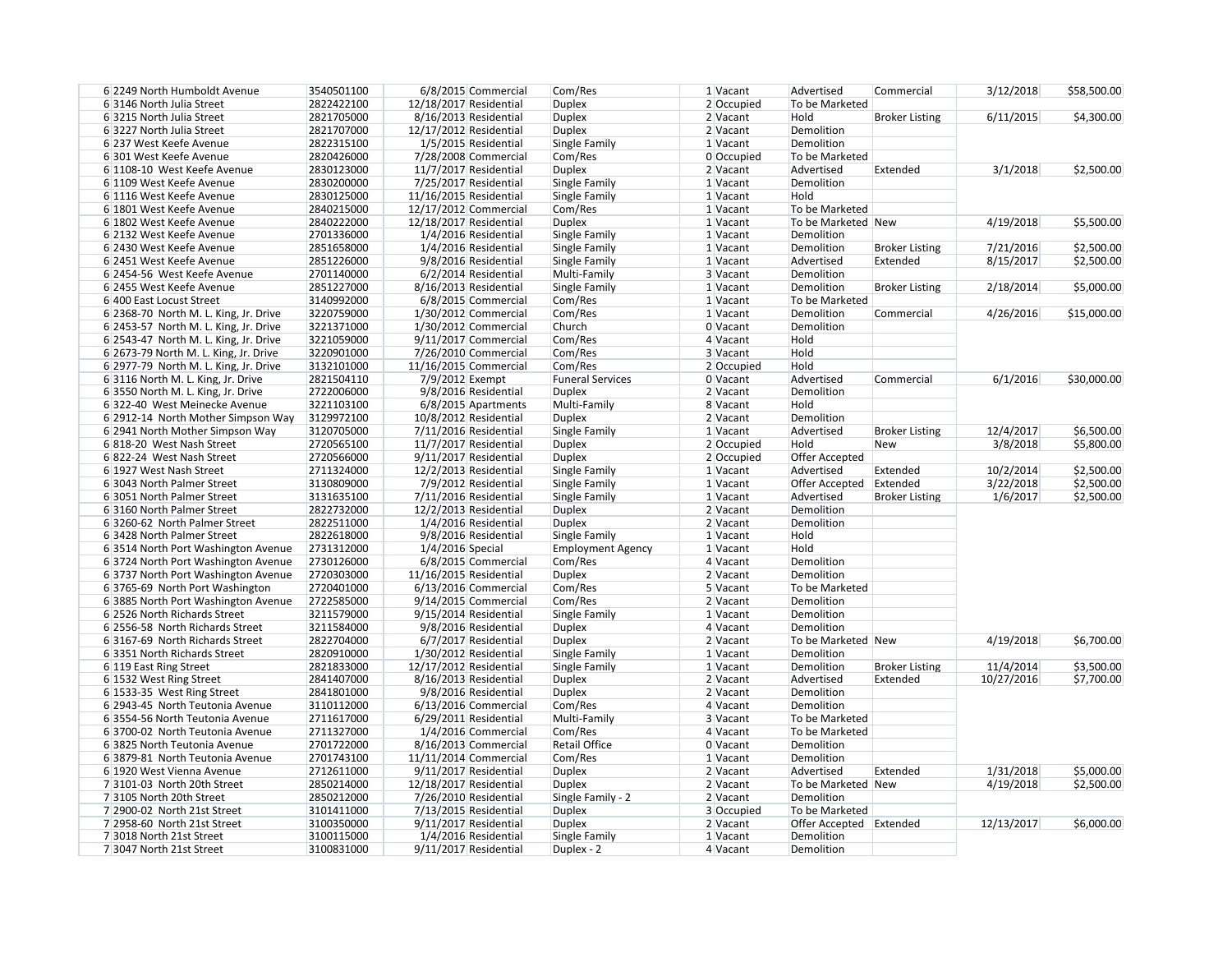| 8/15/2017               | \$4,000.00                |
|-------------------------|---------------------------|
|                         |                           |
|                         |                           |
| 8/15/2017               | \$4,700.00                |
| 8/15/2017               | \$4,200.00                |
|                         |                           |
|                         |                           |
|                         |                           |
| 8/15/2017<br>12/1/2016  | \$2,500.00<br>\$5,000.00  |
|                         |                           |
|                         |                           |
| 9/3/2015                | \$2,500.00                |
| 8/15/2017               | \$2,500.00                |
| 8/15/2017               | \$2,500.00                |
|                         |                           |
| 8/15/2017               | \$2,500.00                |
| 1/29/2018               | \$4,800.00                |
| 10/21/2015              | \$5,000.00                |
| 12/1/2016               | \$3,500.00                |
|                         |                           |
| 3/20/2018               | \$4,100.00                |
| 10/21/2015              | \$2,500.00                |
| 8/15/2017               | \$3,500.00                |
| 10/21/2015              | \$2,500.00                |
| 2/22/2018               | \$12,300.00               |
|                         |                           |
| 1/12/2018               | \$2,500.00                |
| 11/8/2017               | \$3,300.00                |
| 4/29/2016               | \$2,500.00                |
| 4/19/2018               | \$13,600.00               |
| 7/31/2017               | \$5,775.00                |
| 11/10/2014              | \$5,000.00                |
| 1/6/2017                | \$2,500.00                |
|                         |                           |
| 1/6/2017<br>10/21/2015  | \$2,500.00<br>\$3,500.00  |
| 12/3/2015               | \$2,500.00                |
|                         |                           |
| 12/23/2014              | \$2,500.00                |
| 11/10/2014              | \$2,500.00                |
| 3/27/2015<br>8/15/2017  | \$10,000.00<br>\$6,200.00 |
| 8/15/2017               | \$3,100.00                |
|                         |                           |
| 6/15/2017               | \$2,900.00                |
| 12/5/2017               | \$2,500.00                |
| 8/15/2017               | \$2,900.00<br>\$3,600.00  |
| 3/20/2018               |                           |
| 1/12/2018               | \$9,000.00                |
| 8/15/2017               | \$2,500.00                |
|                         |                           |
| 10/21/2015<br>2/15/2018 | \$5,000.00<br>\$3,000.00  |

| 7 3063 North 21st Street    | 3100827000 | 1/4/2016 Residential    | Single Family        | 1 Vacant   | Advertised              | Extended              | 8/15/2017  | \$4,000.00  |
|-----------------------------|------------|-------------------------|----------------------|------------|-------------------------|-----------------------|------------|-------------|
| 7 3066 North 21st Street    | 3100818000 | 6/7/2017 Residential    | <b>Duplex</b>        | 2 Vacant   | Demolition              |                       |            |             |
| 7 2970 North 22nd Street    | 3100339000 | 7/13/2015 Residential   | <b>Duplex</b>        | 2 Vacant   | Demolition              |                       |            |             |
| 73000 North 22nd Street     | 3100131000 | 11/7/2017 Commercial    | Com/Res              | 3 Vacant   | To be Marketed          |                       |            |             |
| 73039 North 22nd Street     | 3100141100 | 10/31/2016 Residential  | Single Family        | 1 Vacant   | Advertised              | Extended              | 8/15/2017  | \$4,700.00  |
| 73075 North 22nd Street     | 3100845000 | 12/12/2016 Residential  | Single Family        | 1 Vacant   | Advertised              | Extended              | 8/15/2017  | \$4,200.00  |
| 7 2901-03 North 23rd Street | 3101385000 | 9/14/2015 Commercial    | Com/Res              | 3 Vacant   | Demolition              |                       |            |             |
| 7 2948 North 23rd Street    | 3100319000 | 9/8/2016 Residential    | Single Family        | 1 Vacant   | Demolition              |                       |            |             |
| 7 2958 North 23rd Street    | 3100322000 | $6/13/2016$ Residential | <b>Duplex</b>        | 2 Vacant   | Demolition              |                       |            |             |
| 73014 North 23rd Street     | 3100154000 | 9/8/2016 Residential    | <b>Duplex</b>        | 2 Vacant   | Advertised              | Extended              | 8/15/2017  | \$2,500.00  |
| 73038 North 23rd Street     | 3100160100 | 6/13/2016 Residential   | Single Family        | 1 Vacant   | Advertised              | <b>Broker Listing</b> | 12/1/2016  | \$5,000.00  |
| 73224 North 23rd Street     | 2851074000 | 12/18/2017 Residential  | Single Family        | 1 Vacant   | <b>Seek Demolition</b>  |                       |            |             |
| 7 3237-39 North 23rd Street | 2851020000 | 12/18/2017 Residential  | <b>Duplex</b>        | 2 Vacant   | To be Marketed          |                       |            |             |
| 73221 North 24th Place      | 2850732000 | 7/14/2014 Residential   | Multi-Family         | 3 Vacant   | Advertised              | <b>Broker Listing</b> | 9/3/2015   | \$2,500.00  |
| 73236 North 24th Place      | 2850722000 | 10/31/2016 Residential  | <b>Duplex</b>        | 2 Vacant   | Advertised              | Extended              | 8/15/2017  | \$2,500.00  |
| 7 3282-84 North 24th Place  | 2850316000 | 7/11/2016 Residential   | <b>Duplex</b>        | 2 Vacant   | <b>Seek Demolition</b>  |                       |            |             |
| 7 3015 North 24th Street    | 3100517000 | 9/14/2015 Residential   | <b>Duplex</b>        | 2 Vacant   | Advertised              | Extended              | 8/15/2017  | \$2,500.00  |
| 7 3018 North 24th Street    | 3100175000 | 7/26/2010 Residential   |                      |            | Demolition              |                       |            |             |
|                             |            |                         | Single Family        | 1 Vacant   |                         |                       |            |             |
| 7 3131-33 North 24th Street | 2850930100 | 12/12/2016 Residential  | <b>Duplex</b>        | 2 Vacant   | Advertised              | Extended              | 8/15/2017  | \$2,500.00  |
| 73161 North 24th Street     | 2850937000 | 10/31/2016 Residential  | <b>Single Family</b> | 1 Vacant   | Advertised              | Extended              | 1/29/2018  | \$4,800.00  |
| 7 2911 North 25th Street    | 3109981000 | 12/17/2012 Residential  | <b>Duplex</b>        | 2 Vacant   | Demolition              | <b>Broker Listing</b> | 10/21/2015 | \$5,000.00  |
| 7 2955 North 25th Street    | 3102313000 | 6/13/2016 Residential   | <b>Duplex</b>        | 2 Vacant   | Advertised              | <b>Broker Listing</b> | 12/1/2016  | \$3,500.00  |
| 7 3068 North 25th Street    | 3100576000 | 7/9/2012 Residential    | <b>Duplex</b>        | 2 Vacant   | Demolition              |                       |            |             |
| 73245 North 25th Street     | 2850750000 | 10/8/2012 Residential   | <b>Duplex</b>        | 2 Vacant   | Demolition              |                       |            |             |
| 73260 North 25th Street     | 2850330000 | 11/7/2017 Residential   | Single Family        | 1 Vacant   | Offer Accepted          | <b>Broker Listing</b> | 3/20/2018  | \$4,100.00  |
| 73261 North 25th Street     | 2850608000 | 12/2/2013 Residential   | <b>Duplex</b>        | 2 Vacant   | Demolition              | <b>Broker Listing</b> | 10/21/2015 | \$2,500.00  |
| 73280 North 25th Street     | 2850334000 | 12/12/2016 Residential  | <b>Duplex</b>        | 2 Vacant   | Advertised              | Extended              | 8/15/2017  | \$3,500.00  |
| 73283-85 North 25th Street  | 2850603000 | 11/11/2014 Residential  | <b>Duplex</b>        | 2 Vacant   | Advertised              | <b>Broker Listing</b> | 10/21/2015 | \$2,500.00  |
| 73711 North 25th Street     | 2700238000 | 9/11/2017 Residential   | Single Family        | 1 Vacant   | Advertised              | <b>Broker Listing</b> | 2/22/2018  | \$12,300.00 |
| 7 2933 North 26th Street    | 3102115000 | 6/13/2016 Residential   | Single Family        | 1 Vacant   | Demolition              |                       |            |             |
| 7 3017-19 North 26th Street | 3102212000 | 12/17/2012 Residential  | <b>Duplex</b>        | 2 Vacant   | Demolition              |                       |            |             |
| 7 3060 North 26th Street    | 3101712000 | 8/16/2013 Residential   | <b>Duplex</b>        | 1 Vacant   | Advertised              | <b>Broker Listing</b> | 1/12/2018  | \$2,500.00  |
| 7 3139-41 North 26th Street | 2850822000 | 7/25/2017 Residential   | <b>Duplex</b>        | 2 Vacant   | Advertised              | Extended              | 11/8/2017  | \$3,300.00  |
| 73256 North 26th Street     | 2850610000 | 11/16/2015 Residential  | <b>Duplex</b>        | 2 Vacant   | Advertised              | <b>Broker Listing</b> | 4/29/2016  | \$2,500.00  |
| 73347 North 26th Street     | 2851438000 | 1/30/2012 Residential   | Single Family        | 1 Vacant   | Demolition              |                       |            |             |
| 73370 North 26th Street     | 2851124000 | 11/7/2017 Residential   | Single Family        | 1 Occupied | To be Marketed New      |                       | 4/19/2018  | \$13,600.00 |
| 7 3619 North 26th Street    | 2700129000 | 7/26/2010 Residential   | Single Family        | 1 Vacant   | Advertised              | <b>Broker Listing</b> | 7/31/2017  | \$5,775.00  |
| 7 3631 North 26th Street    | 2700126000 | 10/8/2012 Residential   | Duplex               | 2 Vacant   | Demolition              | <b>Broker Listing</b> | 11/10/2014 | \$5,000.00  |
| 7 2924 North 27th Street    | 3102120000 | 9/8/2016 Residential    | <b>Duplex</b>        | 2 Vacant   | Advertised              | Extended              | 1/6/2017   | \$2,500.00  |
| 7 2927 North 27th Street    | 3090266000 | 9/8/2016 Residential    |                      | 2 Vacant   | Demolition              |                       |            |             |
|                             |            |                         | <b>Duplex</b>        |            |                         |                       |            |             |
| 7 2936A North 27th Street   | 3102123100 | 9/8/2016 Residential    | <b>Duplex</b>        | 2 Vacant   | Advertised              | Extended              | 1/6/2017   | \$2,500.00  |
| 7 2937 North 27th Street    | 3090263000 | $1/30/2012$ Residential | Single Family        | 1 Vacant   | Advertised              | <b>Broker Listing</b> | 10/21/2015 | \$3,500.00  |
| 7 2958 North 27th Street    | 3102303000 | 6/8/2015 Residential    | Single Family        | 1 Vacant   | Advertised              | <b>Broker Listing</b> | 12/3/2015  | \$2,500.00  |
| 7 3009 North 27th Street    | 3090114000 | 12/17/2012 Residential  | Single Family        | 1 Vacant   | <b>Seek Demolition</b>  |                       |            |             |
| 73020 North 27th Street     | 3102202000 | 6/2/2014 Residential    | Single Family        | 1 Vacant   | Advertised              | <b>Broker Listing</b> | 12/23/2014 | \$2,500.00  |
| 7 3043 North 27th Street    | 3090107000 | 7/9/2012 Residential    | Single Family        | 1 Vacant   | Demolition              | <b>Broker Listing</b> | 11/10/2014 | \$2,500.00  |
| 7 3064-74 North 27th Street | 3101702000 | 12/2/2013 Commercial    | Com/Res              | 12 Vacant  | Demolition              | Commercial            | 3/27/2015  | \$10,000.00 |
| 73259 North 27th Street     | 2860276000 | $6/13/2016$ Residential | <b>Duplex</b>        | 2 Vacant   | Advertised              | Extended              | 8/15/2017  | \$6,200.00  |
| 7 3634 North 27th Street    | 2700151000 | 9/8/2016 Residential    | Single Family        | 1 Vacant   | Offer Accepted          | Extended              | 8/15/2017  | \$3,100.00  |
| 7 2927-29 North 28th Street | 3090230000 | 12/2/2013 Residential   | <b>Duplex</b>        | 2 Vacant   | Demolition              |                       |            |             |
| 7 3033 North 28th Street    | 3090150000 | 12/12/2016 Residential  | <b>Duplex</b>        | 2 Occupied | Advertised              | Extended              | 6/15/2017  | \$2,900.00  |
| 7 3053 North 28th Street    | 3090145100 | 6/7/2017 Residential    | <b>Duplex</b>        | 2 Vacant   | Advertised              | Extended              | 12/5/2017  | \$2,500.00  |
| 7 3136-38 North 28th Street | 2860214000 | 10/31/2016 Residential  | <b>Duplex</b>        | 2 Vacant   | Advertised              | Extended              | 8/15/2017  | \$2,900.00  |
| 73225 North 28th Street     | 2860937000 | 9/11/2017 Residential   | <b>Duplex</b>        | 2 Vacant   | Advertised              | <b>Broker Listing</b> | 3/20/2018  | \$3,600.00  |
| 73279 North 28th Street     | 2860924000 | 12/18/2017 Residential  | <b>Duplex</b>        | 2 Occupied | To be Marketed          |                       |            |             |
| 7 3313-15 North 28th Street | 2860917000 | 9/15/2014 Residential   | <b>Duplex</b>        | 2 Vacant   | Offer Accepted Extended |                       | 1/12/2018  | \$9,000.00  |
| 7 2900-02 North 29th Street | 3090235000 | 10/31/2016 Residential  | <b>Duplex</b>        | 2 Vacant   | Advertised              | Extended              | 8/15/2017  | \$2,500.00  |
| 7 2920-22 North 29th Street | 3090240000 | 7/14/2014 Residential   | <b>Duplex</b>        | 2 Vacant   | Advertised              | <b>Broker Listing</b> | 10/21/2015 | \$5,000.00  |
| 7 2931 North 29th Street    | 3090211000 | 10/31/2016 Residential  | Single Family        | 1 Vacant   | Advertised              | Extended              | 2/15/2018  | \$3,000.00  |
|                             |            |                         |                      |            |                         |                       |            |             |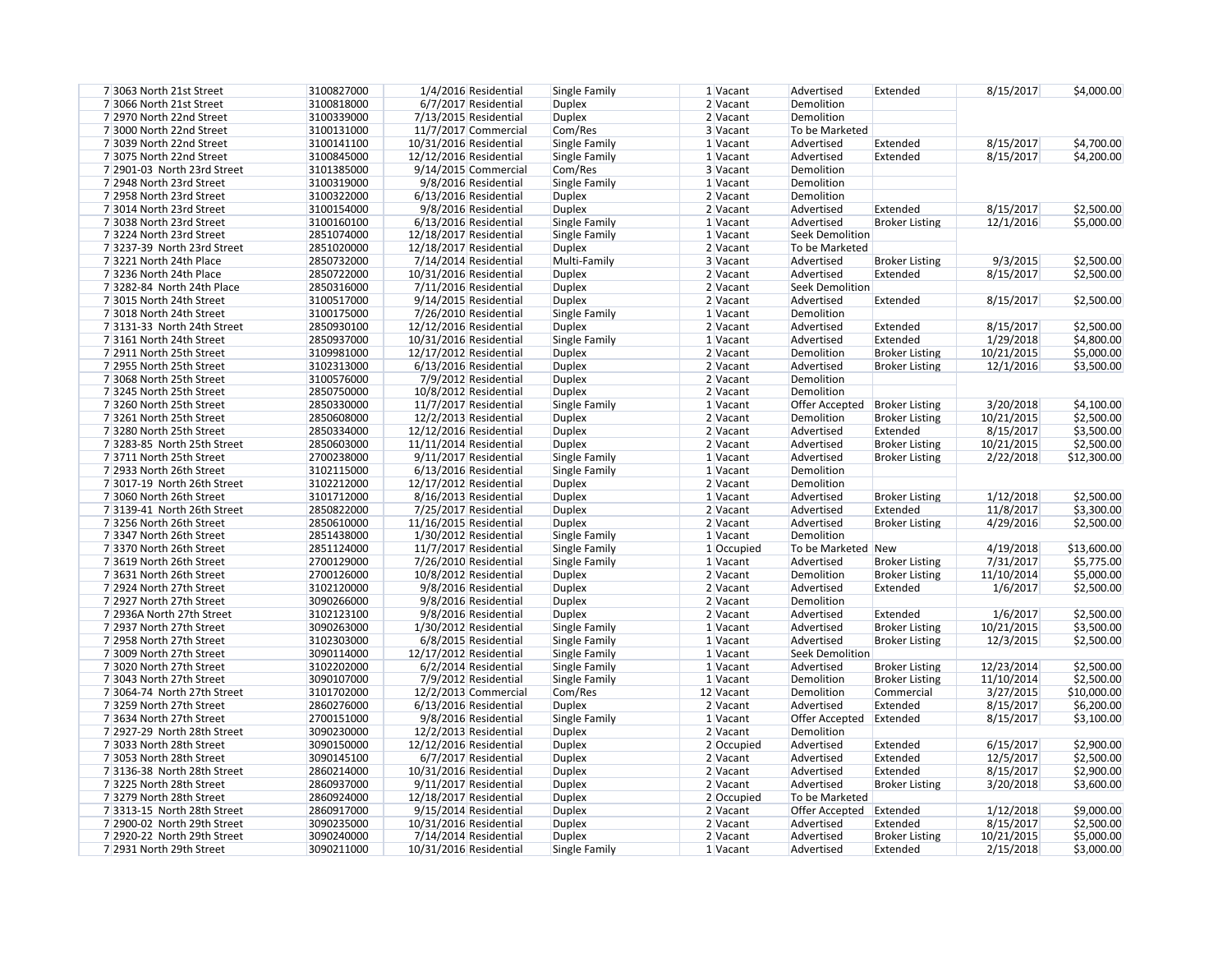| 3/8/2018   | \$2,700.00  |
|------------|-------------|
| 10/21/2015 | \$3,500.00  |
| 10/21/2015 | \$2,500.00  |
| 10/21/2015 | \$5,400.00  |
| 10/12/2017 | \$3,500.00  |
|            |             |
| 4/19/2018  | \$15,000.00 |
|            |             |
| 4/19/2018  | \$7,700.00  |
| 8/15/2017  | \$6,500.00  |
|            |             |
| 10/21/2015 | \$11,200.00 |
| 2/18/2016  | \$5,500.00  |
| 8/15/2017  | \$4,000.00  |
|            |             |

| 3/8/2018   | \$2,700.00  |
|------------|-------------|
| 7/21/2016  | \$5,000.00  |
| 8/15/2017  | \$8,700.00  |
| 3/6/2018   | \$32,900.00 |
| 10/13/2016 | \$3,500.00  |
| 2/14/2018  | \$2,500.00  |
| 3/8/2018   | \$26,000.00 |
| 8/15/2017  | \$4,500.00  |
| 4/19/2018  | \$32,500.00 |
| 4/19/2018  | \$25,800.00 |
| 1/8/2016   | \$2,500.00  |
| 12/5/2017  | \$3,500.00  |
|            |             |
| 10/22/2015 | \$7,000.00  |
|            |             |

| 1012212013 | <b>PI,000.00</b> |
|------------|------------------|
|            |                  |
|            |                  |
|            |                  |

| 7 2933-35 North 29th Street | 3090210000 | 7/13/2015 Residential   | <b>Duplex</b>         | 2 Vacant             | Demolition                      |                       |            |             |
|-----------------------------|------------|-------------------------|-----------------------|----------------------|---------------------------------|-----------------------|------------|-------------|
| 7 2973-75 North 29th Street | 3090200000 | 11/16/2015 Residential  | <b>Duplex</b>         | 2 Vacant             | Demolition                      |                       |            |             |
| 7 3008A North 29th Street   | 3090161000 | 12/12/2016 Residential  | <b>Duplex</b>         | 2 Vacant             | Advertised                      | Extended              | 8/15/2017  | \$5,300.00  |
| 73133 North 29th Street     | 2861115000 | 10/14/2013 Residential  | Single Family         | 1 Vacant             | Demolition                      |                       |            |             |
| 73169 North 29th Street     | 2861107000 | 1/5/2015 Residential    | <b>Duplex</b>         | 2 Vacant             | Demolition                      |                       |            |             |
| 73170 North 29th Street     | 2861103000 | 8/16/2013 Residential   | <b>Duplex</b>         | 2 Vacant             | Demolition                      |                       |            |             |
| 73203 North 29th Street     | 2861063000 | 1/5/2015 Residential    | Single Family         | 1 Vacant             | Advertised                      | <b>New</b>            | 3/8/2018   | \$2,700.00  |
| 73205 North 29th Street     | 2861062000 | 10/8/2012 Residential   | <b>Duplex</b>         | 2 Vacant             | Advertised                      | <b>Broker Listing</b> | 10/21/2015 | \$3,500.00  |
| 73237 North 29th Street     | 2861055100 | 12/2/2013 Residential   | <b>Duplex</b>         | 2 Vacant             | Advertised                      | Extended              | 10/21/2015 | \$2,500.00  |
| 73268 North 29th Street     | 2861082000 | 7/14/2014 Residential   | Single Family         | $1$ Vacant           | Advertised                      | <b>Broker Listing</b> | 10/21/2015 | \$5,400.00  |
| 73322 North 29th Street     | 2861006000 | 9/8/2016 Residential    | <b>Duplex</b>         | $2$ Vacant           | Seek Demolition Extended        |                       | 10/12/2017 | \$3,500.00  |
| 73332 North 29th Street     | 2861008000 | 12/18/2017 Residential  | <b>Duplex</b>         | 2 Vacant             | To be Marketed                  |                       |            |             |
| 7 3336 North 29th Street    | 2861009000 | 11/7/2017 Residential   | <b>Duplex</b>         | 2 Occupied           | To be Marketed   New            |                       | 4/19/2018  | \$15,000.00 |
| 7 2928-30 North 30th Street | 3090660000 | 9/8/2016 Residential    | <b>Duplex</b>         | 2 Vacant             | Demolition                      |                       |            |             |
| 7 3004 North 30th Street    | 3090630100 | 10/31/2016 Residential  | <b>Duplex</b>         | 2 Occupied           | To be Marketed New              |                       | 4/19/2018  | \$7,700.00  |
| 73306 North 30th Street     | 2860720000 | $6/13/2016$ Residential | Single Family         | 1 Vacant             | Advertised                      | Extended              | 8/15/2017  | \$6,500.00  |
| 73161 North 31st Street     | 2860109100 | 9/11/2017 Special       | Warehouse             | 2 Occupied           | To be Marketed                  |                       |            |             |
| 73204 North 33rd Street     | 2860637000 | 7/26/2010 Residential   | Single Family         | 1 Vacant             | Demolition                      | <b>Broker Listing</b> | 10/21/2015 | \$11,200.00 |
| 73212 North 33rd Street     | 2860635000 | $9/15/2014$ Residential | Single Family         | $1$ Vacant           | Demolition                      | <b>Broker Listing</b> | 2/18/2016  | \$5,500.00  |
| 73119 North 34th Street     | 2860441000 | $6/2/2014$ Residential  | <b>Duplex</b>         | $2$ Vacant           | Advertised                      | Extended              | 8/15/2017  | \$4,000.00  |
| 7 4767 North 34th Street    | 2300374000 | 12/12/2016 Residential  | <b>Duplex</b>         | $2$ Vacant           | Demolition                      |                       |            |             |
| 7 3039-41 North 35th Street | 3080012000 | $6/2/2014$ Residential  | <b>Duplex</b>         | $2$ Vacant           | Demolition                      |                       |            |             |
| 7 3043-45 North 35th Street | 3080011000 | 7/11/2016 Commercial    | Com/Res               | 2 Vacant             | Demolition                      |                       |            |             |
| 7 3051 North 35th Street    | 3080010000 | 9/8/2016 Special        | Com/Res               | $1$ Vacant           | Demolition                      |                       |            |             |
| 73135 North 35th Street     | 2870411000 | 11/7/2017 Residential   | Single Family         | $1$ Vacant           | Advertised                      | <b>New</b>            | 3/8/2018   | \$2,700.00  |
| 73138-40 North 35th Street  | 2860454000 | 12/18/2017 Residential  | <b>Duplex</b>         | 2 Vacant             | To be Marketed                  |                       |            |             |
| 73200 North 35th Street     | 2860414000 | 1/4/2016 Residential    | <b>Duplex</b>         | 2 Vacant             | Advertised                      | <b>Broker Listing</b> | 7/21/2016  | \$5,000.00  |
| 73243 North 36th Street     | 2871110000 |                         |                       | $1$ Vacant           | Demolition                      |                       |            |             |
|                             | 2871136000 | 11/16/2015 Residential  | Single Family         | 2 Vacant             |                                 |                       |            |             |
| 73254 North 36th Street     | 2870626000 | 12/12/2016 Residential  | <b>Duplex</b>         |                      | Offer Accepted Extended         |                       | 8/15/2017  | \$8,700.00  |
| 73442 North 36th Street     | 2291167000 | 7/25/2017 Residential   | Single Family         | 1 Occupied           | Offer Accepted Extended         |                       | 3/6/2018   | \$32,900.00 |
| 7 4703 North 36th Street    | 2291179000 | 6/13/2016 Residential   | <b>Duplex</b>         | 2 Vacant<br>2 Vacant | Advertised                      | <b>Broker Listing</b> | 10/13/2016 | \$3,500.00  |
| 7 4749 North 36th Street    |            | 10/31/2016 Residential  | <b>Duplex</b>         |                      | Advertised                      | Extended              | 2/14/2018  | \$2,500.00  |
| 7 3000 North 37th Street    | 3080692000 | 11/7/2017 Residential   | Single Family         | 1 Occupied           | Advertised                      | New                   | 3/8/2018   | \$26,000.00 |
| 7 2925 North 38th Street    | 3080779000 | 9/8/2016 Residential    | <b>Duplex</b>         | 2 Vacant             | Advertised                      | Extended              | 8/15/2017  | \$4,500.00  |
| 7 4037-39 North 38th Street | 2470619000 | 9/8/2016 Residential    | <b>Duplex</b>         | $2$ Vacant           | To be Marketed New              |                       | 4/19/2018  | \$32,500.00 |
| 7 4645-47 North 38th Street | 2290938000 | 12/18/2017 Residential  | <b>Duplex</b>         | $2$ Vacant           | To be Marketed New              |                       | 4/19/2018  | \$25,800.00 |
| 7 3061-63 North 39th Street | 3080604000 | $7/13/2015$ Residential | <b>Duplex</b>         | $2$ Vacant           | Advertised                      | <b>Broker Listing</b> | 1/8/2016   | \$2,500.00  |
| 7 4535 North 39th Street    | 2291509000 | 7/11/2016 Residential   | Single Family         | 1 Vacant             | Advertised                      | <b>Broker Listing</b> | 12/5/2017  | \$3,500.00  |
| 7 4613 North 39th Street    | 2290912000 | $9/14/2015$ Residential | Single Family         | $1$ Vacant           | Hold                            |                       |            |             |
| 7 4647 North 39th Street    | 2290906000 | 9/11/2017 Residential   | Single Family         | $1$ Vacant           | To be Marketed                  |                       |            |             |
| 73154 North 40th Street     | 2870804000 | 6/8/2015 Residential    | <b>Duplex</b>         | $2$ Vacant           | Advertised                      | <b>Broker Listing</b> | 10/22/2015 | \$7,000.00  |
| 73201 North 40th Street     | 2870029200 | 9/8/2016 Special        | Child Day Care Center | $0$ Vacant           | To be Marketed                  |                       |            |             |
| 7 4454 North 40th Street    | 2299803000 | 11/7/2017 Residential   | Single Family         | $1$ Vacant           | Offer Accepted   Broker Listing |                       | 3/20/2018  | \$6,000.00  |
| 73312-14 North 41st Street  | 2870008000 | 7/25/2017 Residential   | <b>Duplex</b>         | $2$ Vacant           | Demolition                      |                       |            |             |
| 73324 North 41st Street     | 2870010000 | 12/18/2017 Residential  | <b>Duplex</b>         | $2$ Vacant           | To be Marketed New              |                       | 4/19/2018  | \$4,000.00  |
| 73764 North 41st Street     | 2680079000 | 7/25/2017 Residential   | <b>Duplex</b>         | 2 Occupied           | Offer Accepted Extended         |                       | 3/1/2018   | \$58,500.00 |
| 7 3960 North 41st Street    | 2680132000 | 9/11/2017 Residential   | <b>Duplex</b>         | 2 Vacant             | Offer Accepted                  |                       |            |             |
| 73133 North 42nd Street     | 2870539000 | 10/31/2016 Residential  | <b>Duplex</b>         | $2$ Vacant           | Advertised                      | Extended              | 8/15/2017  | \$2,500.00  |
| 73252 North 42nd Street     | 2870079000 | 12/12/2016 Residential  | Single Family         | $1$ Vacant           | Offer Accepted                  |                       |            |             |
| 73322 North 42nd Street     | 2871908000 | 11/7/2017 Residential   | Single Family         | $1$ Vacant           | Advertised                      | <b>New</b>            | 3/8/2018   | \$4,900.00  |
| 7 3925-27 North 42nd Street | 2680199100 | 12/18/2017 Residential  | <b>Duplex</b>         | 2 Occupied           | To be Marketed New              |                       | 4/19/2018  | \$36,300.00 |
| 7 3935 North 42nd Street    | 2680201000 | 8/16/2013 Exempt        | Single Family         | 1 Vacant             | Demolition                      |                       |            |             |
| 74215 North 42nd Street     | 2470050000 | 11/7/2017 Residential   | Single Family         | 1 Occupied           | Advertised                      | <b>New</b>            | 3/8/2018   | \$21,900.00 |
| 74677 North 42nd Street     | 2290780000 | 12/18/2017 Residential  | Single Family         | $1$ Vacant           | To be Marketed New              |                       | 4/19/2018  | \$5,400.00  |
| 7 3873 North 44th Street    | 2670423000 | $9/11/2017$ Residential | Single Family         | $1$ Vacant           | Offer Accepted Extended         |                       | 1/25/2018  | \$52,300.00 |
| 7 2703 North 45th Street    | 3070962000 | 12/12/2016 Residential  | Single Family         | 1 Vacant             | Demolition                      |                       |            |             |
| 7 2744 North 46th Street    | 3070971000 | 12/18/2017 Residential  | Single Family         | 1 Occupied           | To be Marketed New              |                       | 4/19/2018  | \$31,000.00 |
| 7 4526 North 46th Street    | 2281244000 | 1/4/2016 Residential    | Single Family         | 1 Occupied           | To be Marketed                  |                       |            |             |
| 7 2929-31 North 47th Street | 3070010000 | 12/18/2017 Residential  | <b>Duplex</b>         | 2 Occupied           | To be Marketed New              |                       | 4/19/2018  | \$15,800.00 |

| 3/20/2018 | \$6,000.00  |
|-----------|-------------|
|           |             |
| 4/19/2018 | \$4,000.00  |
| 3/1/2018  | \$58,500.00 |

4/19/2018 \$15,800.00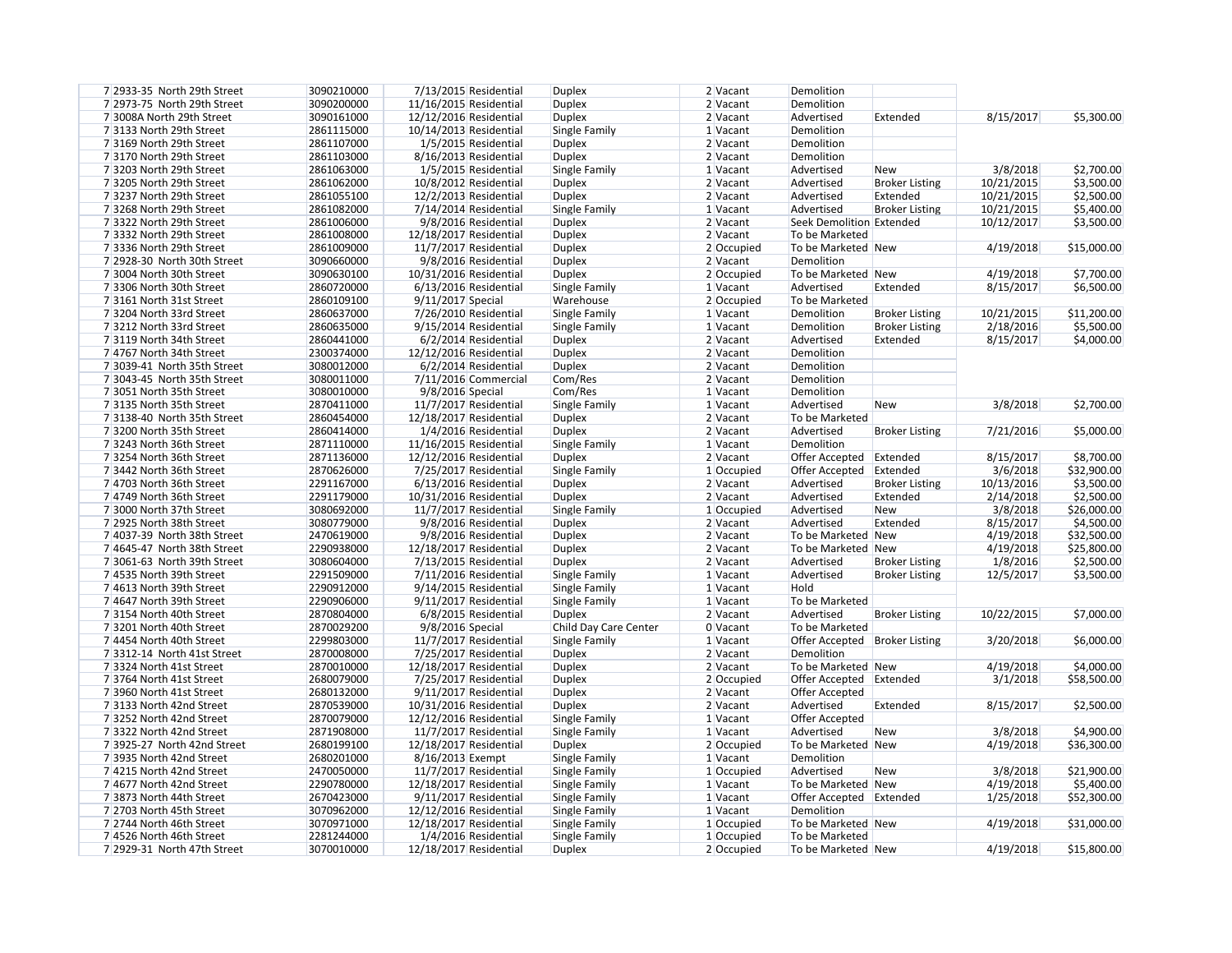| 7 4100 North 48th Street          | 2480357000 | 9/11/2017 Residential   | Single Family               | 1 Vacant   | Advertised              | <b>New</b>            | 3/8/2018   | \$2,700.00   |
|-----------------------------------|------------|-------------------------|-----------------------------|------------|-------------------------|-----------------------|------------|--------------|
| 7 4314 North 48th Street          | 2480018000 | 11/7/2017 Residential   | Single Family               | 1 Vacant   | Advertised              | <b>New</b>            | 3/8/2018   | \$32,300.00  |
| 7 4579 North 48th Street          | 2280702000 | 12/12/2016 Residential  | Single Family               | 1 Vacant   | Demolition              |                       |            |              |
| 73158 North 49th Street           | 2880941000 | 9/11/2017 Residential   | Single Family               | 1 Vacant   | Demolition              |                       |            |              |
| 7 4374 North 49th Street          | 2480058000 | 7/25/2017 Residential   | Single Family               | 1 Occupied | Offer Accepted Extended |                       | 11/8/2017  | \$44,200.00  |
| 73218 North 50th Street           | 2880999000 | $9/11/2017$ Residential | Single Family               | 1 Vacant   | Offer Accepted New      |                       | 12/21/2017 | \$87,400.00  |
| 7 4563 North 50th Street          | 2280416000 | 12/12/2016 Residential  | Single Family               | 1 Vacant   | Demolition              |                       |            |              |
| 7 4678 North 57th Street          | 2270191000 | 7/11/2016 Residential   | <b>Residential Care</b>     | 2 Vacant   | Demolition              |                       |            |              |
| 7 4934 North 58th Street          | 2100136000 | 9/8/2016 Residential    | Duplex & Single Family      | 3 Vacant   | Demolition              |                       |            |              |
| 7 2422 West Auer Avenue           | 2850713000 | 9/8/2016 Residential    | <b>Duplex</b>               | $2$ Vacant | Advertised              | Extended              | 8/15/2017  | \$2,800.00   |
| 7 2529-31 West Auer Avenue        | 2850834100 | 7/13/2015 Residential   | <b>Duplex</b>               | $2$ Vacant | Advertised              | <b>Broker Listing</b> | 12/3/2015  | \$3,000.00   |
| 7 2607-09 West Auer Avenue        | 2850798000 | 9/8/2016 Residential    | <b>Duplex</b>               | $2$ Vacant | Hold                    | Extended              | 8/15/2017  | \$2,600.00   |
| 7 2613 West Auer Avenue           | 2850799000 | 8/16/2013 Residential   | Single Family               | $1$ Vacant | Hold                    |                       |            |              |
| 7 2708 West Auer Avenue           | 2860266000 | 11/16/2015 Residential  | <b>Duplex</b>               | $2$ Vacant | Advertised              | <b>Broker Listing</b> | 9/1/2016   | \$5,000.00   |
| 7 2919 West Auer Avenue           | 2861130000 | 12/18/2017 Residential  | <b>Duplex</b>               | 2 Vacant   | To be Marketed New      |                       | 4/19/2018  | \$13,200.00  |
| 73223 West Auer Avenue            | 2860643000 | 9/8/2016 Residential    | Single Family               | 1 Occupied | Hold                    |                       |            |              |
|                                   | 2860657000 |                         |                             |            |                         |                       |            |              |
| 73313 West Auer Avenue            |            | 7/25/2017 Residential   | Single Family               | 1 Vacant   | Advertised              | Extended              | 12/5/2017  | \$2,800.00   |
| 73405 West Auer Avenue            | 2860427000 | 10/31/2016 Residential  | <b>Duplex</b>               | 2 Vacant   | Advertised              | Extended              | 2/2/2018   | \$7,300.00   |
| 7 4218 West Auer Avenue           | 2870151000 | 12/12/2016 Residential  | Single Family               | 1 Occupied | Hold                    |                       |            |              |
| 7 4221 West Bonny Place           | 2870140000 | 1/4/2016 Residential    | Single Family               | $1$ Vacant | Advertised              | <b>Broker Listing</b> | 7/21/2016  | \$2,500.00   |
| 7 4228 West Bonny Place           | 2870129000 | 9/11/2017 Residential   | <b>Duplex</b>               | $2$ Vacant | Offer Accepted Extended |                       | 3/1/2018   | \$19,000.00  |
| 7 2408 West Burleigh Street       | 2850924000 | 10/8/2012 Residential   | Single Family               | $1$ Vacant | Advertised              | Extended              | 8/15/2017  | \$2,500.00   |
| 7 2454-56 West Burleigh Street    | 2850888100 | 9/8/2016 Special        | Com/Res                     | $2$ Vacant | Undecided               |                       |            |              |
| 7 2472-74 West Burleigh Street    | 2850884100 | 11/16/2015 Residential  | Multi-Family                | 3 Vacant   | Advertised              | Extended              | 9/2/2016   | \$4,000.00   |
| 7 2510-12 West Burleigh Street    | 2850851000 | 6/8/2015 Residential    | <b>Duplex</b>               | 2 Vacant   | Demolition              |                       |            |              |
| 7 4500-06 West Burleigh Street    | 2880103000 | 11/7/2017 Commercial    | Com/Res                     | 8 Occupied | To be Marketed          |                       |            |              |
| 7 2453 West Capitol Drive         | 2701201100 | 10/31/2016 Apartments   | Multi-Family                | 12 Vacant  | To be Marketed          |                       |            |              |
| 7 4704-06 West Center Street      | 3071021000 | 6/8/2015 Commercial     | Child Day Care              | 0 Vacant   | Hold                    | Commercial            | 2/27/2018  | \$20,000.00  |
| 7 5008-14 West Center Street      | 3070214000 | 12/18/2017 Apartments   | Com/Res                     | 7 Vacant   | Undecided               |                       |            |              |
| 7 2455-57 West Chambers Street    | 3100581100 | 7/25/2017 Residential   | <b>Duplex</b>               | $2$ Vacant | Advertised              | Extended              | 12/5/2017  | \$4,100.00   |
| 7 3934 West Fond du Lac Avenue    | 2871531111 | 12/12/2016 Exempt       | <b>Commercial Mixed-Use</b> | 2 Occupied | Undecided               |                       |            |              |
| 7 4830 West Fond du Lac Avenue    | 2670480000 | 7/11/2016 Commercial    | <b>Family Services</b>      | 0 Vacant   | Hold                    | Commercial            | 10/11/2016 | \$100,000.00 |
| 7 4943-47 West Fond du Lac Avenue | 2670205000 | 7/25/2017 Commercial    | <b>Commercial Mixed Use</b> | 3 Vacant   | To be Marketed          |                       |            |              |
| 7 5650 West Fond du Lac Avenue    | 2490001100 | 11/16/2015 Commercial   | Restaurant                  | 1 Occupied | To be Marketed          |                       |            |              |
| 73617 West Hampton Avenue         | 2291148000 | 10/31/2016 Residential  | <b>Duplex</b>               | 2 Vacant   | Demolition              |                       |            |              |
| 73801-03 West Hampton Avenue      | 2290625200 | 7/20/2009 Commercial    | Tavern                      | $0$ Vacant | Demolition              |                       |            |              |
| 7 4424 North Hopkins Street       | 2309987000 | 12/18/2017 Residential  | Single Family               | 1 Vacant   | To be Marketed          |                       |            |              |
| 74451 North Hopkins Street        | 2290529000 | 11/7/2017 Residential   | Single Family               | 1 Vacant   | Advertised              | New                   | 3/8/2018   | \$30,800.00  |
|                                   |            |                         |                             |            |                         |                       |            |              |
| 7 4520-22 North Hopkins Street    | 2299993000 | 9/8/2016 Residential    | <b>Duplex</b>               | $2$ Vacant | Advertised              | Extended              | 9/20/2017  | \$2,500.00   |
| 7 4622 North Hopkins Street       | 2291202100 | $9/15/2014$ Residential | Single Family               | $1$ Vacant | Advertised              | Extended              | 10/12/2017 | \$3,000.00   |
| 7 4703-05 North Hopkins Street    | 2290618100 | 9/8/2016 Special        | Com/Res                     | $1$ Vacant | Demolition              |                       |            |              |
| 7 4739 North Hopkins Street       | 2290610000 | 7/11/2016 Residential   | Single Family               | $1$ Vacant | Advertised              | <b>Broker Listing</b> | 6/16/2017  | \$4,000.00   |
| 7 2317-19 West Hopkins Street     | 2851011000 | 9/11/2017 Residential   | <b>Duplex</b>               | $2$ Vacant | Demolition              |                       |            |              |
| 7 2431 West Hopkins Street        | 2851402100 | $9/15/2014$ Commercial  | Church                      | $0$ Vacant | Demolition              |                       |            |              |
| 7 2475 West Hopkins Street        | 2851702000 | 12/18/2017 Residential  | <b>Duplex</b>               | $2$ Vacant | To be Marketed New      |                       | 4/19/2018  | \$2,500.00   |
| 7 2501 West Hopkins Street        | 2851711000 | 6/2/2014 Commercial     | Com/Res                     | $1$ Vacant | Demolition              |                       |            |              |
| 7 2926 West Locust Street         | 3090667100 | 1/5/2015 Residential    | Single Family               | $1$ Vacant | Advertised              | <b>Broker Listing</b> | 8/15/2017  | \$6,700.00   |
| 7 4619 West Medford Avenue        | 2670738000 | 12/2/2013 Residential   | Single Family               | $1$ Vacant | Demolition              |                       |            |              |
| 7 5700 West Melvina Street        | 2660040000 | 11/7/2017 Residential   | Single Family               | $1$ Vacant | Advertised              | <b>New</b>            | 3/8/2018   | \$82,500.00  |
| 74415 North Sherman Blvd          | 2281409000 | 11/7/2017 Residential   | Single Family               | $1$ Vacant | Advertised              | <b>Broker Listing</b> | 3/20/2018  | \$11,400.00  |
| 73011 North Sherman Blvd.         | 3070610000 | $7/11/2016$ Residential | Single Family               | $1$ Vacant | Offer Accepted          |                       |            |              |
| 73200-10 North Sherman Blvd.      | 2870146000 | 7/26/2010 Residential   | Duplex - 2                  | $4$ Vacant | Advertised              | <b>Broker Listing</b> | 2/27/2018  | \$27,000.00  |
| 8 1327-29 South 20th Street       | 4342108000 | 12/12/2016 Residential  | <b>Duplex</b>               | $2$ Vacant | Demolition              |                       |            |              |
| 8 1547 South 22nd Street          | 4590172000 | 12/18/2017 Residential  | Single Family               | $1$ Vacant | To be Marketed New      |                       | 4/19/2018  | \$21,000.00  |
| 8 1905-A South 24th Street        | 4702794100 | 12/18/2017 Residential  | <b>Duplex</b>               | 2 Occupied | Hold                    |                       |            |              |
| 8 1125A South 25th Street         | 4340329000 | 6/7/2017 Residential    | Single Family               | 1 Vacant   | Demolition              |                       |            |              |
| 8 1577 South 25th Street          | 4591389000 | 12/18/2017 Commercial   | Com/Res                     | 1 Occupied | Undecided               |                       |            |              |
| 8 1539 South 30th Street          | 4581218000 | 11/7/2017 Residential   | Single Family               | 1 Vacant   | Advertised              | <b>New</b>            | 3/8/2018   | \$63,400.00  |
|                                   |            |                         |                             |            |                         |                       |            |              |
| 8 1802 South 31st Street          | 4580445000 | 6/7/2017 Residential    | Single Family               | 1 Occupied | Offer Accepted Extended |                       | 1/2/2018   | \$79,000.00  |

| 3/8/2018   | \$2,700.00  |
|------------|-------------|
| 3/8/2018   | \$32,300.00 |
|            |             |
| 11/8/2017  | \$44,200.00 |
| 12/21/2017 | \$87,400.00 |
|            |             |
| 8/15/2017  | \$2,800.00  |
| 12/3/2015  | \$3,000.00  |
| 8/15/2017  | \$2,600.00  |
|            |             |
| 9/1/2016   | \$5,000.00  |
| 4/19/2018  | \$13,200.00 |
|            |             |
| 12/5/2017  | \$2,800.00  |
| 2/2/2018   | \$7,300.00  |
|            |             |
| 7/21/2016  | \$2,500.00  |
| 3/1/2018   | \$19,000.00 |
| 8/15/2017  | \$2,500.00  |
|            |             |
| 9/2/2016   | \$4,000.00  |
|            |             |
|            |             |

| 2/27/2018  | \$20,000.00  |
|------------|--------------|
| 12/5/2017  | \$4,100.00   |
| 10/11/2016 | \$100,000.00 |

| 3/8/2018              | \$30,800.00                |
|-----------------------|----------------------------|
| 9/20/2017             | \$2,500.00                 |
| 10/12/2017            | \$3,000.00                 |
|                       |                            |
| 6/16/2017             | \$4,000.00                 |
|                       |                            |
|                       |                            |
| 4/19/2018             | \$2,500.00                 |
| 8/15/2017             | \$6,700.00                 |
|                       |                            |
| 3/8/2018<br>3/20/2018 | \$82,500.00<br>\$11,400.00 |
|                       |                            |
|                       |                            |
| 2/27/2018             | \$27,000.00                |
|                       |                            |
| 4/19/2018             | \$21,000.00                |
|                       |                            |

| 3/8/2018 | \$63,400.00 |
|----------|-------------|
| 1/2/2018 | \$79,000.00 |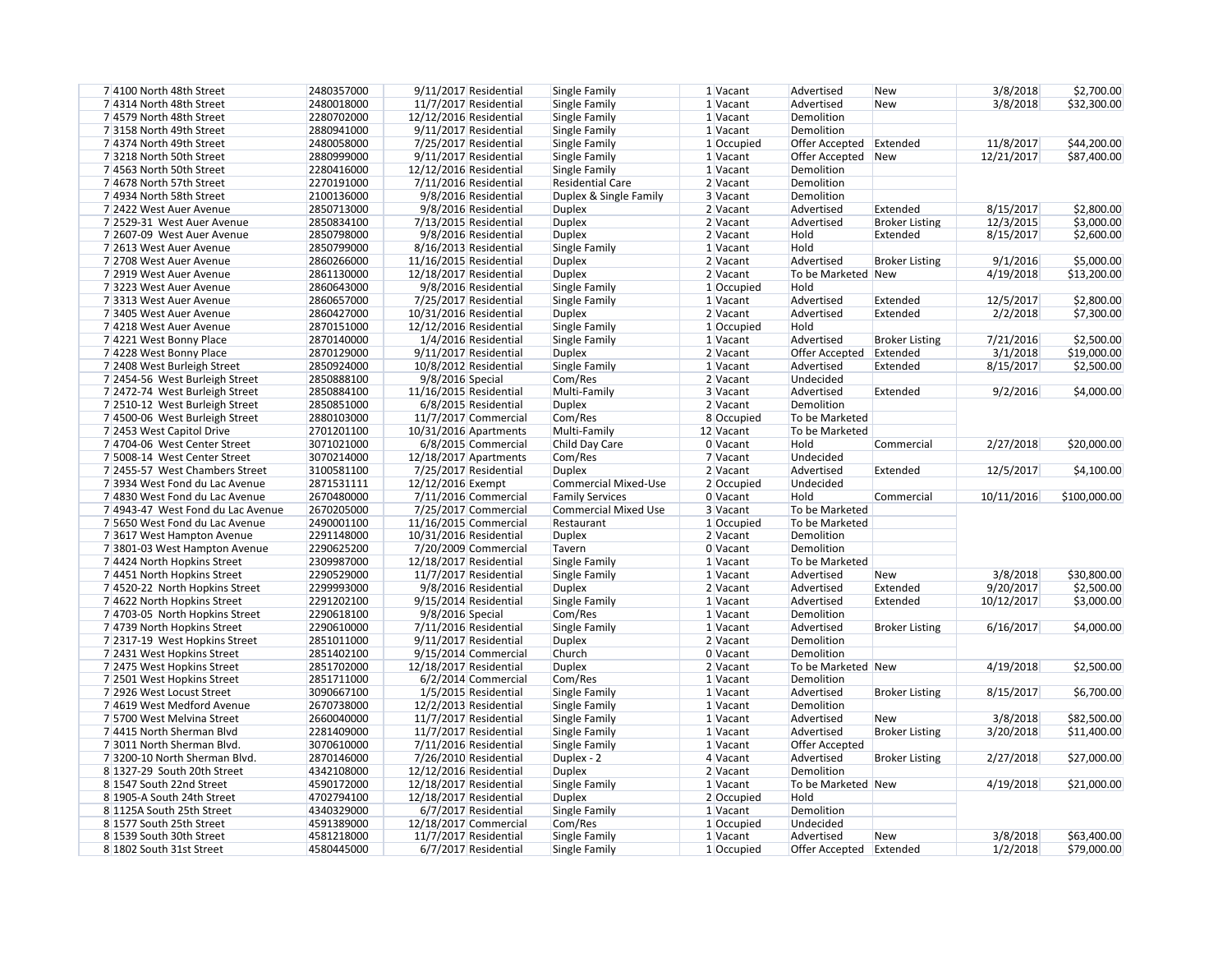| 8 2034-38 West Greenfield Avenue | 4342115000 | 7/26/2010 Commercial    | Restaurant                   | 2 Vacant   | Offer Received                  | Commercial            | 1/22/2014  | \$20,000.00 |
|----------------------------------|------------|-------------------------|------------------------------|------------|---------------------------------|-----------------------|------------|-------------|
| 8 1746 South Pearl Street        | 4601712000 | 9/11/2017 Residential   | Single Family                | $1$ Vacant | Advertised                      | New                   | 3/8/2018   | \$17,000.00 |
| 8 2237-39 West Scott Street      | 4340439000 | 8/16/2013 Residential   | <b>Duplex</b>                | $2$ Vacant | <b>Seek Demolition</b>          |                       |            |             |
| 8 2411-13 West Scott Street      | 4340393000 | 12/12/2016 Residential  | <b>Duplex</b>                | 2 Vacant   | Advertised                      | <b>Broker Listing</b> | 2/22/2018  | \$26,500.00 |
| 83232-34 West Scott Street       | 4350288000 | 12/18/2017 Residential  | <b>Duplex</b>                | 2 Vacant   | To be Marketed New              |                       | 4/19/2018  | \$15,000.00 |
| 9 6560 North 53rd Street         | 1391512000 | 12/12/2016 Residential  | Single Family                | 1 Occupied | Hold                            |                       |            |             |
| 9 6430 North 56th Street         | 1399800200 | 12/12/2016 Residential  | Single Family                | 1 Vacant   | Offer Accepted   Broker Listing |                       | 10/11/2017 | \$4,000.00  |
| 9 5834-36 North 63rd Street      | 1740372000 | 9/11/2017 Residential   | <b>Duplex</b>                | 2 Occupied | Advertised                      | Extended              | 3/7/2018   | \$57,000.00 |
| 9 7350 North 76th Street         | 1069989111 | 11/7/2016 Commercial    | <b>Recreational Facility</b> | 1 Occupied | Hold                            |                       |            |             |
| 98854-B North 95th Street        | 0340340000 | 9/8/2016 Condominiums   | Condominium                  | 1 Vacant   | Hold                            |                       |            |             |
| 98854-E North 95th Street        | 0340343000 | 6/7/2017 Condominiums   | Condominium                  | 1 Vacant   | Advertised                      | <b>Broker Listing</b> | 10/4/2017  | \$15,500.00 |
| 9 9060-M North 95th Street       | 0340726000 | 12/18/2017 Condominiums | Condominium                  | 1 Vacant   | <b>Return Pending</b>           |                       |            |             |
| 98272 West Daphne Street         | 1430609000 | 11/7/2017 Residential   | Single Family                | $1$ Vacant | Demolition                      |                       |            |             |
| 9 5311 West Hassel Lane          | 1399860100 | 12/18/2017 Residential  | Single Family                | $1$ Vacant | To be Marketed New              |                       | 4/19/2018  | \$20,000.00 |
| 9 5132 West Mill Road            | 1399709100 | 12/17/2012 Commercial   | Com/Res                      | 1 Vacant   | Advertised                      | Commercial            | 12/8/2017  | \$65,000.00 |
| 9 8082 North Pingree Avenue      | 0730062000 | 11/16/2015 Residential  | Single Family                | 1 Occupied | Hold                            |                       |            |             |
| 9 6976-B North Raintree Court    | 1210126000 | 11/7/2017 Condominiums  | Condominium                  | 1 Vacant   | Offer Accepted New              |                       | 1/25/2018  | \$23,000.00 |
| 9 6986-D North Raintree Court    | 1210108000 | 12/18/2017 Condominiums | Condominium                  | 1 Vacant   | To be Marketed                  |                       |            |             |
| 98871-H North Swan Road          | 0340554000 | 11/7/2017 Condominiums  | Condominium                  | 1 Occupied | Hold                            |                       |            |             |
| 10 2759 North 52nd Street        | 3061357000 | 12/17/2012 Residential  | Single Family                | 1 Vacant   | Advertised                      | <b>Broker Listing</b> | 7/8/2015   | \$3,300.00  |
| 10 2574 North 53rd Street        | 3290499000 | 12/18/2017 Residential  | Single Family                | 1 Occupied | Hold                            |                       |            |             |
| 10 2646 North 53rd Street        | 3290421000 | 9/11/2017 Residential   | Single Family                | 1 Vacant   | Offer Accepted   Broker Listing |                       | 12/28/2017 | \$12,100.00 |
| 10 2674 North 53rd Street        | 3290417200 | 9/8/2016 Special        | Warehouse                    | 0 Vacant   | To be Marketed                  |                       |            |             |
| 10 2841 North 53rd Street        | 3061254000 | $7/11/2016$ Residential | Single Family                | 1 Vacant   | Demolition                      |                       |            |             |
| 10 2951-53 North 54th Street     | 3060496000 | 6/7/2017 Residential    | <b>Duplex</b>                | 2 Vacant   | Offer Accepted                  |                       |            |             |
| 10 2510 North 55th Street        | 3291426200 | 10/31/2016 Commercial   | Warehouse                    | 1 Vacant   | Undecided                       |                       |            |             |
| 10 2963 North 56th Street        | 3060259000 | 11/7/2017 Residential   | Single Family                | 1 Occupied | <b>Return Pending</b>           |                       |            |             |
| 10 2193 North 57th Street        | 3461455000 | 11/7/2017 Residential   |                              | 1 Vacant   | Advertised                      |                       | 3/8/2018   |             |
|                                  |            |                         | Single Family                |            |                                 | <b>New</b>            |            | \$75,800.00 |
| 10 2743 North 59th Street        | 3060609000 | 9/8/2016 Special        | Com/Res                      | 1 Occupied | Undecided                       |                       |            |             |
| 10 3601 North 62nd Street        | 2650325000 | 6/7/2017 Residential    | Single Family                | 1 Vacant   | Advertised                      | <b>Broker Listing</b> | 9/14/2017  | \$58,100.00 |
| 10 5725 West Burleigh Street     | 3060102000 | 1/5/2015 Commercial     | Com/Res                      | 1 Vacant   | Advertised                      | Commercial            | 12/4/2015  | \$30,000.00 |
| 10 6411 West Burleigh Street     | 3050804000 | 7/25/2017 Commercial    | Child Day Care Center        | 1 Occupied | To be Marketed                  |                       |            |             |
| 10 7115 West Capitol Drive       | 2640123000 | 12/12/2016 Commercial   | Studio                       | 2 Occupied | Advertised                      | Commercial            | 1/17/2018  | \$79,200.00 |
| 10 5100-02 West Center Street    | 3061395000 | 6/8/2015 Commercial     | Com/Res                      | 3 Vacant   | Advertised                      | Commercial            | 12/8/2015  | \$80,000.00 |
| 10 5124-26 West Center Street    | 3061400000 | 7/13/2015 Commercial    | Com/Res                      | 3 Vacant   | Advertised                      | Commercial            | 10/6/2015  | \$15,000.00 |
| 10 5128-30 West Center Street    | 3061401000 | 7/26/2010 Commercial    | Com/Res                      | 5 Vacant   | Advertised                      | Commercial            | 5/25/2016  | \$25,000.00 |
| 10 5811 West Lisbon Avenue       | 3290337000 | 11/7/2017 Residential   | Single Family                | 1 Unknown  | Hold                            |                       |            |             |
| 10 3619 West Mt Vernon Avenue    | 4020537000 | 12/18/2017 Residential  | Duplex                       | 2 Vacant   | To be Marketed New              |                       | 4/19/2018  | \$12,000.00 |
| 10 6228 West Stevenson Street    | 4050562000 | 10/31/2016 Residential  | Single Family                | 1 Vacant   | Offer Accepted   Broker Listing |                       | 2/22/2018  | \$37,300.00 |
| 11 4923 West Crawford Avenue     | 5550325000 | 12/18/2017 Residential  | Single Family                | $1$ Vacant | To be Marketed New              |                       | 4/19/2018  | \$26,600.00 |
| 12 1655 South 1st Street         | 4620168000 | 7/13/2015 Commercial    | Com/Res                      | 2 Vacant   | Demolition                      |                       |            |             |
| 12 1622R South 3rd Street        | 4620028000 | 7/20/2009 Residential   | Single Family                | 1 Vacant   | Demolition                      |                       |            |             |
| 12 1978 South 6th Street         | 4670321000 | 7/25/2017 Commercial    | Com/Res                      | 2 Occupied | To be Marketed                  |                       |            |             |
| 12 2045 South 6th Street         | 4681601000 | 9/8/2016 Residential    | Single Family                | 1 Vacant   | To be Marketed New              |                       | 4/19/2018  | \$9,500.00  |
| 12 1646-A South 7th Street       | 4611523000 | 12/2/2013 Residential   | <b>Duplex</b>                | 2 Vacant   | Demolition                      |                       |            |             |
| 12 2010 South 7th Street         | 4681115000 | $9/14/2015$ Residential | Single Family                | 1 Vacant   | Demolition                      |                       |            |             |
| 12 1545-47 South 8th Street      | 4611098000 | 7/26/2010 Residential   | <b>Duplex</b>                | 2 Occupied | Hold                            |                       |            |             |
| 12 1543 South 9th Street         | 4611138000 | 11/7/2017 Residential   | Single Family                | 1 Occupied | Hold                            |                       |            |             |
| 12 1729 South 11th Street        | 4610617000 | 6/8/2015 Commercial     | Com/Res                      | 8 Vacant   | Demolition                      | Commercial            | 9/23/2015  | \$35,000.00 |
| 12 1904 South 11th Street        | 4680052000 | 11/7/2017 Residential   | Single Family                | 1 Vacant   | Advertised                      | <b>New</b>            | 3/8/2018   | \$20,300.00 |
| 12 2665-67 South 13th Street     | 4961411000 | 9/8/2016 Special        | Com/Res                      | 1 Vacant   | <b>Seek Demolition</b>          |                       |            |             |
| 12 2025 South 15th Place         | 4690845000 | 9/8/2016 Residential    | Single Family                | $1$ Vacant | Advertised                      | <b>Broker Listing</b> | 3/24/2017  | \$2,500.00  |
| 12 2029-31 South 16th Street     | 4691742000 | 9/11/2017 Residential   | <b>Duplex</b>                | 2 Vacant   | Offer Accepted                  | <b>Broker Listing</b> | 1/25/2018  | \$13,500.00 |
| 12 2370 South 16th Street        | 4960656000 | 9/11/2017 Residential   | Single Family                | 1 Vacant   | Advertised                      | <b>Broker Listing</b> | 1/25/2018  | \$7,500.00  |
| 12 1234 South 17th Street        | 4331848000 | 11/11/2014 Residential  | Single Family                | 1 Vacant   | Demolition                      | Extended              | 4/9/2015   | \$6,000.00  |
| 12 2130-A South 17th Street      | 4691907000 | 6/7/2017 Residential    | <b>Duplex</b>                | 2 Vacant   | Demolition                      |                       |            |             |
| 12 2148-50 South 19th Street     | 4692505000 | 11/7/2017 Residential   | Duplex & Single Family       | 3 Occupied | Seek Demolition                 |                       |            |             |
| 12 2409 South 19th Street        | 4960349000 | 12/18/2017 Residential  | <b>Duplex</b>                | 2 Vacant   | To be Marketed                  |                       |            |             |
| 12 1432 West Forest Home Avenue  | 4690488110 | 11/13/1964 Exempt       | Former Library Site          | 0 Vacant   | To be Marketed                  |                       |            |             |

| 1/22/2014  | \$20,000.00 |
|------------|-------------|
| 3/8/2018   | \$17,000.00 |
|            |             |
| 2/22/2018  | \$26,500.00 |
| 4/19/2018  | \$15,000.00 |
|            |             |
| 10/11/2017 | \$4,000.00  |
| 3/7/2018   | \$57,000.00 |
|            |             |
|            |             |
| 10/4/2017  | \$15,500.00 |
|            |             |
|            |             |
| 4/19/2018  | \$20,000.00 |
| 12/8/2017  | \$65,000.00 |
|            |             |
| 1/25/2018  | \$23,000.00 |
|            |             |
|            |             |
| 7/8/2015   | \$3,300.00  |
|            |             |
| 12/28/2017 | \$12,100.00 |

| 3/8/2018  | \$75,800.00 |
|-----------|-------------|
|           |             |
| 9/14/2017 | \$58,100.00 |
| 12/4/2015 | \$30,000.00 |
|           |             |
| 1/17/2018 | \$79,200.00 |
| 12/8/2015 | \$80,000.00 |
| 10/6/2015 | \$15,000.00 |
| 5/25/2016 | \$25,000.00 |
|           |             |
| 4/19/2018 | \$12,000.00 |
| 2/22/2018 | \$37,300.00 |
| 4/19/2018 | \$26,600.00 |
|           |             |

| 9/23/2015 | \$35,000.00 |
|-----------|-------------|
| 3/8/2018  | \$20,300.00 |
|           |             |
| 3/24/2017 | \$2,500.00  |
| 1/25/2018 | \$13,500.00 |
| 1/25/2018 | \$7,500.00  |
| 4/9/2015  | \$6,000.00  |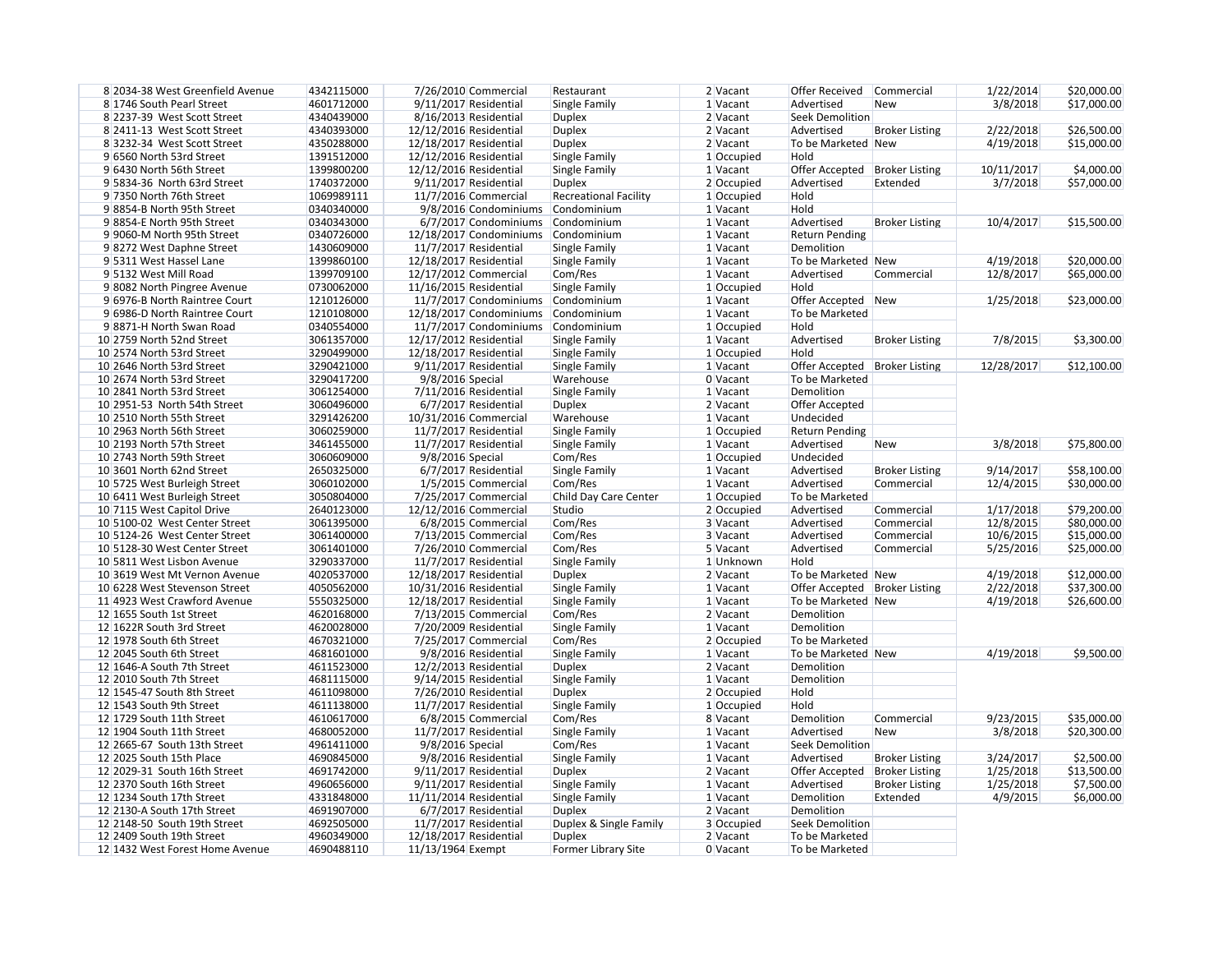| 12 1819 West Grant Street             | 4693016000 | 7/11/2016 Residential   | Single Family            | 1 Vacant   | Demolition               |                       |            |              |
|---------------------------------------|------------|-------------------------|--------------------------|------------|--------------------------|-----------------------|------------|--------------|
| 12 1901 West Grant Street             | 4693010000 | 12/12/2016 Commercial   | Com/Res                  | 3 Vacant   | To be Marketed           |                       |            |              |
| 12 730 West Greenfield Avenue         | 4320133000 | 12/12/2016 Residential  | <b>Duplex</b>            | $2$ Vacant | Advertised               | <b>Broker Listing</b> | 2/22/2018  | \$3,500.00   |
| 12 1104 West Historic Mitchell Street | 4611346000 | 7/13/2015 Commercial    | <b>Employment Agency</b> | 0 Vacant   | Advertised               | Commercial            | 2/5/2016   | \$85,000.00  |
| 12 1509-11 West Lincoln Avenue        | 4960607000 | 7/13/2015 Commercial    | Com/Res                  | 2 Vacant   | Demolition               |                       |            |              |
| 12 1016 West Madison Street           | 4320259000 | 7/25/2017 Residential   | Single Family            | $1$ Vacant | To be Marketed           |                       |            |              |
| 12 1217 West Madison Street           | 4320014000 | 6/8/2015 Residential    | Single Family            | $1$ Vacant | Demolition               |                       |            |              |
| 12 1211 West National Avenue          | 4320912000 | 12/18/2017 Residential  | Single Family            | $1$ Vacant | Seek Demolition          |                       |            |              |
| 12 1313 West National Avenue          | 4332252000 | 7/25/2017 Commercial    | Warehouse                | $1$ Vacant | Advertised               | Commercial            | 3/26/2018  | \$225,000.00 |
| 12 1331 West National Avenue          | 4332251000 | 7/25/2017 Commercial    | <b>Used Car Dealer</b>   | 1 Occupied | Advertised               | Commercial            | 3/26/2018  | \$225,000.00 |
| 12 1525A West Orchard Street          | 4600887000 | 11/7/2017 Residential   | <b>Single Family</b>     | $1$ Vacant | To be Marketed New       |                       | 3/8/2018   | \$14,300.00  |
| 12 728 West Pierce Street             | 4270041000 | 6/7/2017 Residential    | Single Family            | $1$ Vacant | Offer Accepted New       |                       | 8/11/2017  | \$53,200.00  |
| 12 1501 West Scott Street             | 4330212000 | 12/18/2017 Commercial   | Com/Res                  | 2 Vacant   | Undecided                |                       |            |              |
| 12 1538 South Union Street            | 4601392000 | 12/18/2017 Residential  | Single Family            | 1 Occupied | Hold                     |                       |            |              |
| 12 1549 South Union Street            | 4601646000 | 11/7/2017 Residential   | Single Family            | 1 Vacant   | Advertised               | <b>New</b>            | 3/8/2018   | \$8,800.00   |
| 12 1330-32 West Washington Street     | 4330126000 | $9/11/2017$ Residential | Multi-Family             | 3 Vacant   | Advertised               | <b>New</b>            | 3/8/2018   | \$9,600.00   |
| 12 1337-39 West Washington Street     | 4330115000 |                         |                          | 1 Vacant   |                          |                       |            |              |
|                                       |            | 7/11/2016 Residential   | Single Family            | 1Unknown   | Seek Demolition          |                       |            |              |
| 13 4260 South 4th Street              | 5800834000 | 11/7/2017 Residential   | Single Family            |            | To be Marketed           |                       |            |              |
| 13 5652 South 13th Street             | 6719978110 | 7/9/2012 Industrial     | Manufacturing/Warehou    | 0 Occupied | To be Marketed           |                       |            |              |
| 13 3318 South 20th Street             | 5350995000 | 11/7/2017 Residential   | Single Family            | 1 Occupied | <b>Return Pending</b>    |                       |            |              |
| 13 3774 South 27th Street             | 5529938000 | 8/16/2013 Commercial    | Tavern & Mobile Home     | 72 Vacant  | Advertised               | Commercial            | 6/15/2015  | \$400,000.00 |
| 14 2125-27 South 5th Place            | 4671019000 | $6/13/2016$ Residential | <b>Duplex</b>            | 2 Vacant   | Demolition               |                       |            |              |
| 14 2433 South 5th Street              | 4980568000 | 12/18/2017 Residential  | Single Family            | 1 Occupied | <b>Return Pending</b>    |                       |            |              |
| 14 2429 South 6th Street              | 4970417000 | 7/25/2017 Commercial    | Com/Res                  | $2$ Vacant | Demolition               |                       |            |              |
| 14 3001 South 8th Street              | 5070858000 | 12/18/2017 Residential  | <b>Duplex</b>            | 2 Occupied | Hold                     |                       |            |              |
| 14 3060-62 South 13th Street          | 5071224000 | 9/8/2016 Special        | Com/Res                  | 2 Vacant   | Advertised               | Commercial            | 1/10/2018  | \$210,000.00 |
| 14 421 West Arthur Avenue             | 4980304000 | 9/8/2016 Residential    | <b>Duplex</b>            | 2 Vacant   | Demolition               |                       |            |              |
| 14 374 East Bay Street                | 4660140000 | 12/2/2013 Residential   | Single Family            | 1 Occupied | Hold                     | Extended              | 11/13/2014 | \$43,500.00  |
| 14 2459 South Chase Avenue            | 4989984110 | 11/7/2017 Residential   | Single Family            | 1 Vacant   | Advertised               | <b>New</b>            | 3/8/2018   | \$35,800.00  |
| 14 812 East Conway Street             | 4991842000 | 7/25/2017 Residential   | Single Family            | 1 Vacant   | Hold                     |                       |            |              |
| 14 2106 East Holt Avenue              | 5400222000 | 9/11/2017 Residential   | Single Family            | 1 Vacant   | Demolition               |                       |            |              |
| 14 3454 South Quincy Avenue           | 5380100000 | 10/31/2016 Residential  | Single Family            | 1 Vacant   | Offer Accepted New       |                       | 8/11/2017  | \$71,400.00  |
| 15 2439 North 8th Street              | 3231446000 | 9/11/2017 Residential   | <b>Duplex</b>            | $2$ Vacant | Advertised               | <b>Broker Listing</b> | 1/25/2018  | \$3,300.00   |
| 15 2609 North 8th Street              | 3231521000 | 10/31/2016 Residential  | Single Family            | 1 Vacant   | Demolition               |                       |            |              |
| 15 2673-A North 8th Street            | 3231508000 | 1/5/2015 Residential    | <b>Duplex</b>            | 2 Vacant   | Demolition               |                       |            |              |
| 15 2461 North 9th Street              | 3230117000 | 11/7/2017 Residential   | Single Family - 2        | 2 Occupied | To be Marketed New       |                       | 4/19/2018  | \$5,000.00   |
| 15 2670 North 9th Street              | 3231537000 | 12/2/2013 Residential   | <b>Duplex</b>            | 2 Vacant   | Demolition               |                       |            |              |
| 15 2733 North 9th Street              | 3123408100 | 12/18/2017 Residential  | Single Family            | 1 Vacant   | To be Marketed           |                       |            |              |
| 15 2759 North 9th Street              | 3123403110 | 10/31/2016 Residential  | Single Family            | $1$ Vacant | Demolition               |                       |            |              |
| 15 2826 North 9th Street              | 3120503000 | 12/12/2016 Residential  | <b>Duplex</b>            | $2$ Vacant | Demolition               |                       |            |              |
| 15 2833 North 9th Street              | 3123414000 | 11/11/2014 Residential  | <b>Duplex</b>            | 2 Vacant   | Seek Demolition Extended |                       | 4/9/2015   | \$4,900.00   |
| 15 2333A North 10th Street            | 3231274000 | 9/11/2017 Residential   | Single Family            | 1 Occupied | Hold                     |                       |            |              |
| 15 2353-55 North 10th Street          | 3231267000 | 7/11/2016 Residential   | <b>Duplex</b>            | 2 Vacant   | Advertised               | <b>Broker Listing</b> | 6/15/2017  | \$9,500.00   |
| 15 2457B North 10th Street            | 3231227000 | 9/8/2016 Residential    |                          |            | Demolition               |                       |            |              |
|                                       |            |                         | Single Family            | $1$ Vacant |                          |                       |            |              |
| 15 2557 North 10th Street             | 3231054100 | 7/25/2017 Residential   | <b>Duplex</b>            | $1$ Vacant | Demolition               |                       |            |              |
| 15 2735-37 North 10th Street          | 3122416000 | 1/4/2016 Residential    | <b>Duplex</b>            | 2 Vacant   | Advertised               | <b>Broker Listing</b> | 7/21/2016  | \$3,800.00   |
| 15 2740 North 10th Street             | 3121209000 | 7/26/2010 Residential   | Single Family            | 1 Occupied | Hold                     | Extended              | 8/26/2015  | \$9,200.00   |
| 15 2743 North 10th Street             | 3122415000 | $9/14/2015$ Residential | <b>Duplex</b>            | 2 Vacant   | Advertised               | Extended              | 2/18/2016  | \$3,000.00   |
| 15 2750 North 10th Street             | 3121206000 | 12/17/2012 Residential  | Single Family            | $1$ Vacant | Advertised               | Extended              | 10/26/2016 | \$4,000.00   |
| 15 2816 North 10th Street             | 3121223000 | $6/13/2016$ Residential | Single Family            | $1$ Vacant | Advertised               | <b>Broker Listing</b> | 12/1/2016  | \$2,500.00   |
| 15 2846-48 North 10th Street          | 3122459000 | $6/29/2011$ Residential | <b>Duplex</b>            | $2$ Vacant | Demolition               | <b>Broker Listing</b> | 2/6/2015   | \$9,000.00   |
| 15 2871 North 10th Street             | 3122425110 | 11/16/2015 Residential  | Single Family            | $1$ Vacant | Demolition               |                       |            |              |
| 15 2528 North 11th Street             | 3231077000 | 10/31/2016 Residential  | <b>Duplex</b>            | $2$ Vacant | Demolition               |                       |            |              |
| 15 2532-A North 11th Street           | 3231078000 | 12/18/2017 Residential  | Duplex & Single Family   | 3 Vacant   | Demolition               |                       |            |              |
| 15 2537-39 North 11th Street          | 3231100000 | 9/15/2014 Residential   | Multi-Family             | $2$ Vacant | Advertised               | <b>Broker Listing</b> | 9/3/2015   | \$2,500.00   |
| 15 2540 North 11th Street             | 3231080000 | 9/8/2016 Residential    | Single Family            | $1$ Vacant | Demolition               |                       |            |              |
| 15 2757 North 11th Street             | 3122232100 | 9/8/2016 Residential    | <b>Duplex</b>            | $2$ Vacant | Demolition               |                       |            |              |
| 15 2841-43 North 11th Street          | 3122210000 | $6/13/2016$ Residential | <b>Duplex</b>            | $2$ Vacant | Hold                     |                       |            |              |
| 15 2854 North 11th Street             | 3123125000 | 12/17/2012 Residential  | <b>Duplex</b>            | $2$ Vacant | Demolition               | <b>Broker Listing</b> | 2/6/2015   | \$5,500.00   |

| 2/22/2018 | \$3,500.00  |
|-----------|-------------|
| 2/5/2016  | \$85,000.00 |
|           |             |

| 3/26/2018 | \$225,000.00 |
|-----------|--------------|
| 3/26/2018 | \$225,000.00 |
| 3/8/2018  | \$14,300.00  |
| 8/11/2017 | \$53,200.00  |
|           |              |

| 3/8/2018 | \$8,800.00 |
|----------|------------|
| 3/8/2018 | \$9,600.00 |

| 6/15/2015 | \$400,000.00 |
|-----------|--------------|
|-----------|--------------|

| 1/10/2018  | \$210,000.00 |
|------------|--------------|
|            |              |
| 11/13/2014 | \$43,500.00  |
| 3/8/2018   | \$35,800.00  |

| 8/11/2017 | \$71,400.00 |
|-----------|-------------|
| 1/25/2018 | \$3,300.00  |

| 4/19/2018 | \$5,000.00 |
|-----------|------------|
|-----------|------------|

|--|

```
6/15/2017 $9,500.00
```

| 7/21/2016  | \$3,800.00 |
|------------|------------|
| 8/26/2015  | \$9,200.00 |
| 2/18/2016  | \$3,000.00 |
| 10/26/2016 | \$4,000.00 |
| 12/1/2016  | \$2,500.00 |
| 2/6/2015   | \$9,000.00 |
|            |            |

## $9/3/2015$  \$2,500.00

| 2/6/2015 | \$5,500.00 |
|----------|------------|
|----------|------------|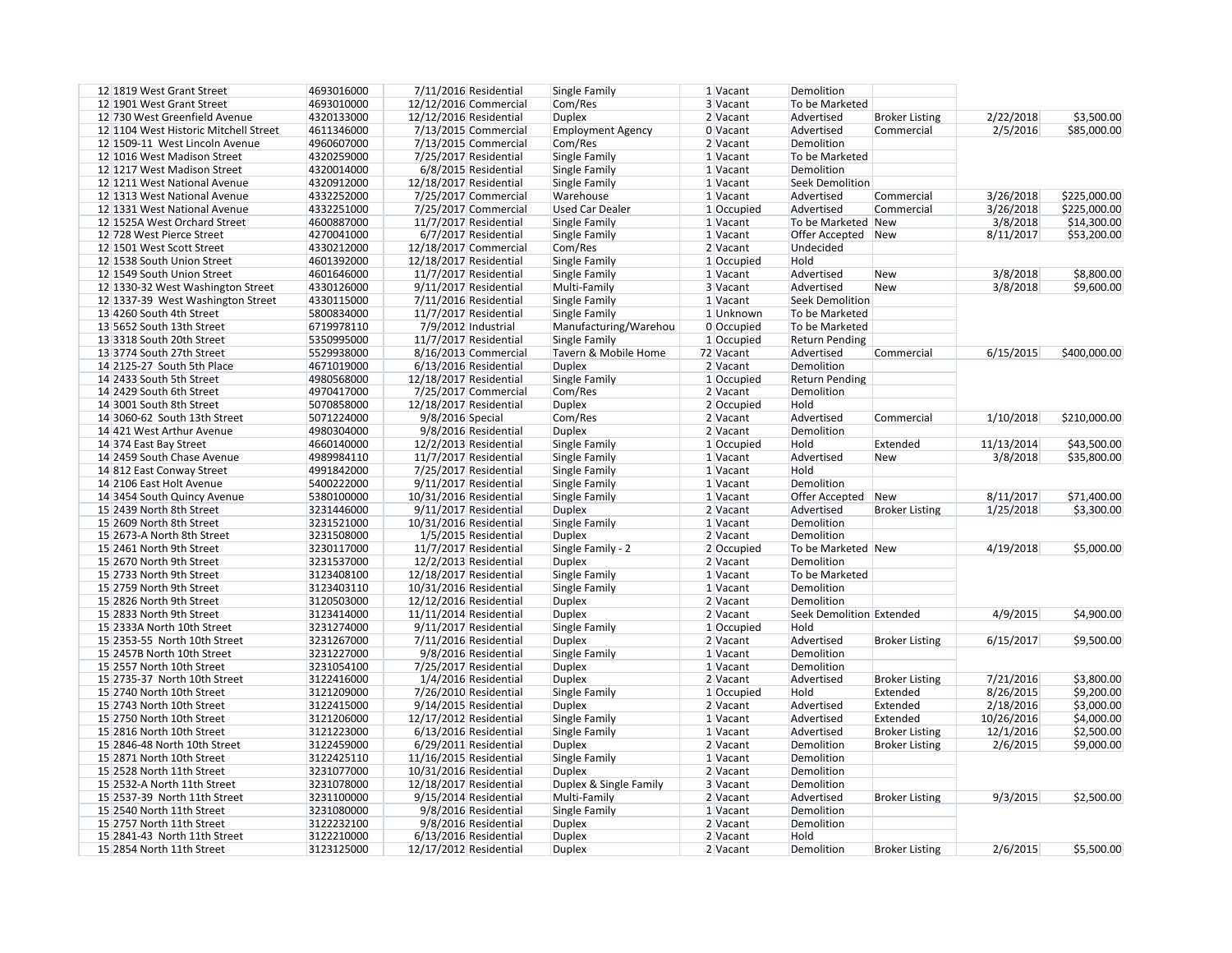| 15 2865-67 North 11th Street | 3122202000 | 1/5/2015 Residential    | <b>Duplex</b>     | 2 Vacant   | Advertised                     | Extended              | 12/28/2017 | \$2,500.00 |
|------------------------------|------------|-------------------------|-------------------|------------|--------------------------------|-----------------------|------------|------------|
| 15 1845-47 North 12th Street | 3520770000 | 7/9/2012 Commercial     | Com/Res           | 1 Vacant   | Hold                           |                       |            |            |
| 15 2750 North 12th Street    | 3123224000 | 7/11/2016 Residential   | Single Family     | 1 Vacant   | Demolition                     |                       |            |            |
| 15 2836-38 North 12th Street | 3123221000 | 1/30/2012 Residential   | <b>Duplex</b>     | 2 Vacant   | Demolition                     | <b>Broker Listing</b> | 2/6/2015   | \$5,600.00 |
| 15 2823 North 13th Street    | 3119975000 | 12/18/2017 Residential  | Single Family     | 1 Vacant   | Demolition                     |                       |            |            |
| 15 2851-53 North 13th Street | 3110802000 | 9/8/2016 Residential    | <b>Duplex</b>     | 2 Vacant   | Demolition                     |                       |            |            |
| 15 2516 North 14th Street    | 3242101000 | 7/25/2017 Residential   | Multi-Family      | 3 Vacant   | Demolition                     |                       |            |            |
| 15 2545 North 14th Street    | 3242205000 | 10/31/2016 Residential  | Single Family     | 1 Vacant   | Advertised                     | Extended              | 8/15/2017  | \$2,500.00 |
| 15 2569 North 14th Street    | 3249974000 | $7/11/2016$ Residential | Single Family - 2 | 2 Vacant   | Advertised                     | <b>Broker Listing</b> | 1/6/2017   | \$5,500.00 |
| 15 2325 North 15th Street    | 3242308000 | 9/11/2017 Residential   | <b>Duplex</b>     | 2 Vacant   | <b>Offer Accepted</b>          |                       |            |            |
| 15 2439 North 15th Street    | 3249871000 | 3/1/2010 Residential    | <b>Duplex</b>     | $2$ Vacant | Advertised                     | <b>Broker Listing</b> | 12/4/2017  | \$2,500.00 |
| 15 2511 North 15th Street    | 3249984110 | 12/12/2016 Residential  | Single Family     | 1 Vacant   | Demolition                     |                       |            |            |
| 15 2564 North 15th Street    | 3249971000 | 7/25/2017 Residential   | Single Family     | 1 Vacant   | Advertised                     | Extended              | 12/28/2017 | \$6,000.00 |
| 15 2577-79 North 15th Street | 3249965100 | 11/7/2017 Residential   | <b>Duplex</b>     | 2 Occupied | Hold                           |                       |            |            |
| 15 2654 North 15th Street    | 3240505000 | 10/14/2013 Residential  | <b>Duplex</b>     | 2 Vacant   | Hold                           | <b>Broker Listing</b> | 4/10/2014  | \$3,500.00 |
| 15 2774-76 North 15th Street | 3110513000 | 7/13/2015 Apartments    | Multi-Family      | $4$ Vacant | Demolition                     |                       |            |            |
| 15 2812-14 North 15th Street | 3110509110 | $6/2/2014$ Residential  | <b>Duplex</b>     | $2$ Vacant | Advertised                     | <b>Broker Listing</b> | 9/3/2015   | \$2,500.00 |
| 15 2524 North 16th Street    | 3242121000 | $7/13/2015$ Residential | Single Family     | 1 Vacant   | Demolition                     |                       |            |            |
| 15 2845 North 16th Street    | 3112052100 | 1/4/2016 Residential    |                   | 1 Vacant   | Advertised                     |                       |            | \$2,500.00 |
|                              |            |                         | Single Family     |            |                                | <b>Broker Listing</b> | 7/21/2016  |            |
| 15 2327 North 17th Street    | 3240619000 | 10/31/2016 Residential  | Single Family     | 1 Vacant   | Advertised                     | <b>Broker Listing</b> | 5/25/2017  | \$2,500.00 |
| 15 2347 North 17th Street    | 3240614000 | 9/8/2016 Residential    | Single Family     | 1 Vacant   | Offer Accepted                 | Extended              | 8/15/2017  | \$4,300.00 |
| 15 2445 North 17th Street    | 3240713100 | 6/8/2015 Residential    | <b>Duplex</b>     | 2 Vacant   | Advertised                     | <b>Broker Listing</b> | 10/22/2015 | \$2,600.00 |
| 15 2531 North 17th Street    | 3241074100 | 1/5/2015 Residential    | Single Family     | 1 Vacant   | Demolition                     |                       |            |            |
| 15 2648 North 17th Street    | 3240811100 | $6/13/2016$ Residential | Single Family     | 1 Vacant   | Seek Demolition Broker Listing |                       | 12/1/2016  | \$4,000.00 |
| 15 2737-39 North 17th Street | 3111898100 | 12/17/2012 Residential  | <b>Duplex</b>     | 2 Vacant   | Advertised                     | <b>Broker Listing</b> | 2/12/2016  | \$2,500.00 |
| 15 2741-43 North 17th Street | 3111899000 | 7/25/2017 Residential   | <b>Duplex</b>     | 2 Vacant   | Demolition                     |                       |            |            |
| 15 2813 North 17th Street    | 3111723000 | 7/25/2017 Residential   | Single Family     | 1 Vacant   | Advertised                     | Extended              | 1/11/2018  | \$5,600.00 |
| 15 2877 North 17th Street    | 3111739000 | 9/8/2016 Residential    | <b>Duplex</b>     | 2 Vacant   | Demolition                     |                       |            |            |
| 15 2138 North 18th Street    | 3512620000 | 9/11/2017 Residential   | <b>Duplex</b>     | 2 Vacant   | Demolition                     |                       |            |            |
| 15 2448-50 North 18th Street | 3240736000 | 1/4/2016 Apartments     | Multi-Family      | $4$ Vacant | Demolition                     | <b>Broker Listing</b> | 6/9/2016   | \$2,500.00 |
| 15 2556-B North 18th Street  | 3241050000 | 11/11/2014 Residential  | Single Family     | 1 Vacant   | Demolition                     |                       |            |            |
| 15 2556-A North 18th Street  | 3241049100 | 7/13/2015 Residential   | <b>Duplex</b>     | 2 Vacant   | Demolition                     |                       |            |            |
| 15 2770 North 18th Street    | 3111872100 | 11/7/2017 Residential   | <b>Duplex</b>     | 2 Vacant   | Hold                           |                       |            |            |
| 15 2800-02 North 18th Street | 3111719000 | 10/8/2012 Residential   | <b>Duplex</b>     | 2 Vacant   | Demolition                     |                       |            |            |
| 15 2801-03 North 18th Street | 3111760000 | 9/11/2017 Residential   | <b>Duplex</b>     | 2 Vacant   | Advertised                     | <b>Broker Listing</b> | 3/21/2018  | \$2,700.00 |
| 15 2845-47 North 18th Street | 3111771000 | 9/11/2017 Residential   | <b>Duplex</b>     | 2 Vacant   | Offer Accepted                 | Extended              | 3/1/2018   | \$7,000.00 |
| 15 2615 North 19th Street    | 3240940000 | 1/4/2016 Residential    | Single Family     | 1 Vacant   | Advertised                     | <b>Broker Listing</b> | 7/21/2016  | \$2,500.00 |
| 15 2634 North 19th Street    | 3240889000 | 7/20/2009 Residential   | Single Family     | 1 Vacant   | Seek Demolition                |                       |            |            |
| 15 2638 North 19th Street    | 3240888000 | 12/12/2016 Residential  | <b>Duplex</b>     | 2 Vacant   | Advertised                     | Extended              | 8/15/2017  | \$4,100.00 |
| 15 2654 North 19th Street    | 3240884000 | $9/14/2015$ Residential | <b>Duplex</b>     | 2 Vacant   | Demolition                     |                       |            |            |
| 15 2745 North 19th Street    | 3111816000 | $7/14/2014$ Residential | Single Family     | 1 Vacant   | Demolition                     |                       |            |            |
| 15 2849 North 19th Street    | 3111788100 | 11/21/2016 Residential  | <b>Duplex</b>     | 2 Vacant   | Advertised                     | Extended              | 10/12/2017 | \$7,100.00 |
| 15 2377 North 20th Street    | 3251226000 | 8/16/2013 Residential   | Single Family     | 1 Vacant   | Advertised                     | <b>Broker Listing</b> | 9/3/2015   | \$2,500.00 |
| 15 2655 North 20th Street    | 3250638000 | $1/30/2012$ Residential | Single Family     | 1 Vacant   | Advertised                     | <b>Broker Listing</b> | 9/3/2015   | \$2,500.00 |
| 15 2725-27 North 20th Street | 3100450000 | 3/1/2010 Residential    | <b>Duplex</b>     | 2 Vacant   | Demolition                     | <b>Broker Listing</b> | 6/30/2015  | \$3,375.00 |
| 15 2857 North 20th Street    | 3101306000 | 6/8/2015 Residential    | Single Family     | 1 Vacant   | Advertised                     | <b>Broker Listing</b> | 12/3/2015  | \$4,800.00 |
| 15 2007 North 21st Street    | 3500502100 | 6/8/2015 Residential    | Single Family     | 1 Vacant   | Advertised                     | <b>Broker Listing</b> | 4/26/2017  | \$4,000.00 |
| 15 2216 North 21st Street    | 3500821100 | 12/18/2017 Residential  | Single Family     | 1 Vacant   | Demolition                     |                       |            |            |
| 15 2433-A North 21st Street  | 3250475100 | 11/7/2017 Residential   | <b>Duplex</b>     | 2 Vacant   | Demolition                     |                       |            |            |
| 15 2445 North 21st Street    | 3250468000 | 8/16/2013 Residential   | Single Family     | 1 Vacant   | Demolition                     | <b>Broker Listing</b> | 2/15/2016  | \$2,500.00 |
|                              |            |                         |                   |            |                                |                       |            |            |
| 15 2552 North 21st Street    | 3250822000 | 9/8/2016 Residential    | <b>Duplex</b>     | 2 Vacant   | Advertised                     | Extended              | 8/15/2017  | \$2,500.00 |
| 15 2630 North 21st Street    | 3250617100 | 1/4/2016 Residential    | Single Family     | 1 Vacant   | Demolition                     | <b>Broker Listing</b> | 7/21/2016  | \$2,500.00 |
| 15 2631 North 21st Street    | 3250671000 | 1/4/2016 Residential    | Single Family     | 1 Vacant   | Demolition                     |                       |            |            |
| 15 2639 North 21st Street    | 3250673100 | 7/25/2017 Residential   | Single Family - 2 | 2 Occupied | Demolition                     |                       |            |            |
| 15 2832 North 21st Street    | 3101602111 | 1/4/2016 Residential    | Single Family     | 1 Vacant   | Demolition                     |                       |            |            |
| 15 2815 North 22nd Street    | 3101633000 | 11/7/2017 Residential   | Single Family     | 1 Vacant   | Advertised                     | <b>New</b>            | 3/8/2018   | \$2,600.00 |
| 15 2871 North 22nd Street    | 3101343000 | 12/18/2017 Residential  | Single Family     | 1 Occupied | To be Marketed                 |                       |            |            |
| 15 2018 North 23rd Street    | 3500013000 | 9/11/2017 Residential   | <b>Duplex</b>     | 2 Vacant   | Demolition                     |                       |            |            |
| 15 2410 North 23rd Street    | 3250445100 | 12/12/2016 Residential  | Single Family     | $1$ Vacant | Advertised                     | <b>Broker Listing</b> | 6/15/2017  | \$6,700.00 |

| 12/28/2017 | \$2,500.00 |
|------------|------------|
|            |            |
|            |            |
|            |            |
|            |            |
| 2/6/2015   | \$5,600.00 |
|            |            |
|            |            |
|            |            |
|            |            |
|            |            |
| 8/15/2017  | \$2,500.00 |
| 1/6/2017   | \$5,500.00 |
|            |            |
|            |            |
| 12/4/2017  | \$2,500.00 |
|            |            |
|            |            |
| 12/28/2017 | \$6,000.00 |
|            |            |
|            |            |
| 4/10/2014  | \$3,500.00 |
|            |            |
|            |            |
| 9/3/2015   | \$2,500.00 |
|            |            |
|            |            |
| 7/21/2016  | \$2,500.00 |
|            |            |
| 5/25/2017  | \$2,500.00 |
| 8/15/2017  | \$4,300.00 |
|            |            |
| 10/22/2015 | \$2,600.00 |
|            |            |
|            |            |
| 12/1/2016  | \$4,000.00 |
| 2/12/2016  | \$2,500.00 |
|            |            |
|            |            |
| 1/11/2018  | \$5,600.00 |
|            |            |
|            |            |
|            |            |
| 6/9/2016   | \$2,500.00 |
|            |            |
|            |            |
|            |            |
|            |            |
|            |            |
|            |            |
|            |            |
|            |            |
| 3/21/2018  | \$2,700.00 |
|            |            |
| 3/1/2018   | \$7,000.00 |
| 7/21/2016  | \$2,500.00 |
|            |            |
|            |            |
| 8/15/2017  | 54,100.00  |
|            |            |
|            |            |
|            |            |
| 10/12/2017 | \$7,100.00 |
|            |            |
| 9/3/2015   | \$2,500.00 |
|            | \$2,500.00 |
| 9/3/2015   |            |
| 6/30/2015  | \$3,375.00 |
| 12/3/2015  | \$4,800.00 |
|            |            |
| 4/26/2017  | \$4,000.00 |
|            |            |
|            |            |
|            |            |
| 2/15/2016  | \$2,500.00 |
|            |            |
| 8/15/2017  | \$2,500.00 |
| 7/21/2016  | \$2,500.00 |
|            |            |
|            |            |
|            |            |
|            |            |
|            |            |
| 3/8/2018   | \$2,600.00 |
|            |            |
|            |            |
|            |            |
| 6/15/2017  | \$6,700.00 |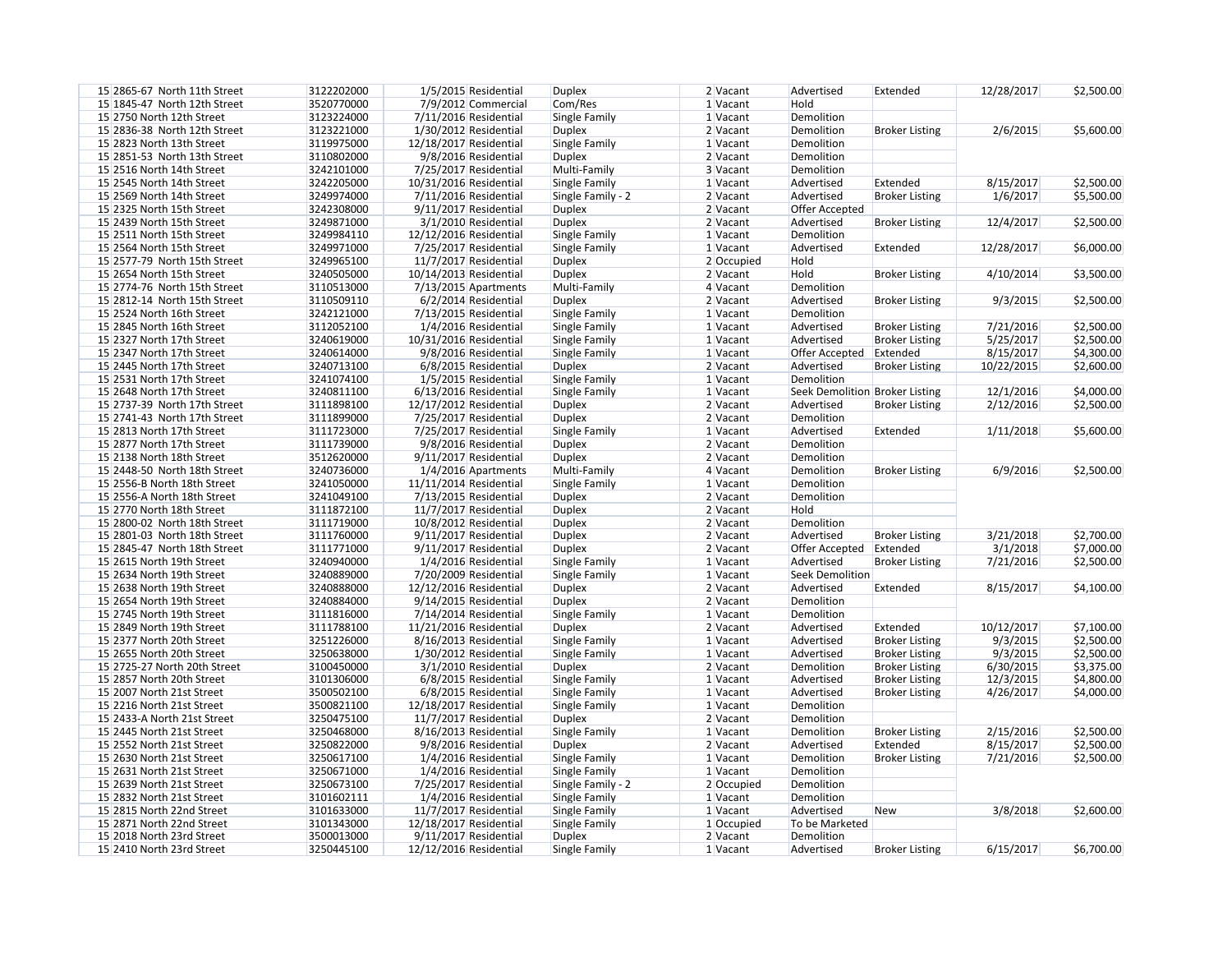| 7/21/2016  | \$4,000.00  |
|------------|-------------|
|            |             |
| 8/15/2017  | \$3,300.00  |
| 1/9/2018   | \$5,700.00  |
| 9/3/2015   | \$2,500.00  |
| 1/25/2018  | \$14,100.00 |
| 4/19/2018  | \$2,500.00  |
| 3/8/2018   | \$2,700.00  |
| 1/6/2017   | \$2,500.00  |
| 12/23/2014 | \$3,200.00  |
| 11/10/2014 | \$2,500.00  |
| 8/15/2017  | \$2,500.00  |
| 10/22/2015 | \$2,500.00  |
| 2/18/2016  | \$3,400.00  |
| 11/8/2017  | \$4,100.00  |

| 1/6/2017   | \$2,500.00  |
|------------|-------------|
| 4/19/2018  | \$6,000.00  |
|            |             |
| 1/6/2017   | \$2,500.00  |
| 10/21/2015 | \$3,000.00  |
| 9/1/2016   | \$3,000.00  |
| 1/8/2016   | \$3,000.00  |
| 8/15/2017  | \$2,500.00  |
| 3/5/2015   | \$2,500.00  |
| 8/15/2017  | \$2,500.00  |
| 4/19/2018  | \$10,500.00 |
| 11/8/2017  | \$5,000.00  |
|            |             |
| 6/21/2016  | \$2,500.00  |
| 8/15/2017  | \$3,800.00  |
|            |             |
| 1/6/2017   | \$3,000.00  |
|            |             |
| 1010000    | 42.0000     |

| 15 2438 North 23rd Street    | 3250430000 | 1/4/2016 Residential    | Single Family          | 1 Vacant   | Advertised                      | <b>Broker Listing</b> | 7/21/2016  | \$4,000.00  |
|------------------------------|------------|-------------------------|------------------------|------------|---------------------------------|-----------------------|------------|-------------|
| 15 2450 North 23rd Street    | 3250423100 | 9/11/2017 Residential   | Single Family          | 1 Vacant   | Demolition                      |                       |            |             |
| 15 2550B North 23rd Street   | 3250786000 | 7/11/2016 Residential   | Single Family          | 1 Vacant   | Demolition                      |                       |            |             |
| 15 2558 North 23rd Street    | 3250783000 | 12/12/2016 Residential  | Single Family          | 1 Vacant   | Advertised                      | Extended              | 8/15/2017  | \$3,300.00  |
| 15 2802 North 23rd Street    | 3101637110 | 1/4/2016 Commercial     | Church                 | 3 Vacant   | To be Marketed                  |                       |            |             |
| 15 2843 North 23rd Street    | 3101371100 | 10/31/2016 Residential  | Single Family          | 1 Vacant   | Offer Accepted Extended         |                       | 1/9/2018   | \$5,700.00  |
| 15 2866 North 23rd Street    | 3101357000 | 1/5/2015 Residential    | Single Family          | $1$ Vacant | Advertised                      | <b>Broker Listing</b> | 9/3/2015   | \$2,500.00  |
| 15 2028 North 24th Place     | 3502396000 | $6/29/2011$ Residential | <b>Duplex</b>          | 2 Vacant   | Demolition                      |                       |            |             |
| 15 2060 North 24th Place     | 3502388100 | 9/11/2017 Residential   | Single Family          | 1 Vacant   | Offer Accepted   Broker Listing |                       | 1/25/2018  | \$14,100.00 |
| 15 2659 North 24th Place     | 3251341000 | 11/16/2015 Residential  | <b>Duplex</b>          | 3 Vacant   | To be Marketed                  |                       |            |             |
| 15 2830 North 24th Place     | 3102542000 | 10/14/2013 Residential  | <b>Duplex</b>          | 2 Vacant   | Demolition                      |                       |            |             |
| 15 2051-53 North 24th Street | 3502417000 | 11/7/2017 Residential   | <b>Duplex</b>          | 2 Vacant   | To be Marketed   New            |                       | 4/19/2018  | \$2,500.00  |
| 15 2060 North 24th Street    | 3502421100 | $6/29/2011$ Commercial  | Tavern                 | 1 Vacant   | Demolition                      |                       |            |             |
| 15 2131 North 24th Street    | 3502180000 | 6/8/2015 Residential    | <b>Duplex</b>          | 2 Vacant   | Hold                            |                       |            |             |
| 15 2135 North 24th Street    | 3502179100 | 11/7/2017 Residential   | <b>Duplex</b>          | 2 Vacant   | Advertised                      | <b>New</b>            | 3/8/2018   | \$2,700.00  |
| 15 2658 North 24th Street    | 3250723000 | 9/8/2016 Residential    | <b>Duplex</b>          | 2 Vacant   | Hold                            | Extended              | 1/6/2017   | \$2,500.00  |
| 15 2744 North 24th Street    | 3100212000 | 6/2/2014 Residential    |                        | 1 Vacant   | Hold                            | <b>Broker Listing</b> | 12/23/2014 | \$3,200.00  |
| 15 2846 North 24th Street    | 3101373100 |                         | Single Family          | 1 Vacant   |                                 |                       | 11/10/2014 | \$2,500.00  |
|                              |            | 7/26/2010 Residential   | Single Family          |            | Seek Demolition Broker Listing  |                       |            |             |
| 15 2632-34 North 25th Street | 3251360000 | 10/31/2016 Residential  | <b>Duplex</b>          | 2 Vacant   | Advertised                      | Extended              | 8/15/2017  | \$2,500.00  |
| 15 2737 North 25th Street    | 3101896000 | 6/8/2015 Residential    | <b>Duplex</b>          | 2 Vacant   | Seek Demolition Extended        |                       | 10/22/2015 | \$2,500.00  |
| 15 2821 North 25th Street    | 3100006100 | 9/14/2015 Residential   | Single Family          | $1$ Vacant | Demolition                      | <b>Broker Listing</b> | 2/18/2016  | \$3,400.00  |
| 15 2828 North 25th Street    | 3102516000 | 9/15/2014 Residential   | <b>Duplex</b>          | $2$ Vacant | Demolition                      |                       |            |             |
| 15 1429-31 North 26th Street | 3641777000 | 7/25/2017 Residential   | <b>Duplex</b>          | 2 Vacant   | Advertised                      | <b>Broker Listing</b> | 11/8/2017  | \$4,100.00  |
| 15 1853 North 26th Street    | 3501378000 | 7/25/2017 Residential   | <b>Duplex</b>          | 2 Vacant   | <b>Return Pending</b>           |                       |            |             |
| 15 1861-63 North 26th Street | 3501376100 | 12/12/2016 Residential  | <b>Duplex</b>          | 2 Vacant   | Demolition                      |                       |            |             |
| 15 2413 North 26th Street    | 3251072000 | 9/15/2014 Residential   | Single Family          | 1 Vacant   | Demolition                      |                       |            |             |
| 15 2417 North 26th Street    | 3251071000 | 1/4/2016 Residential    | Single Family          | 1 Vacant   | Demolition                      |                       |            |             |
| 15 2444 North 26th Street    | 3250118000 | 6/13/2016 Residential   | Single Family          | 1 Vacant   | Demolition                      |                       |            |             |
| 15 2769 North 26th Street    | 3101920000 | 8/16/2013 Residential   | Single Family          | 1 Vacant   | Demolition                      |                       |            |             |
| 15 2814-16 North 26th Street | 3101817100 | 9/8/2016 Residential    | <b>Duplex</b>          | 2 Vacant   | Advertised                      | Extended              | 1/6/2017   | \$2,500.00  |
| 15 2865 North 26th Street    | 3102415000 | 1/4/2016 Residential    | <b>Duplex</b>          | 2 Vacant   | Demolition                      |                       |            |             |
| 15 2426 North 27th Street    | 3251082000 | 11/7/2017 Residential   | Multi-Family           | 3 Vacant   | To be Marketed New              |                       | 4/19/2018  | \$6,000.00  |
| 15 2440 North 27th Street    | 3251086000 | 12/2/2013 Residential   | Single Family          | 1 Vacant   | Demolition                      |                       |            |             |
| 15 2472 North 27th Street    | 3251094100 | 11/14/2011 Residential  | Single Family          | $1$ Vacant | Demolition                      |                       |            |             |
| 15 2476-78 North 27th Street | 3251095000 | 9/8/2016 Residential    | <b>Duplex</b>          | 2 Vacant   | Advertised                      | Extended              | 1/6/2017   | \$2,500.00  |
| 15 2641-43 North 27th Street | 3260009000 | 9/11/2017 Commercial    | Com/Res                | 4 Occupied | To be Marketed                  |                       |            |             |
| 15 2842 North 27th Street    | 3100024000 | 12/17/2012 Residential  | <b>Duplex</b>          | 2 Vacant   | Advertised                      | <b>Broker Listing</b> | 10/21/2015 | \$3,000.00  |
| 15 2868 North 27th Street    | 3102425112 | $11/16/2015$ Commercial | Com/Res                | 2 Vacant   | Advertised                      | <b>Broker Listing</b> | 9/1/2016   | \$3,000.00  |
| 15 1825 North 28th Street    | 3490948000 | $7/13/2015$ Residential | <b>Duplex</b>          | 2 Vacant   | Advertised                      | <b>Broker Listing</b> | 1/8/2016   | \$3,000.00  |
| 15 2225 North 28th Street    | 3491808100 | 11/16/2015 Residential  | Single Family          | $1$ Vacant | Demolition                      |                       |            |             |
| 15 2652 North 28th Street    | 3260030000 | 9/15/2014 Residential   | Single Family          | $1$ Vacant | Advertised                      | <b>Broker Listing</b> | 8/15/2017  | \$2,500.00  |
| 15 2772 North 28th Street    | 3090427000 | 10/14/2013 Residential  | <b>Duplex</b>          | $2$ Vacant | Advertised                      | <b>Broker Listing</b> | 3/5/2015   | \$2,500.00  |
| 15 2826 North 28th Street    | 3090316000 | 9/8/2016 Residential    | Single Family          | $1$ Vacant | Advertised                      | Extended              | 8/15/2017  | \$2,500.00  |
| 15 1519 North 29th Street    | 3650789000 | 11/7/2017 Residential   | Duplex & Single Family | 3 Vacant   | To be Marketed New              |                       | 4/19/2018  | \$10,500.00 |
| 15 1635 North 29th Street    | 3650650000 | 9/11/2017 Residential   | <b>Duplex</b>          | $2$ Vacant | Demolition                      |                       |            |             |
| 15 1903 North 29th Street    | 3490874100 | 7/25/2017 Residential   | Single Family          | $1$ Vacant | Offer Accepted   Broker Listing |                       | 11/8/2017  | \$5,000.00  |
| 15 1908 North 29th Street    | 3490893110 | 11/7/2017 Residential   | Single Family          | $1$ Vacant | Offer Accepted                  |                       |            |             |
| 15 2160 North 29th Street    | 3492108000 | 10/14/2013 Residential  | Single Family          | $1$ Vacant | Demolition                      |                       |            |             |
| 15 2453 North 29th Street    | 3261287000 | 9/16/2011 Residential   | <b>Duplex</b>          | $2$ Vacant | Demolition                      |                       |            |             |
| 15 2633 North 29th Street    | 3260129000 | $9/14/2015$ Residential | <b>Duplex</b>          | $2$ Vacant | Seek Demolition Extended        |                       | 6/21/2016  | \$2,500.00  |
| 15 2657 North 29th Street    | 3260122000 | $6/13/2016$ Residential | <b>Duplex</b>          | $2$ Vacant | Demolition                      |                       |            |             |
| 15 2863 North 29th Street    | 3090368000 | 12/12/2016 Residential  | Single Family          | $1$ Vacant | Seek Demolition Extended        |                       | 8/15/2017  | \$3,800.00  |
| 15 2874-76 North 29th Street | 3090362000 | 8/16/2013 Residential   | <b>Duplex</b>          | $2$ Vacant | Demolition                      |                       |            |             |
| 15 2011-17 North 30th Street | 3491753100 | 10/31/2016 Commercial   | Warehouse              | 0 Vacant   | Undecided                       |                       |            |             |
| 15 2657 North 30th Street    |            |                         |                        |            |                                 |                       |            |             |
|                              | 3260518000 | 12/12/2016 Residential  | Single Family          | $1$ Vacant | Demolition                      |                       |            |             |
| 15 1519-21 North 32nd Street | 3651115000 | $7/11/2016$ Residential | Multi-Family           | $4$ Vacant | Advertised                      | Extended              | 1/6/2017   | \$3,000.00  |
| 15 1523-25 North 32nd Street | 3651114000 | 12/18/2017 Residential  | <b>Duplex</b>          | $2$ Vacant | To be Marketed                  |                       |            |             |
| 15 1644 North 32nd Street    | 3650949000 | $7/13/2015$ Residential | Single Family          | $1$ Vacant | Advertised                      | <b>Broker Listing</b> | 1/8/2016   | \$3,000.00  |
| 15 2016 North 32nd Street    | 3491502000 | 12/12/2016 Residential  | Single Family          | $1$ Vacant | Advertised                      | <b>Broker Listing</b> | 2/22/2018  | \$4,000.00  |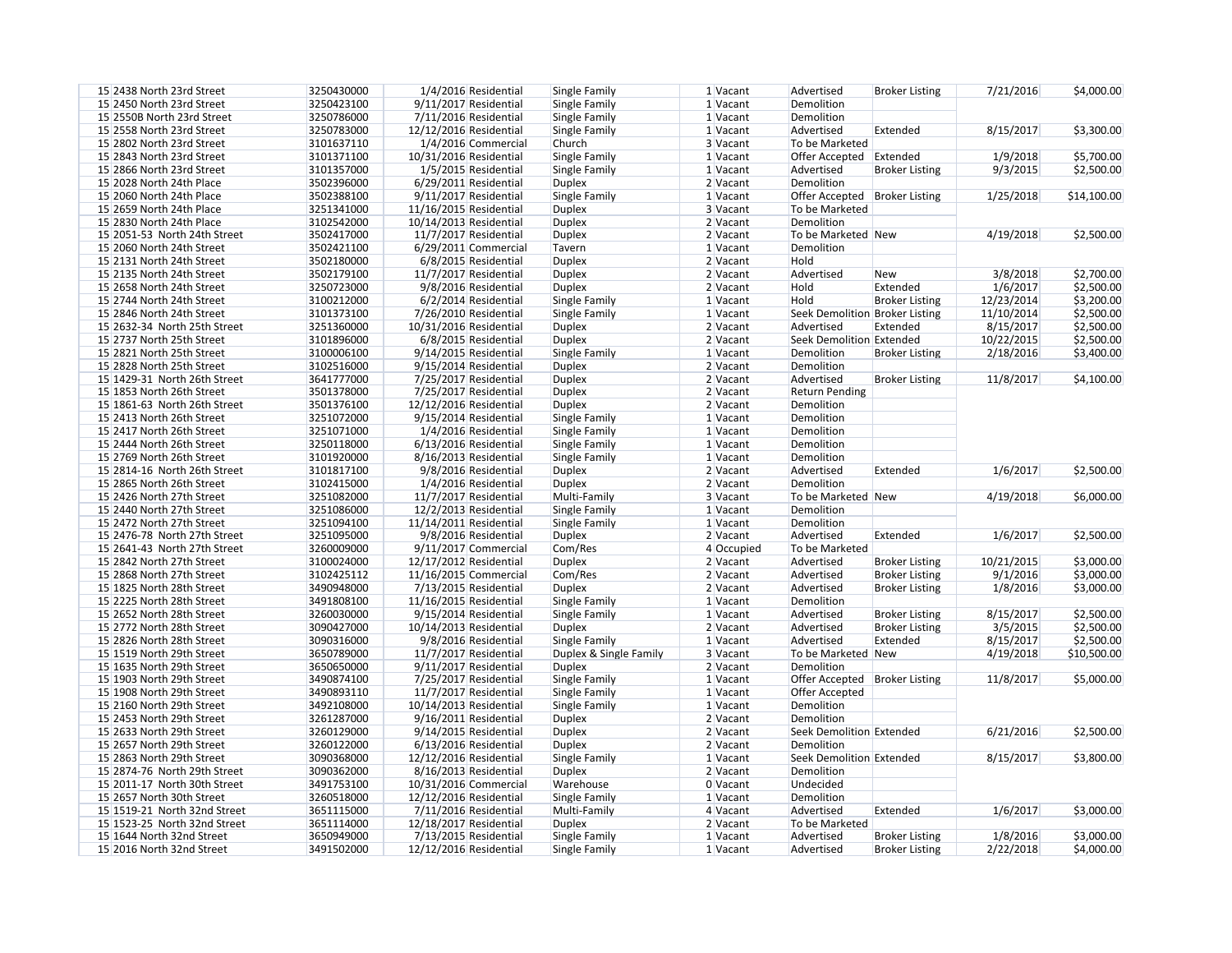| 15 2023-25 North 32nd Street | 3490521100 | $7/14/2014$ Residential | Multi-Family  | 3 Vacant   |            | Advertised                      | Extended              | 2/22/2018 | \$2,500.00  |
|------------------------------|------------|-------------------------|---------------|------------|------------|---------------------------------|-----------------------|-----------|-------------|
| 15 2032 North 32nd Street    | 3490508100 | 12/2/2013 Residential   | <b>Duplex</b> | 2 Vacant   |            | Demolition                      |                       |           |             |
| 15 1500-02 North 33rd Street | 3651122000 | 12/12/2016 Residential  | <b>Duplex</b> | 2 Vacant   |            | Advertised                      | Extended              | 2/14/2018 | \$2,500.00  |
| 15 2237-39 North 33rd Street | 3490247000 | 11/7/2017 Apartments    | Multi-Family  | $4$ Vacant |            | Advertised                      | Extended              | 3/1/2018  | \$2,500.00  |
| 15 2458 North 33rd Street    | 3260884000 | 6/8/2015 Residential    | <b>Duplex</b> | 2 Vacant   |            | Advertised                      | Extended              | 9/10/2015 | \$2,500.00  |
| 15 2549-51 North 33rd Street | 3260308100 | 7/13/2015 Residential   | Multi-Family  | 3 Vacant   |            | Advertised                      | <b>Broker Listing</b> | 12/3/2015 | \$5,000.00  |
| 15 2806 North 33rd Street    | 3099992000 | 9/11/2017 Residential   | Single Family | $1$ Vacant |            | Offer Accepted                  | Extended              | 1/31/2018 | \$2,700.00  |
| 15 2018-20 North 34th Street | 3491523000 | 11/16/2015 Residential  | <b>Duplex</b> | $2$ Vacant |            | Demolition                      |                       |           |             |
| 15 2622A North 34th Street   | 3261449000 | 7/14/2014 Residential   | <b>Duplex</b> | $2$ Vacant |            | Advertised                      | <b>Broker Listing</b> | 9/3/2015  | \$2,500.00  |
| 15 2634 North 34th Street    | 3261446000 | 9/11/2017 Residential   | Single Family | $1$ Vacant |            | Advertised                      | <b>Broker Listing</b> | 3/21/2018 | \$2,600.00  |
| 15 2767-69 North 34th Street | 3090840000 | 12/12/2016 Residential  | <b>Duplex</b> |            | 2 Vacant   | Advertised                      | <b>Broker Listing</b> | 5/25/2017 | \$7,600.00  |
| 15 2868 North 34th Street    | 3091038000 | 12/18/2017 Residential  | <b>Duplex</b> |            | 2 Occupied | To be Marketed                  |                       |           |             |
| 15 1719-21 North 35th Street | 3480024000 | 12/12/2016 Residential  | <b>Duplex</b> |            | 2 Vacant   | Advertised                      | Extended              | 2/22/2018 | \$4,000.00  |
| 15 1932-34 North 35th Street | 3491552100 | 10/8/2012 Apartments    | Multi-Family  | $4$ Vacant |            | Demolition                      |                       |           |             |
| 15 2126 North 35th Street    | 3490286000 | 1/4/2016 Residential    | <b>Duplex</b> | $2$ Vacant |            | Advertised                      | <b>Broker Listing</b> | 7/21/2016 | \$5,000.00  |
| 15 2405-07 North 35th Street | 3271265000 | 11/16/2015 Residential  | <b>Duplex</b> | $2$ Vacant |            | Demolition                      |                       |           |             |
| 15 2464-66 North 35th Street | 3261553000 | 1/5/2015 Residential    | <b>Duplex</b> | $2$ Vacant |            | Advertised                      | <b>Broker Listing</b> | 9/3/2015  | \$2,500.00  |
| 15 2511 North 35th Street    | 3270343000 | 7/14/2014 Residential   | Single Family | $1$ Vacant |            | Hold                            | Extended              | 2/9/2015  | \$2,500.00  |
| 15 2528 North 35th Street    | 3261503100 | 12/12/2016 Residential  | <b>Duplex</b> |            | 2 Vacant   | Demolition                      |                       |           |             |
| 15 2560 North 35th Street    | 3261511000 | 12/12/2016 Residential  | <b>Duplex</b> |            | 2 Occupied | Offer Accepted                  | Extended              | 6/15/2017 | \$6,000.00  |
| 15 2576 North 35th Street    | 3261515000 | 10/31/2016 Residential  | <b>Duplex</b> |            | 2 Vacant   | Advertised                      | Extended              | 8/15/2017 | \$2,500.00  |
| 15 2610 North 35th Street    | 3261424100 | 7/11/2016 Residential   | <b>Duplex</b> | $2$ Vacant |            | Hold                            | <b>Broker Listing</b> | 12/1/2016 | \$3,000.00  |
| 15 2635-37 North 35th Street | 3271534000 | 1/5/2015 Residential    | <b>Duplex</b> |            | 2 Vacant   | Advertised                      | Extended              | 7/2/2015  | \$2,500.00  |
| 15 2836-38 North 35th Street | 3091068000 | 11/14/2011 Residential  | <b>Duplex</b> | $2$ Vacant |            | Demolition                      |                       |           |             |
| 15 2854 North 35th Street    | 3091072000 | 7/9/2012 Residential    | <b>Duplex</b> | $2$ Vacant |            | Advertised                      |                       | 2/18/2014 | \$3,250.00  |
| 15 2858 North 35th Street    | 3091073000 |                         |               | $1$ Vacant |            |                                 | <b>Broker Listing</b> | 9/3/2015  | \$2,500.00  |
| 15 1346-48 North 36th Street | 3660906000 | 11/11/2014 Residential  | Single Family | $2$ Vacant |            | Advertised<br>Advertised        | <b>Broker Listing</b> |           | \$6,300.00  |
|                              | 3480330000 | 6/13/2016 Residential   | <b>Duplex</b> |            |            |                                 | <b>Broker Listing</b> | 2/22/2018 |             |
| 15 1963-65 North 36th Street |            | 9/11/2017 Residential   | Multi-Family  | 3 Vacant   |            | Offer Accepted                  | <b>Broker Listing</b> | 3/1/2018  | \$7,800.00  |
| 15 2114-16 North 36th Street | 3481117000 | 6/13/2016 Residential   | <b>Duplex</b> | $2$ Vacant |            | Advertised                      | Extended              | 8/15/2017 | \$2,700.00  |
| 15 2153-55 North 36th Street | 3481067100 | 11/7/2017 Residential   | <b>Duplex</b> | $2$ Vacant |            | Demolition                      |                       |           |             |
| 15 2406-08 North 36th Street | 3271268000 | $7/11/2016$ Residential | <b>Duplex</b> | $2$ Vacant |            | Advertised                      | Extended              | 1/31/2018 | \$2,700.00  |
| 15 2412 North 36th Street    | 3271269000 | $11/7/2017$ Apartments  | Multi-Family  | $4$ Vacant |            | Advertised                      | <b>Broker Listing</b> | 3/1/2018  | \$11,600.00 |
| 15 2515 North 36th Street    | 3270313000 | 10/14/2013 Residential  | Single Family | $1$ Vacant |            | Demolition                      |                       |           |             |
| 15 2625 North 36th Street    | 3271569100 | $7/11/2016$ Residential | Single Family | $1$ Vacant |            | Hold                            |                       |           |             |
| 15 2661-A North 36th Street  | 3271578000 | 1/4/2016 Residential    | Single Family |            | 1 Vacant   | Advertised                      | Extended              | 8/15/2017 | \$3,000.00  |
| 15 2835 North 36th Street    | 3080884000 | 12/18/2017 Residential  | Single Family |            | 1 Occupied | To be Marketed                  |                       |           |             |
| 15 1726-28 North 37th Street | 3660370000 | 6/2/2014 Residential    | <b>Duplex</b> |            | 2 Vacant   | Demolition                      |                       |           |             |
| 15 2016-18 North 37th Street | 3480231000 | 11/16/2015 Residential  | Duplex        | $2$ Vacant |            | Advertised                      | <b>Broker Listing</b> | 4/26/2017 | \$5,000.00  |
| 15 2547 North 37th Street    | 3271621000 | 6/7/2017 Residential    | Single Family | $1$ Vacant |            | Advertised                      | Extended              | 12/5/2017 | \$2,700.00  |
| 15 2639-41 North 37th Street | 3271608000 | 12/12/2016 Residential  | <b>Duplex</b> | $2$ Vacant |            | <b>Return Pending</b>           |                       |           |             |
| 15 2646-48 North 37th Street | 3271551000 | 9/15/2014 Residential   | <b>Duplex</b> | $2$ Vacant |            | Offer Accepted   Extended       |                       | 12/9/2016 | \$2,500.00  |
| 15 2722-24 North 37th Street | 3080928000 | 12/12/2016 Residential  | <b>Duplex</b> | $2$ Vacant |            | Advertised                      | Extended              | 8/15/2017 | \$6,800.00  |
| 15 2824-26 North 37th Street | 3080896000 | 9/11/2017 Residential   | <b>Duplex</b> | $2$ Vacant |            | To be Marketed                  |                       |           |             |
| 15 2877-79 North 37th Street | 3080845000 | 9/11/2017 Residential   | <b>Duplex</b> |            | 2 Vacant   | Advertised                      | Extended              | 1/25/2018 | \$25,700.00 |
| 15 1349-51 North 38th Street | 3660531000 | 12/18/2017 Residential  | <b>Duplex</b> |            | 2 Occupied | To be Marketed                  |                       |           |             |
| 15 1510 North 38th Street    | 3661815000 | 7/11/2016 Residential   | Single Family |            | 1 Vacant   | Demolition                      |                       |           |             |
| 15 1527 North 38th Street    | 3661849000 | 12/2/2013 Residential   | Single Family | $1$ Vacant |            | Demolition                      |                       |           |             |
| 15 2009 North 38th Street    | 3480264100 | 8/16/2013 Residential   | Single Family | $1$ Vacant |            | Advertised                      | <b>Broker Listing</b> | 2/18/2014 | \$2,500.00  |
| 15 2014 North 38th Street    | 3480252000 | 11/7/2017 Residential   | <b>Duplex</b> | $2$ Vacant |            | Demolition                      |                       |           |             |
| 15 2024 North 38th Street    | 3480254000 | 1/4/2016 Residential    | Single Family |            | 1 Vacant   | Demolition                      |                       |           |             |
| 15 2413A North 38th Street   | 3271018100 | 6/8/2015 Residential    | <b>Duplex</b> |            | 2 Occupied | Hold                            |                       |           |             |
| 15 2453-55 North 38th Street | 3271009000 | 6/2/2014 Residential    | <b>Duplex</b> | $2$ Vacant |            | Advertised                      | <b>Broker Listing</b> | 9/3/2015  | \$2,500.00  |
| 15 2458-60 North 38th Street | 3270932000 | 10/31/2016 Residential  | <b>Duplex</b> | $2$ Vacant |            | Advertised                      | Extended              | 8/15/2017 | \$2,500.00  |
| 15 2469 North 38th Street    | 3271005000 | 11/16/2015 Residential  | <b>Duplex</b> | $2$ Vacant |            | Demolition                      |                       |           |             |
| 15 2530 North 38th Street    | 3271639000 | 8/16/2013 Residential   | <b>Duplex</b> | $2$ Vacant |            | Advertised                      | <b>Broker Listing</b> | 3/26/2014 | \$2,500.00  |
| 15 1862 North 39th Street    | 3481409000 | 12/18/2017 Residential  | Single Family | $1$ Vacant |            | To be Marketed New              |                       | 4/19/2018 | \$10,300.00 |
| 15 2040 North 39th Street    | 3480274000 | 11/7/2017 Residential   | <b>Duplex</b> | $2$ Vacant |            | To be Marketed New              |                       | 4/19/2018 | \$12,000.00 |
| 15 2205 North 39th Street    | 3480417000 | 12/18/2017 Residential  | <b>Duplex</b> | $2$ Vacant |            | To be Marketed New              |                       | 4/19/2018 | \$3,500.00  |
| 15 2212 North 39th Street    | 3480979000 | 9/11/2017 Residential   | Single Family | $1$ Vacant |            | Offer Accepted   Broker Listing |                       | 3/21/2018 | \$2,600.00  |
|                              |            |                         |               |            |            |                                 |                       |           |             |

| 2/22/2018 | \$2,500.00  |
|-----------|-------------|
| 2/14/2018 | \$2,500.00  |
|           |             |
| 3/1/2018  | \$2,500.00  |
| 9/10/2015 | \$2,500.00  |
| 12/3/2015 | \$5,000.00  |
| 1/31/2018 | \$2,700.00  |
| 9/3/2015  | \$2,500.00  |
| 3/21/2018 | \$2,600.00  |
| 5/25/2017 | \$7,600.00  |
|           |             |
| 2/22/2018 | \$4,000.00  |
| 7/21/2016 | \$5,000.00  |
| 9/3/2015  | \$2,500.00  |
| 2/9/2015  | \$2,500.00  |
|           |             |
| 6/15/2017 | \$6,000.00  |
| 8/15/2017 | \$2,500.00  |
| 12/1/2016 | \$3,000.00  |
| 7/2/2015  | \$2,500.00  |
|           |             |
| 2/18/2014 | \$3,250.00  |
| 9/3/2015  | \$2,500.00  |
| 2/22/2018 | \$6,300.00  |
| 3/1/2018  | \$7,800.00  |
| 8/15/2017 | \$2,700.00  |
| 1/31/2018 | \$2,700.00  |
| 3/1/2018  | \$11,600.00 |
|           |             |
|           |             |
| 8/15/2017 | \$3,000.00  |
|           |             |
| 4/26/2017 | \$5,000.00  |
| 12/5/2017 | \$2,700.00  |
|           |             |
| 12/9/2016 | \$2,500.00  |
| 8/15/2017 | \$6,800.00  |
| 1/25/2018 | \$25,700.00 |
|           |             |
|           |             |
| 2/18/2014 | \$2,500.00  |
|           |             |
|           |             |
| 9/3/2015  | \$2,500.00  |
| 8/15/2017 | \$2,500.00  |
| 3/26/2014 | \$2,500.00  |
|           |             |
| 4/19/2018 | \$10,300.00 |
| 4/19/2018 | \$12,000.00 |
| 4/19/2018 | \$3,500.00  |
| 3/21/2018 | \$2,600.00  |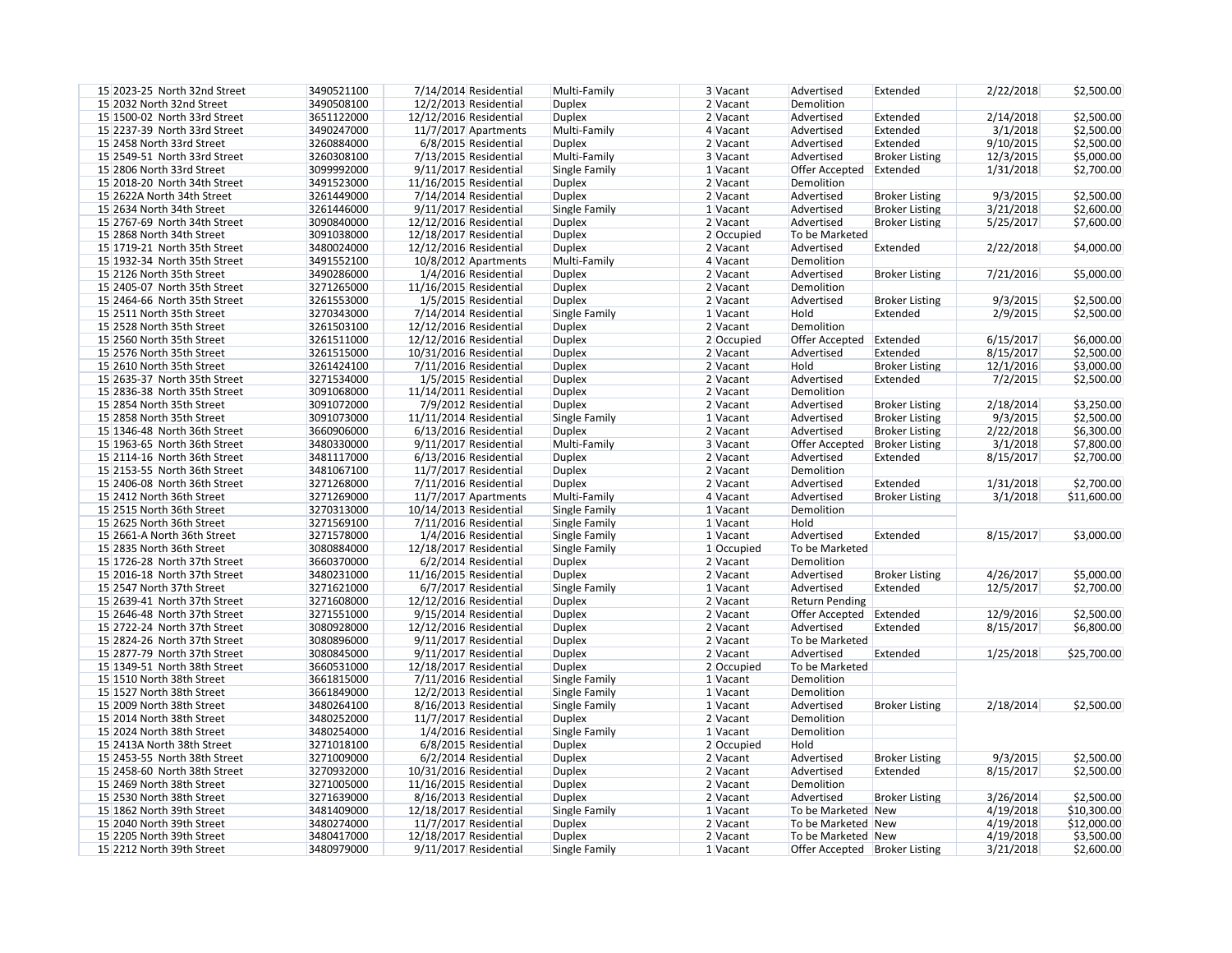| 15 2528-30 North 39th Street       | 3271063000 | 11/7/2017 Residential   | <b>Duplex</b> | 2 Vacant   | Hold                            |                       |            |             |
|------------------------------------|------------|-------------------------|---------------|------------|---------------------------------|-----------------------|------------|-------------|
| 15 2723-25 North 39th Street       | 3080394000 | 12/17/2012 Residential  | <b>Duplex</b> | 2 Vacant   | Demolition                      |                       |            |             |
| 15 2039-41 North 40th Street       | 3480720000 | 7/14/2014 Residential   | <b>Duplex</b> | 2 Vacant   | Advertised                      | <b>Broker Listing</b> | 9/3/2015   | \$2,500.00  |
| 15 2455-57 North 40th Street       | 3270556000 | 9/8/2016 Residential    | <b>Duplex</b> | 2 Vacant   | Demolition                      |                       |            |             |
| 15 2475-77 North 40th Street       | 3270552000 | 10/31/2016 Residential  | <b>Duplex</b> | $2$ Vacant | Advertised                      | Extended              | 2/14/2018  | \$2,500.00  |
| 15 2506-08 North 40th Street       | 3270717000 | $7/11/2016$ Residential | <b>Duplex</b> | 2 Vacant   | Advertised                      | Extended              | 1/6/2017   | \$2,500.00  |
| 15 2022-24 North 41st Street       | 3480734000 | 10/31/2016 Residential  | <b>Duplex</b> | 2 Vacant   | Demolition                      | Extended              | 10/4/2017  | \$2,500.00  |
| 15 2028-30 North 41st Street       | 3480735000 | 1/4/2016 Residential    | <b>Duplex</b> | $2$ Vacant | Demolition                      | <b>Broker Listing</b> | 8/7/2017   | \$2,500.00  |
| 15 2171 North 41st Street          | 3480527000 | 9/8/2016 Residential    | Single Family | $1$ Vacant | Advertised                      | Extended              | 12/5/2017  | \$2,900.00  |
| 15 2242-44 North 41st Street       | 3480432000 | 9/14/2015 Residential   | <b>Duplex</b> | $2$ Vacant | Demolition                      |                       |            |             |
| 15 2247 North 41st Street          | 3480455000 | 7/25/2017 Residential   | <b>Duplex</b> | $2$ Vacant | Advertised                      | Extended              | 12/28/2017 | \$5,800.00  |
| 15 2663 North 41st Street          | 3271328000 | 10/31/2016 Residential  | <b>Duplex</b> | 2 Vacant   | Advertised                      | Extended              | 8/15/2017  | \$2,500.00  |
| 15 2813-15 North 41st Street       | 3080488000 | 9/11/2017 Residential   | <b>Duplex</b> | 2 Vacant   | Return Pending Extended         |                       | 1/25/2018  | \$45,000.00 |
| 15 2852 North 41st Street          | 3080470000 |                         |               |            | Hold                            |                       |            |             |
|                                    |            | 12/18/2017 Residential  | Single Family | 1 Occupied |                                 |                       |            |             |
| 15 2341 North 44th Street          | 3280625000 | $6/13/2016$ Residential | <b>Duplex</b> | 2 Vacant   | Demolition                      |                       |            |             |
| 15 2343-45 North 44th Street       | 3280624000 | 8/16/2013 Residential   | <b>Duplex</b> | 2 Vacant   | Advertised                      | <b>Broker Listing</b> | 8/15/2017  | \$4,900.00  |
| 15 2454-56 North 44th Street       | 3282008000 | 11/7/2017 Residential   | <b>Duplex</b> | 2 Vacant   | Advertised                      | New                   | 3/8/2018   | \$5,200.00  |
| 15 2533-35 North 44th Street       | 3280768000 | 12/18/2017 Residential  | <b>Duplex</b> | 2 Vacant   | To be Marketed New              |                       | 4/19/2018  | \$6,700.00  |
| 15 2455-57 North 45th Street       | 3281433000 | 9/11/2017 Residential   | <b>Duplex</b> | 2 Occupied | To be Marketed                  |                       |            |             |
| 15 2477 North 47th Street          | 3281058000 | 9/11/2017 Residential   | Single Family | 1 Vacant   | Offer Accepted Extended         |                       | 1/25/2018  | \$44,300.00 |
| 15 2658-60 North 48th Street       | 3280409000 | 11/7/2017 Residential   | <b>Duplex</b> | 2 Occupied | Hold                            |                       |            |             |
| 15 2544-46 North 49th Street       | 3281024000 | 12/18/2017 Residential  | <b>Duplex</b> | 2 Vacant   | To be Marketed                  |                       |            |             |
| 15 3730-32 West Brown Street       | 3480250000 | 12/12/2016 Residential  | <b>Duplex</b> | 2 Vacant   | Advertised                      | <b>Broker Listing</b> | 1/9/2018   | \$5,000.00  |
| 15 3826 West Brown Street          | 3480267000 | 11/7/2017 Residential   | <b>Duplex</b> | 2 Vacant   | Advertised                      | Extended              | 3/1/2018   | \$2,500.00  |
| 15 830-32 West Center Street       | 3120524000 | 9/8/2016 Special        | Com/Res       | $1$ Vacant | To be Marketed                  |                       |            |             |
| 15 2417-19 West Center Street      | 3251304000 | $7/11/2016$ Residential | <b>Duplex</b> | 3 Vacant   | To be Marketed                  |                       |            |             |
| 15 2501-03 West Center Street      | 3251375000 | 6/7/2017 Residential    | <b>Duplex</b> | 2 Vacant   | Demolition                      |                       |            |             |
| 15 2509 West Center Street         | 3251373000 | 12/18/2017 Commercial   | Tavern        | 1 Unknown  | Undecided                       |                       |            |             |
| 15 2517-19 West Center Street      | 3251371000 | 6/7/2017 Residential    | <b>Duplex</b> | 2 Vacant   | Demolition                      |                       |            |             |
| 15 2600-02 West Center Street      | 3101932000 | 8/16/2013 Residential   | Multi-Family  | 3 Vacant   | Demolition                      |                       |            |             |
| 15 2604-06 West Center Street      | 3101933000 | 7/25/2017 Residential   | Multi-Family  | 3 Vacant   | Demolition                      |                       |            |             |
| 15 3416-18 West Center Street      | 3090857000 | $7/13/2015$ Residential | Multi-Family  | 3 Vacant   | Demolition                      |                       |            |             |
| 15 3420-22 West Center Street      | 3090858000 | 11/16/2015 Commercial   | Com/Res       | 2 Vacant   | Demolition                      |                       |            |             |
| 15 3820 West Center Street         |            | 7/20/2009 Commercial    | Garment       |            |                                 |                       |            |             |
|                                    | 3080987000 |                         |               | 0 Vacant   | Demolition                      |                       |            |             |
| 15 5033-35 West Center Street      | 3280338000 | 11/7/2017 Commercial    | Com/Res       | 6 Occupied | To be Marketed                  |                       |            |             |
| 15 1321 West Cherry Street         | 3631409000 | 1/4/2016 Residential    | Single Family | 1 Vacant   | Demolition                      |                       |            |             |
| 15 2231 West Cherry Street         | 3643112000 | 12/17/2012 Residential  | <b>Duplex</b> | 2 Vacant   | Demolition                      |                       |            |             |
| 15 2309 West Cherry Street         | 3641976000 | 6/8/2015 Residential    | Single Family | 1 Vacant   | Hold                            | Extended              | 10/22/2015 | \$2,500.00  |
| 15 3219 West Cherry Street         | 3651148000 | 12/12/2016 Residential  | Single Family | $1$ Vacant | Demolition                      |                       |            |             |
| 15 3301-03 West Cherry Street      | 3651162000 | 10/31/2016 Residential  | <b>Duplex</b> | $2$ Vacant | Demolition                      |                       |            |             |
| 15 916 West Clarke Street          | 3230018000 | 7/25/2017 Residential   | Single Family | $1$ Vacant | Demolition                      |                       |            |             |
| 15 921-23 West Clarke Street       | 3230050000 | 9/8/2016 Residential    | <b>Duplex</b> | $2$ Vacant | Offer Accepted   Broker Listing |                       | 3/1/2018   | \$9,000.00  |
| 15 1725 West Clarke Street         | 3241043100 | 1/4/2016 Residential    | Single Family | $1$ Vacant | Offer Accepted   Broker Listing |                       | 7/21/2016  | \$3,800.00  |
| 15 1734 West Clarke Street         | 3240858000 | 10/31/2016 Residential  | Multi-Family  | 5 Vacant   | Advertised                      | Extended              | 4/6/2017   | \$2,500.00  |
| 15 2024-26 West Clarke Street      | 3250625000 | 11/7/2017 Residential   | <b>Duplex</b> | 2 Occupied | To be Marketed New              |                       | 4/19/2018  | \$8,000.00  |
| 15 2130 West Clarke Street         | 3250661000 | 10/31/2016 Residential  | <b>Duplex</b> | $2$ Vacant | Advertised                      | Extended              | 8/15/2017  | \$2,500.00  |
| 15 2200-02 West Clarke Street      | 3250703000 | 12/18/2017 Residential  | <b>Duplex</b> | $2$ Vacant | To be Marketed New              |                       | 4/19/2018  | \$2,500.00  |
| 15 2213-15 West Clarke Street      | 3250777000 | 6/8/2015 Residential    | <b>Duplex</b> | $2$ Vacant | Advertised                      | Extended              | 9/10/2015  | \$3,500.00  |
| 15 2724-26 West Clarke Street      | 3260019000 | 10/14/2013 Residential  | <b>Duplex</b> | $2$ Vacant | Demolition                      |                       |            |             |
| 15 2920 West Clarke Street         | 3260138000 | 12/17/2012 Residential  | <b>Duplex</b> | $2$ Vacant | Demolition                      |                       |            |             |
| 15 2442-44 West Fond du Lac Avenue | 3250953000 | 6/8/2015 Commercial     | Com/Res       | $2$ Vacant | Leased                          |                       |            |             |
| 15 2606-08 West Fond du Lac Avenue | 3251398100 | 7/26/2010 Exempt        | Church        | $0$ Vacant | Demolition                      |                       |            |             |
| 15 1323-25 West Galena Street      | 3630181000 | 7/13/2015 Commercial    | Com/Res       | $1$ Vacant | Demolition                      |                       |            |             |
| 15 2208 West Galena Street         | 3643045000 | 11/7/2017 Residential   | Single Family | $1$ Vacant | Hold                            |                       |            |             |
| 15 3932 West Galena Street         | 3661037000 | 11/7/2017 Residential   |               | $1$ Vacant | Advertised                      | New                   | 3/8/2018   | \$2,700.00  |
|                                    |            |                         | Single Family |            |                                 |                       |            |             |
| 15 2416 West Garfield Avenue       | 3502092100 | 10/14/2013 Residential  | Single Family | $1$ Vacant | Demolition                      | <b>Broker Listing</b> | 4/10/2014  | \$2,500.00  |
| 15 2432 West Garfield Avenue       | 3502095000 | 7/13/2015 Commercial    | Com/Res       | $4$ Vacant | Hold                            | Commercial            | 12/10/2015 | \$30,000.00 |
| 15 904 West Hadley Street          | 3123418000 | 7/14/2014 Residential   | <b>Duplex</b> | $1$ Vacant | Advertised                      | Extended              | 10/27/2016 | \$3,500.00  |
| 15 1019 West Hadley Street         | 3122407100 | 7/25/2017 Residential   | <b>Duplex</b> | $1$ Vacant | Demolition                      |                       |            |             |

| 9/3/2015   | \$2,500.00  |
|------------|-------------|
|            |             |
| 2/14/2018  | \$2,500.00  |
| 1/6/2017   | \$2,500.00  |
| 10/4/2017  | \$2,500.00  |
| 8/7/2017   | \$2,500.00  |
| 12/5/2017  | \$2,900.00  |
|            |             |
| 12/28/2017 | \$5,800.00  |
| 8/15/2017  | \$2,500.00  |
| 1/25/2018  | \$45,000.00 |
|            |             |
|            |             |
| 8/15/2017  | \$4,900.00  |
| 3/8/2018   | \$5,200.00  |
| 4/19/2018  | \$6,700.00  |
|            |             |
| 1/25/2018  | \$44,300.00 |
|            |             |
|            |             |
| 1/9/2018   | \$5,000.00  |
|            |             |

| 10/22/2015<br>\$2,500.00 |
|--------------------------|
|--------------------------|

| 3/1/2018  | \$9,000.00 |
|-----------|------------|
| 7/21/2016 | \$3,800.00 |
| 4/6/2017  | \$2,500.00 |
| 4/19/2018 | \$8,000.00 |
| 8/15/2017 | \$2,500.00 |
| 4/19/2018 | \$2,500.00 |
| 9/10/2015 | \$3,500.00 |
|           |            |

| \$2,700.00  |
|-------------|
| \$2,500.00  |
| \$30,000.00 |
| \$3,500.00  |
|             |